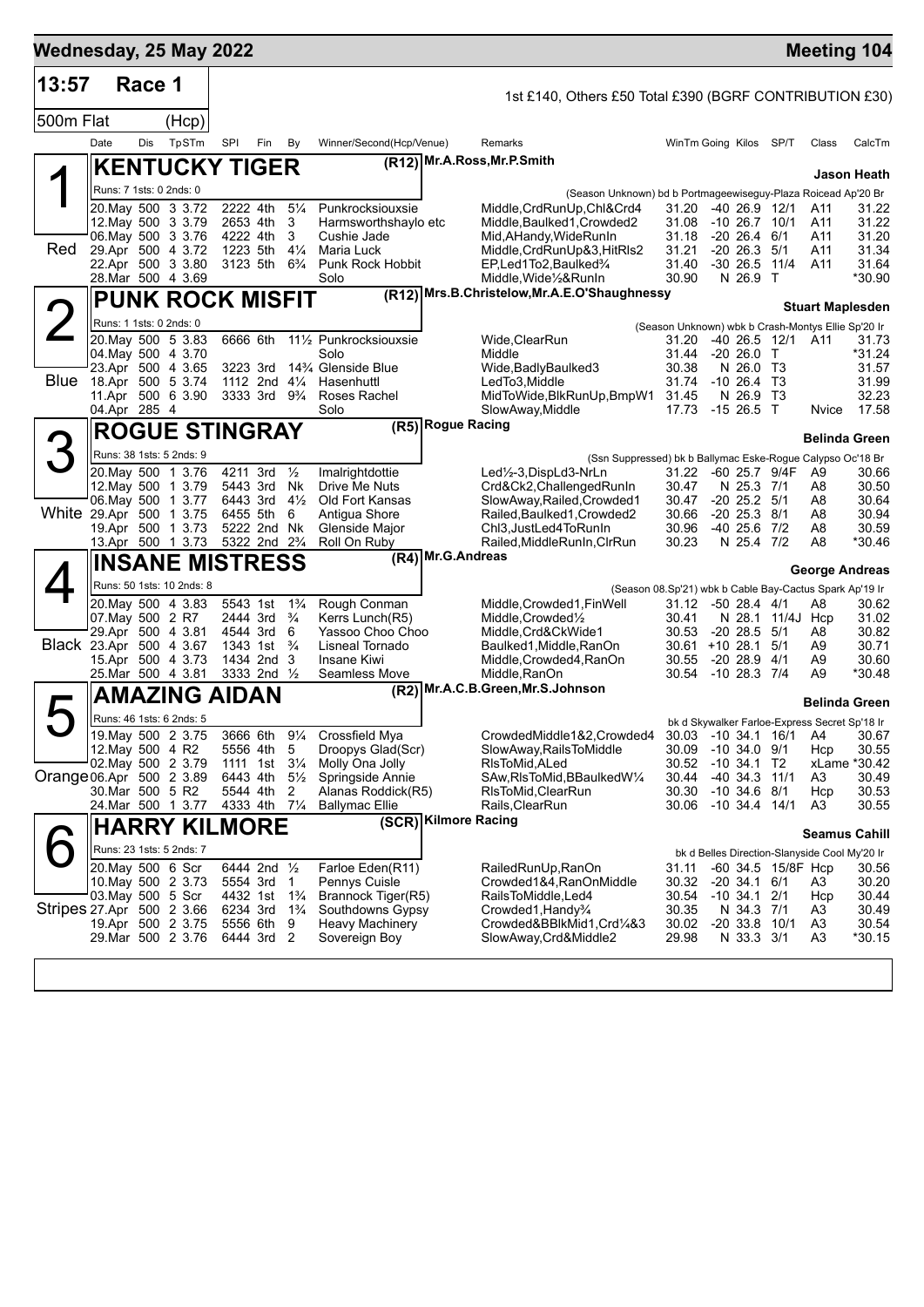| 14:12<br>Race 2<br>1st £100, Others £40 Total £300 (BGRF CONTRIBUTION £30)<br>285m Flat<br>(D4)<br>TpSTm<br>Date<br>Dis<br>SPI<br>By<br>Winner/Second(Hcp/Venue)<br>WinTm Going Kilos<br>SP/T<br>Fin<br>Remarks<br>Class<br>Mr.Z.L.Orton, Miss.Z.L.M.Stevens, Mr.T.C.Stevens<br><b>HUNTERS ROSIE</b><br><b>Maria Collins</b><br>Runs: 17 1sts: 1 2nds: 1<br>(Season 12.Oc'21) bd b Crafty Gonzalo-Following Lights Ja'19 Ir<br>13. May 285 2<br>$4\frac{1}{4}$<br>6-4-<br>5th<br><b>Beach Diggers</b><br>$-10, 30.0, 20/1$<br>D4<br>SAw,Railed,MidRunIn<br>16.88<br>$2\frac{1}{2}$<br>4-3- 3rd<br>Turna Tina<br>Railed, ClearRun<br>16.90<br>$-10$ 30.2 16/1<br>D4<br>06. May 285 1<br>30.Apr 285 2<br>4-5- 6th<br>$5\frac{1}{4}$<br>Turna Tina<br>16.90<br>$+5$ 29.8 9/1<br>Railed,Baulked1&RunIn<br>D4<br>Red<br>22.Apr 285 2<br>$5\frac{1}{2}$<br>17.37<br>$5 - 4 -$<br>5th<br><b>Warnham Blue</b><br>$-20$ 30.2 $5/1$<br>D4<br>Crowded1,Blk&CkMid½<br>12.Apr 285 2<br>4-5-<br>4th<br>$5\frac{1}{4}$<br><b>Punkrock Mystery</b><br>Bumped1<br>16.75<br>$+5$ 29.6 7/1<br>D4<br>29. Mar 285 1<br>$3\frac{3}{4}$<br>N 29.5 T3<br>2-3- 3rd<br><b>Hunters Smokey</b><br>Rails, ClearRun<br>16.65<br>Mrs.S.Kempshall<br><b>WARNHAM BLUE</b><br><b>Jason Heath</b><br>Runs: 36 1sts: 5 2nds: 7<br>be d Droopys Roddick-Spirit Secrets Jn'18 Ir<br>20. May 285 2<br>$\overline{2}$<br>Riverside Sammy<br>5-4-<br>4th<br>RIsToMid, Crowded RunUp&1<br>$-2531.071$<br>17.14<br>D4<br>5th 4 <sup>3</sup> / <sub>4</sub><br>11. May 285 2<br>$5 - 5 -$<br>Road To Success<br>MidToRIs, Crowded2<br>17.00<br>$-5$ 30.5 7/1<br>D4<br>04. May 285 1<br>5-5- 2nd $1\frac{3}{4}$<br>Insane Rocky<br>CrowdedRunUp, RanOn<br>16.87<br>N 30.2 7/2<br>D4<br>Blue<br>27.Apr 285 2<br>5-5- 5th<br>$9\frac{1}{4}$<br>BadlyBaulked1<br>16.66<br>N 30.5 25/1<br>Coys<br>D3<br>22.Apr 285 1<br>$2 - 1 -$<br>1st $\frac{1}{2}$<br>Insane Rocky<br>EP, MidToRIs, SoonLed<br>17.37<br>$-20$ 31.0 $6/1$<br>D4<br>16.Apr 285 1<br>$1 - 2 -$<br>2nd <sub>1</sub><br>Cloheena Scaff<br>EP, MidToRIs, DispLead<br>16.80<br>$+5$ 31.0 4/1<br>D4<br>Mr.A.Bunn, Mr.A.Bunn, Mr.L.Bunn, Mr.N.Bunn<br><b>BUNNY BOY</b><br><b>Seamus Cahill</b><br>Runs: 0 1sts: 0 2nds: 0<br>be d Droopys Gold-Westmead Lola Ja'21 Br<br>$\overline{2}$<br>17. May 285 4<br>2nd $4\frac{1}{4}$<br><b>Dinner Nigodimos</b><br>MiddleToRIs.ClearRun<br>16.70<br>N 32.7 T3<br>02. May 285 3<br>3-2-<br>2nd $2\frac{3}{4}$<br>Dinner Kyriagou<br>Middle, ClearRun<br>16.97<br>$-531.7$ T3<br>Solo<br>23.Apr 285 3<br><b>MiddleToRails</b><br>17.49<br>N 31.3 T<br>Nvice<br>White<br><b>Mr.G.Andreas</b><br><b>INSANE TILT</b><br><b>George Andreas</b><br>Runs: 54 1sts: 6 2nds: 8<br>bk d Forest Master-Forest Tivoli Au'17 Ir<br>$2\frac{3}{4}$<br>$-25$ 36.7 10/1<br>20. May 285 5<br>3-5-<br>5th<br><b>Riverside Sammy</b><br>Middle, ClearRun<br>17.14<br>D4<br>13. May 285 4<br>2-6- 4th<br>4<br><b>Beach Diggers</b><br>Middle, Crowded& Wide <sup>1</sup> / <sub>2</sub><br>16.88<br>$-10,36.1$<br>25/1<br>D4<br>02. May 285 5<br>$4\frac{1}{2}$<br>Insane Pharaoh<br>$-5,36.6$<br>$1 - 1 -$<br>1st<br>17.08<br>T2<br>xLame *17.03<br>QAw, Middle, ALed<br>Black 14.Feb 285<br>17.09<br>T3<br>-3<br>$1 - 2 -$<br>3rd<br>$4\frac{1}{4}$<br>Insane Louie<br>LedTo1, Crowded<br>$-10, 36.7$<br>$2 - 3 -$<br>T3<br>02.Feb 285<br>- 6<br>- 3rd<br>5<br>Insane Joe<br>Middle, ClearRun<br>16.75<br>N 36.5<br>1222 2nd 111/2 Lizzies Way<br>30.89<br>$-20$ 36.0 T2<br>13.Jan 500 5 3.67<br>MiddleToWide,ClearRun<br>Mr.P.G.Andreas<br>YASSOO JOHN<br><b>George Andreas</b><br>Runs: 57 1sts: 6 2nds: 10<br>dkbd d Pat C Sabbath-Jetty Tom Sp'18 Ir<br>21. May 285 4<br>$8\frac{1}{4}$<br>Punkrock Mystery<br>$6 - 5$<br>6th<br>16.82 -5 30.8 28/1 D4 17.42<br>SlowAway, Crowded1/2<br>04. May 285 4<br>3-6- 6th $4\frac{1}{4}$<br>Insane Rocky<br>CrowdedRunUp&1<br>16.87<br>N 31.4 20/1<br>D4<br>23.Apr 285 4<br>4-6-<br>5th 5½<br>Road To Success<br>Wide, Baulked Run In<br>16.74<br>+5 31.9<br>20/1<br>D4<br>5-6-<br>6th<br>4<br>Cloheena Scaff<br>Middle, ClearRun<br>16.80<br>$+5$ 31.6<br>14/1<br>D4<br>2nd $6\frac{1}{4}$<br>01.Apr 285 4<br>3-5-<br>Get On Rosie<br>Middle,Crowded1&RunIn<br>16.88<br>$-1531.9$<br>20/1<br>D4<br>22.Mar 285 4<br>6-6- 6th<br>$6\frac{1}{2}$<br>Get On Kylie<br>Middle, Wide&Crd4ToRunIn<br>16.81<br>$-5$ 31.6 25/1<br>D4<br>Mr.G.Andreas<br><b>YASSOO</b><br><b>ANDRICO</b><br><b>George Andreas</b><br>Runs: 105 1sts: 8 2nds: 19<br>bef d Ballymac Vic-Cornflower Sal Mr'18 Ir<br>13. May 285 5<br>3-3- 4th<br>$4\frac{3}{4}$<br>Insane Luke<br>Middle, ClearRun<br>16.81<br>$-10$ 35.2 33/1<br>D4<br>Turna Tina<br>30.Apr 285 4<br>6-6- 5th<br>$3\frac{1}{2}$<br>Middle, Crowded RunIn<br>16.90<br>+5 34.7 14/1<br>D4<br>23.Apr 285 5<br>$5 - 5 -$<br>6th<br>Road To Success<br>$7\frac{1}{4}$<br>SAw, Baulked Wide Run In<br>16.74<br>$+5$ 34.5 16/1<br>D4<br>Stripes 16.Apr 285 5<br>16.80<br>4-5- 5th<br>$3\frac{3}{4}$<br>Cloheena Scaff<br>MidToWide, Crowded Run In<br>$+5$ 34.6 12/1<br>D4<br>06.Apr 285 5<br>Punk Rock Blitz<br>MiddleToWide,ClearRun<br>2-3-<br>4th<br>$1\frac{1}{2}$<br>17.14<br>$-20$ 35.0 20/1<br>D4<br>Middle, ClearRun<br>16.88<br>01.Apr 285 5<br>5-6- 4th<br>$7\frac{3}{4}$<br>Get On Rosie<br>$-1534.620/1$<br>D4 | Wednesday, 25 May 2022 |  |  |  |  |  |  | <b>Meeting 104</b> |
|---------------------------------------------------------------------------------------------------------------------------------------------------------------------------------------------------------------------------------------------------------------------------------------------------------------------------------------------------------------------------------------------------------------------------------------------------------------------------------------------------------------------------------------------------------------------------------------------------------------------------------------------------------------------------------------------------------------------------------------------------------------------------------------------------------------------------------------------------------------------------------------------------------------------------------------------------------------------------------------------------------------------------------------------------------------------------------------------------------------------------------------------------------------------------------------------------------------------------------------------------------------------------------------------------------------------------------------------------------------------------------------------------------------------------------------------------------------------------------------------------------------------------------------------------------------------------------------------------------------------------------------------------------------------------------------------------------------------------------------------------------------------------------------------------------------------------------------------------------------------------------------------------------------------------------------------------------------------------------------------------------------------------------------------------------------------------------------------------------------------------------------------------------------------------------------------------------------------------------------------------------------------------------------------------------------------------------------------------------------------------------------------------------------------------------------------------------------------------------------------------------------------------------------------------------------------------------------------------------------------------------------------------------------------------------------------------------------------------------------------------------------------------------------------------------------------------------------------------------------------------------------------------------------------------------------------------------------------------------------------------------------------------------------------------------------------------------------------------------------------------------------------------------------------------------------------------------------------------------------------------------------------------------------------------------------------------------------------------------------------------------------------------------------------------------------------------------------------------------------------------------------------------------------------------------------------------------------------------------------------------------------------------------------------------------------------------------------------------------------------------------------------------------------------------------------------------------------------------------------------------------------------------------------------------------------------------------------------------------------------------------------------------------------------------------------------------------------------------------------------------------------------------------------------------------------------------------------------------------------------------------------------------------------------------------------------------------------------------------------------------------------------------------------------------------------------------------------------------------------------------------------------------------------------------------------------------------------------------------------------------------------------------------------------------------------------------------------------------------------------------------------------------------------------------------------------------------------------------------------------------------------------------------------------------------------------------------------------------------------------------------------------------------------------------------------------------------------------------------------------------------------------------------------------------------------------------------------------------------------------------------------------------------------------------------------------------------------|------------------------|--|--|--|--|--|--|--------------------|
|                                                                                                                                                                                                                                                                                                                                                                                                                                                                                                                                                                                                                                                                                                                                                                                                                                                                                                                                                                                                                                                                                                                                                                                                                                                                                                                                                                                                                                                                                                                                                                                                                                                                                                                                                                                                                                                                                                                                                                                                                                                                                                                                                                                                                                                                                                                                                                                                                                                                                                                                                                                                                                                                                                                                                                                                                                                                                                                                                                                                                                                                                                                                                                                                                                                                                                                                                                                                                                                                                                                                                                                                                                                                                                                                                                                                                                                                                                                                                                                                                                                                                                                                                                                                                                                                                                                                                                                                                                                                                                                                                                                                                                                                                                                                                                                                                                                                                                                                                                                                                                                                                                                                                                                                                                                                                                                                       |                        |  |  |  |  |  |  |                    |
|                                                                                                                                                                                                                                                                                                                                                                                                                                                                                                                                                                                                                                                                                                                                                                                                                                                                                                                                                                                                                                                                                                                                                                                                                                                                                                                                                                                                                                                                                                                                                                                                                                                                                                                                                                                                                                                                                                                                                                                                                                                                                                                                                                                                                                                                                                                                                                                                                                                                                                                                                                                                                                                                                                                                                                                                                                                                                                                                                                                                                                                                                                                                                                                                                                                                                                                                                                                                                                                                                                                                                                                                                                                                                                                                                                                                                                                                                                                                                                                                                                                                                                                                                                                                                                                                                                                                                                                                                                                                                                                                                                                                                                                                                                                                                                                                                                                                                                                                                                                                                                                                                                                                                                                                                                                                                                                                       |                        |  |  |  |  |  |  |                    |
|                                                                                                                                                                                                                                                                                                                                                                                                                                                                                                                                                                                                                                                                                                                                                                                                                                                                                                                                                                                                                                                                                                                                                                                                                                                                                                                                                                                                                                                                                                                                                                                                                                                                                                                                                                                                                                                                                                                                                                                                                                                                                                                                                                                                                                                                                                                                                                                                                                                                                                                                                                                                                                                                                                                                                                                                                                                                                                                                                                                                                                                                                                                                                                                                                                                                                                                                                                                                                                                                                                                                                                                                                                                                                                                                                                                                                                                                                                                                                                                                                                                                                                                                                                                                                                                                                                                                                                                                                                                                                                                                                                                                                                                                                                                                                                                                                                                                                                                                                                                                                                                                                                                                                                                                                                                                                                                                       |                        |  |  |  |  |  |  | CalcTm             |
|                                                                                                                                                                                                                                                                                                                                                                                                                                                                                                                                                                                                                                                                                                                                                                                                                                                                                                                                                                                                                                                                                                                                                                                                                                                                                                                                                                                                                                                                                                                                                                                                                                                                                                                                                                                                                                                                                                                                                                                                                                                                                                                                                                                                                                                                                                                                                                                                                                                                                                                                                                                                                                                                                                                                                                                                                                                                                                                                                                                                                                                                                                                                                                                                                                                                                                                                                                                                                                                                                                                                                                                                                                                                                                                                                                                                                                                                                                                                                                                                                                                                                                                                                                                                                                                                                                                                                                                                                                                                                                                                                                                                                                                                                                                                                                                                                                                                                                                                                                                                                                                                                                                                                                                                                                                                                                                                       |                        |  |  |  |  |  |  |                    |
|                                                                                                                                                                                                                                                                                                                                                                                                                                                                                                                                                                                                                                                                                                                                                                                                                                                                                                                                                                                                                                                                                                                                                                                                                                                                                                                                                                                                                                                                                                                                                                                                                                                                                                                                                                                                                                                                                                                                                                                                                                                                                                                                                                                                                                                                                                                                                                                                                                                                                                                                                                                                                                                                                                                                                                                                                                                                                                                                                                                                                                                                                                                                                                                                                                                                                                                                                                                                                                                                                                                                                                                                                                                                                                                                                                                                                                                                                                                                                                                                                                                                                                                                                                                                                                                                                                                                                                                                                                                                                                                                                                                                                                                                                                                                                                                                                                                                                                                                                                                                                                                                                                                                                                                                                                                                                                                                       |                        |  |  |  |  |  |  |                    |
|                                                                                                                                                                                                                                                                                                                                                                                                                                                                                                                                                                                                                                                                                                                                                                                                                                                                                                                                                                                                                                                                                                                                                                                                                                                                                                                                                                                                                                                                                                                                                                                                                                                                                                                                                                                                                                                                                                                                                                                                                                                                                                                                                                                                                                                                                                                                                                                                                                                                                                                                                                                                                                                                                                                                                                                                                                                                                                                                                                                                                                                                                                                                                                                                                                                                                                                                                                                                                                                                                                                                                                                                                                                                                                                                                                                                                                                                                                                                                                                                                                                                                                                                                                                                                                                                                                                                                                                                                                                                                                                                                                                                                                                                                                                                                                                                                                                                                                                                                                                                                                                                                                                                                                                                                                                                                                                                       |                        |  |  |  |  |  |  | 17.11              |
|                                                                                                                                                                                                                                                                                                                                                                                                                                                                                                                                                                                                                                                                                                                                                                                                                                                                                                                                                                                                                                                                                                                                                                                                                                                                                                                                                                                                                                                                                                                                                                                                                                                                                                                                                                                                                                                                                                                                                                                                                                                                                                                                                                                                                                                                                                                                                                                                                                                                                                                                                                                                                                                                                                                                                                                                                                                                                                                                                                                                                                                                                                                                                                                                                                                                                                                                                                                                                                                                                                                                                                                                                                                                                                                                                                                                                                                                                                                                                                                                                                                                                                                                                                                                                                                                                                                                                                                                                                                                                                                                                                                                                                                                                                                                                                                                                                                                                                                                                                                                                                                                                                                                                                                                                                                                                                                                       |                        |  |  |  |  |  |  | 17.00<br>17.35     |
|                                                                                                                                                                                                                                                                                                                                                                                                                                                                                                                                                                                                                                                                                                                                                                                                                                                                                                                                                                                                                                                                                                                                                                                                                                                                                                                                                                                                                                                                                                                                                                                                                                                                                                                                                                                                                                                                                                                                                                                                                                                                                                                                                                                                                                                                                                                                                                                                                                                                                                                                                                                                                                                                                                                                                                                                                                                                                                                                                                                                                                                                                                                                                                                                                                                                                                                                                                                                                                                                                                                                                                                                                                                                                                                                                                                                                                                                                                                                                                                                                                                                                                                                                                                                                                                                                                                                                                                                                                                                                                                                                                                                                                                                                                                                                                                                                                                                                                                                                                                                                                                                                                                                                                                                                                                                                                                                       |                        |  |  |  |  |  |  | 17.62              |
|                                                                                                                                                                                                                                                                                                                                                                                                                                                                                                                                                                                                                                                                                                                                                                                                                                                                                                                                                                                                                                                                                                                                                                                                                                                                                                                                                                                                                                                                                                                                                                                                                                                                                                                                                                                                                                                                                                                                                                                                                                                                                                                                                                                                                                                                                                                                                                                                                                                                                                                                                                                                                                                                                                                                                                                                                                                                                                                                                                                                                                                                                                                                                                                                                                                                                                                                                                                                                                                                                                                                                                                                                                                                                                                                                                                                                                                                                                                                                                                                                                                                                                                                                                                                                                                                                                                                                                                                                                                                                                                                                                                                                                                                                                                                                                                                                                                                                                                                                                                                                                                                                                                                                                                                                                                                                                                                       |                        |  |  |  |  |  |  | 17.23<br>*16.93    |
|                                                                                                                                                                                                                                                                                                                                                                                                                                                                                                                                                                                                                                                                                                                                                                                                                                                                                                                                                                                                                                                                                                                                                                                                                                                                                                                                                                                                                                                                                                                                                                                                                                                                                                                                                                                                                                                                                                                                                                                                                                                                                                                                                                                                                                                                                                                                                                                                                                                                                                                                                                                                                                                                                                                                                                                                                                                                                                                                                                                                                                                                                                                                                                                                                                                                                                                                                                                                                                                                                                                                                                                                                                                                                                                                                                                                                                                                                                                                                                                                                                                                                                                                                                                                                                                                                                                                                                                                                                                                                                                                                                                                                                                                                                                                                                                                                                                                                                                                                                                                                                                                                                                                                                                                                                                                                                                                       |                        |  |  |  |  |  |  |                    |
|                                                                                                                                                                                                                                                                                                                                                                                                                                                                                                                                                                                                                                                                                                                                                                                                                                                                                                                                                                                                                                                                                                                                                                                                                                                                                                                                                                                                                                                                                                                                                                                                                                                                                                                                                                                                                                                                                                                                                                                                                                                                                                                                                                                                                                                                                                                                                                                                                                                                                                                                                                                                                                                                                                                                                                                                                                                                                                                                                                                                                                                                                                                                                                                                                                                                                                                                                                                                                                                                                                                                                                                                                                                                                                                                                                                                                                                                                                                                                                                                                                                                                                                                                                                                                                                                                                                                                                                                                                                                                                                                                                                                                                                                                                                                                                                                                                                                                                                                                                                                                                                                                                                                                                                                                                                                                                                                       |                        |  |  |  |  |  |  |                    |
|                                                                                                                                                                                                                                                                                                                                                                                                                                                                                                                                                                                                                                                                                                                                                                                                                                                                                                                                                                                                                                                                                                                                                                                                                                                                                                                                                                                                                                                                                                                                                                                                                                                                                                                                                                                                                                                                                                                                                                                                                                                                                                                                                                                                                                                                                                                                                                                                                                                                                                                                                                                                                                                                                                                                                                                                                                                                                                                                                                                                                                                                                                                                                                                                                                                                                                                                                                                                                                                                                                                                                                                                                                                                                                                                                                                                                                                                                                                                                                                                                                                                                                                                                                                                                                                                                                                                                                                                                                                                                                                                                                                                                                                                                                                                                                                                                                                                                                                                                                                                                                                                                                                                                                                                                                                                                                                                       |                        |  |  |  |  |  |  | 17.06              |
|                                                                                                                                                                                                                                                                                                                                                                                                                                                                                                                                                                                                                                                                                                                                                                                                                                                                                                                                                                                                                                                                                                                                                                                                                                                                                                                                                                                                                                                                                                                                                                                                                                                                                                                                                                                                                                                                                                                                                                                                                                                                                                                                                                                                                                                                                                                                                                                                                                                                                                                                                                                                                                                                                                                                                                                                                                                                                                                                                                                                                                                                                                                                                                                                                                                                                                                                                                                                                                                                                                                                                                                                                                                                                                                                                                                                                                                                                                                                                                                                                                                                                                                                                                                                                                                                                                                                                                                                                                                                                                                                                                                                                                                                                                                                                                                                                                                                                                                                                                                                                                                                                                                                                                                                                                                                                                                                       |                        |  |  |  |  |  |  | 17.32              |
|                                                                                                                                                                                                                                                                                                                                                                                                                                                                                                                                                                                                                                                                                                                                                                                                                                                                                                                                                                                                                                                                                                                                                                                                                                                                                                                                                                                                                                                                                                                                                                                                                                                                                                                                                                                                                                                                                                                                                                                                                                                                                                                                                                                                                                                                                                                                                                                                                                                                                                                                                                                                                                                                                                                                                                                                                                                                                                                                                                                                                                                                                                                                                                                                                                                                                                                                                                                                                                                                                                                                                                                                                                                                                                                                                                                                                                                                                                                                                                                                                                                                                                                                                                                                                                                                                                                                                                                                                                                                                                                                                                                                                                                                                                                                                                                                                                                                                                                                                                                                                                                                                                                                                                                                                                                                                                                                       |                        |  |  |  |  |  |  | 17.01<br>17.40     |
|                                                                                                                                                                                                                                                                                                                                                                                                                                                                                                                                                                                                                                                                                                                                                                                                                                                                                                                                                                                                                                                                                                                                                                                                                                                                                                                                                                                                                                                                                                                                                                                                                                                                                                                                                                                                                                                                                                                                                                                                                                                                                                                                                                                                                                                                                                                                                                                                                                                                                                                                                                                                                                                                                                                                                                                                                                                                                                                                                                                                                                                                                                                                                                                                                                                                                                                                                                                                                                                                                                                                                                                                                                                                                                                                                                                                                                                                                                                                                                                                                                                                                                                                                                                                                                                                                                                                                                                                                                                                                                                                                                                                                                                                                                                                                                                                                                                                                                                                                                                                                                                                                                                                                                                                                                                                                                                                       |                        |  |  |  |  |  |  | 17.17              |
| Orange 16.Apr 285 4                                                                                                                                                                                                                                                                                                                                                                                                                                                                                                                                                                                                                                                                                                                                                                                                                                                                                                                                                                                                                                                                                                                                                                                                                                                                                                                                                                                                                                                                                                                                                                                                                                                                                                                                                                                                                                                                                                                                                                                                                                                                                                                                                                                                                                                                                                                                                                                                                                                                                                                                                                                                                                                                                                                                                                                                                                                                                                                                                                                                                                                                                                                                                                                                                                                                                                                                                                                                                                                                                                                                                                                                                                                                                                                                                                                                                                                                                                                                                                                                                                                                                                                                                                                                                                                                                                                                                                                                                                                                                                                                                                                                                                                                                                                                                                                                                                                                                                                                                                                                                                                                                                                                                                                                                                                                                                                   |                        |  |  |  |  |  |  | *16.93             |
|                                                                                                                                                                                                                                                                                                                                                                                                                                                                                                                                                                                                                                                                                                                                                                                                                                                                                                                                                                                                                                                                                                                                                                                                                                                                                                                                                                                                                                                                                                                                                                                                                                                                                                                                                                                                                                                                                                                                                                                                                                                                                                                                                                                                                                                                                                                                                                                                                                                                                                                                                                                                                                                                                                                                                                                                                                                                                                                                                                                                                                                                                                                                                                                                                                                                                                                                                                                                                                                                                                                                                                                                                                                                                                                                                                                                                                                                                                                                                                                                                                                                                                                                                                                                                                                                                                                                                                                                                                                                                                                                                                                                                                                                                                                                                                                                                                                                                                                                                                                                                                                                                                                                                                                                                                                                                                                                       |                        |  |  |  |  |  |  |                    |
|                                                                                                                                                                                                                                                                                                                                                                                                                                                                                                                                                                                                                                                                                                                                                                                                                                                                                                                                                                                                                                                                                                                                                                                                                                                                                                                                                                                                                                                                                                                                                                                                                                                                                                                                                                                                                                                                                                                                                                                                                                                                                                                                                                                                                                                                                                                                                                                                                                                                                                                                                                                                                                                                                                                                                                                                                                                                                                                                                                                                                                                                                                                                                                                                                                                                                                                                                                                                                                                                                                                                                                                                                                                                                                                                                                                                                                                                                                                                                                                                                                                                                                                                                                                                                                                                                                                                                                                                                                                                                                                                                                                                                                                                                                                                                                                                                                                                                                                                                                                                                                                                                                                                                                                                                                                                                                                                       |                        |  |  |  |  |  |  |                    |
|                                                                                                                                                                                                                                                                                                                                                                                                                                                                                                                                                                                                                                                                                                                                                                                                                                                                                                                                                                                                                                                                                                                                                                                                                                                                                                                                                                                                                                                                                                                                                                                                                                                                                                                                                                                                                                                                                                                                                                                                                                                                                                                                                                                                                                                                                                                                                                                                                                                                                                                                                                                                                                                                                                                                                                                                                                                                                                                                                                                                                                                                                                                                                                                                                                                                                                                                                                                                                                                                                                                                                                                                                                                                                                                                                                                                                                                                                                                                                                                                                                                                                                                                                                                                                                                                                                                                                                                                                                                                                                                                                                                                                                                                                                                                                                                                                                                                                                                                                                                                                                                                                                                                                                                                                                                                                                                                       |                        |  |  |  |  |  |  | $*17.04$           |
|                                                                                                                                                                                                                                                                                                                                                                                                                                                                                                                                                                                                                                                                                                                                                                                                                                                                                                                                                                                                                                                                                                                                                                                                                                                                                                                                                                                                                                                                                                                                                                                                                                                                                                                                                                                                                                                                                                                                                                                                                                                                                                                                                                                                                                                                                                                                                                                                                                                                                                                                                                                                                                                                                                                                                                                                                                                                                                                                                                                                                                                                                                                                                                                                                                                                                                                                                                                                                                                                                                                                                                                                                                                                                                                                                                                                                                                                                                                                                                                                                                                                                                                                                                                                                                                                                                                                                                                                                                                                                                                                                                                                                                                                                                                                                                                                                                                                                                                                                                                                                                                                                                                                                                                                                                                                                                                                       |                        |  |  |  |  |  |  | 17.14<br>17.49     |
|                                                                                                                                                                                                                                                                                                                                                                                                                                                                                                                                                                                                                                                                                                                                                                                                                                                                                                                                                                                                                                                                                                                                                                                                                                                                                                                                                                                                                                                                                                                                                                                                                                                                                                                                                                                                                                                                                                                                                                                                                                                                                                                                                                                                                                                                                                                                                                                                                                                                                                                                                                                                                                                                                                                                                                                                                                                                                                                                                                                                                                                                                                                                                                                                                                                                                                                                                                                                                                                                                                                                                                                                                                                                                                                                                                                                                                                                                                                                                                                                                                                                                                                                                                                                                                                                                                                                                                                                                                                                                                                                                                                                                                                                                                                                                                                                                                                                                                                                                                                                                                                                                                                                                                                                                                                                                                                                       |                        |  |  |  |  |  |  |                    |
|                                                                                                                                                                                                                                                                                                                                                                                                                                                                                                                                                                                                                                                                                                                                                                                                                                                                                                                                                                                                                                                                                                                                                                                                                                                                                                                                                                                                                                                                                                                                                                                                                                                                                                                                                                                                                                                                                                                                                                                                                                                                                                                                                                                                                                                                                                                                                                                                                                                                                                                                                                                                                                                                                                                                                                                                                                                                                                                                                                                                                                                                                                                                                                                                                                                                                                                                                                                                                                                                                                                                                                                                                                                                                                                                                                                                                                                                                                                                                                                                                                                                                                                                                                                                                                                                                                                                                                                                                                                                                                                                                                                                                                                                                                                                                                                                                                                                                                                                                                                                                                                                                                                                                                                                                                                                                                                                       |                        |  |  |  |  |  |  |                    |
|                                                                                                                                                                                                                                                                                                                                                                                                                                                                                                                                                                                                                                                                                                                                                                                                                                                                                                                                                                                                                                                                                                                                                                                                                                                                                                                                                                                                                                                                                                                                                                                                                                                                                                                                                                                                                                                                                                                                                                                                                                                                                                                                                                                                                                                                                                                                                                                                                                                                                                                                                                                                                                                                                                                                                                                                                                                                                                                                                                                                                                                                                                                                                                                                                                                                                                                                                                                                                                                                                                                                                                                                                                                                                                                                                                                                                                                                                                                                                                                                                                                                                                                                                                                                                                                                                                                                                                                                                                                                                                                                                                                                                                                                                                                                                                                                                                                                                                                                                                                                                                                                                                                                                                                                                                                                                                                                       |                        |  |  |  |  |  |  | 17.12              |
|                                                                                                                                                                                                                                                                                                                                                                                                                                                                                                                                                                                                                                                                                                                                                                                                                                                                                                                                                                                                                                                                                                                                                                                                                                                                                                                                                                                                                                                                                                                                                                                                                                                                                                                                                                                                                                                                                                                                                                                                                                                                                                                                                                                                                                                                                                                                                                                                                                                                                                                                                                                                                                                                                                                                                                                                                                                                                                                                                                                                                                                                                                                                                                                                                                                                                                                                                                                                                                                                                                                                                                                                                                                                                                                                                                                                                                                                                                                                                                                                                                                                                                                                                                                                                                                                                                                                                                                                                                                                                                                                                                                                                                                                                                                                                                                                                                                                                                                                                                                                                                                                                                                                                                                                                                                                                                                                       |                        |  |  |  |  |  |  | 17.10              |
|                                                                                                                                                                                                                                                                                                                                                                                                                                                                                                                                                                                                                                                                                                                                                                                                                                                                                                                                                                                                                                                                                                                                                                                                                                                                                                                                                                                                                                                                                                                                                                                                                                                                                                                                                                                                                                                                                                                                                                                                                                                                                                                                                                                                                                                                                                                                                                                                                                                                                                                                                                                                                                                                                                                                                                                                                                                                                                                                                                                                                                                                                                                                                                                                                                                                                                                                                                                                                                                                                                                                                                                                                                                                                                                                                                                                                                                                                                                                                                                                                                                                                                                                                                                                                                                                                                                                                                                                                                                                                                                                                                                                                                                                                                                                                                                                                                                                                                                                                                                                                                                                                                                                                                                                                                                                                                                                       |                        |  |  |  |  |  |  | 17.33              |
|                                                                                                                                                                                                                                                                                                                                                                                                                                                                                                                                                                                                                                                                                                                                                                                                                                                                                                                                                                                                                                                                                                                                                                                                                                                                                                                                                                                                                                                                                                                                                                                                                                                                                                                                                                                                                                                                                                                                                                                                                                                                                                                                                                                                                                                                                                                                                                                                                                                                                                                                                                                                                                                                                                                                                                                                                                                                                                                                                                                                                                                                                                                                                                                                                                                                                                                                                                                                                                                                                                                                                                                                                                                                                                                                                                                                                                                                                                                                                                                                                                                                                                                                                                                                                                                                                                                                                                                                                                                                                                                                                                                                                                                                                                                                                                                                                                                                                                                                                                                                                                                                                                                                                                                                                                                                                                                                       |                        |  |  |  |  |  |  | 17.16<br>31.62     |
|                                                                                                                                                                                                                                                                                                                                                                                                                                                                                                                                                                                                                                                                                                                                                                                                                                                                                                                                                                                                                                                                                                                                                                                                                                                                                                                                                                                                                                                                                                                                                                                                                                                                                                                                                                                                                                                                                                                                                                                                                                                                                                                                                                                                                                                                                                                                                                                                                                                                                                                                                                                                                                                                                                                                                                                                                                                                                                                                                                                                                                                                                                                                                                                                                                                                                                                                                                                                                                                                                                                                                                                                                                                                                                                                                                                                                                                                                                                                                                                                                                                                                                                                                                                                                                                                                                                                                                                                                                                                                                                                                                                                                                                                                                                                                                                                                                                                                                                                                                                                                                                                                                                                                                                                                                                                                                                                       |                        |  |  |  |  |  |  |                    |
|                                                                                                                                                                                                                                                                                                                                                                                                                                                                                                                                                                                                                                                                                                                                                                                                                                                                                                                                                                                                                                                                                                                                                                                                                                                                                                                                                                                                                                                                                                                                                                                                                                                                                                                                                                                                                                                                                                                                                                                                                                                                                                                                                                                                                                                                                                                                                                                                                                                                                                                                                                                                                                                                                                                                                                                                                                                                                                                                                                                                                                                                                                                                                                                                                                                                                                                                                                                                                                                                                                                                                                                                                                                                                                                                                                                                                                                                                                                                                                                                                                                                                                                                                                                                                                                                                                                                                                                                                                                                                                                                                                                                                                                                                                                                                                                                                                                                                                                                                                                                                                                                                                                                                                                                                                                                                                                                       |                        |  |  |  |  |  |  |                    |
|                                                                                                                                                                                                                                                                                                                                                                                                                                                                                                                                                                                                                                                                                                                                                                                                                                                                                                                                                                                                                                                                                                                                                                                                                                                                                                                                                                                                                                                                                                                                                                                                                                                                                                                                                                                                                                                                                                                                                                                                                                                                                                                                                                                                                                                                                                                                                                                                                                                                                                                                                                                                                                                                                                                                                                                                                                                                                                                                                                                                                                                                                                                                                                                                                                                                                                                                                                                                                                                                                                                                                                                                                                                                                                                                                                                                                                                                                                                                                                                                                                                                                                                                                                                                                                                                                                                                                                                                                                                                                                                                                                                                                                                                                                                                                                                                                                                                                                                                                                                                                                                                                                                                                                                                                                                                                                                                       |                        |  |  |  |  |  |  |                    |
|                                                                                                                                                                                                                                                                                                                                                                                                                                                                                                                                                                                                                                                                                                                                                                                                                                                                                                                                                                                                                                                                                                                                                                                                                                                                                                                                                                                                                                                                                                                                                                                                                                                                                                                                                                                                                                                                                                                                                                                                                                                                                                                                                                                                                                                                                                                                                                                                                                                                                                                                                                                                                                                                                                                                                                                                                                                                                                                                                                                                                                                                                                                                                                                                                                                                                                                                                                                                                                                                                                                                                                                                                                                                                                                                                                                                                                                                                                                                                                                                                                                                                                                                                                                                                                                                                                                                                                                                                                                                                                                                                                                                                                                                                                                                                                                                                                                                                                                                                                                                                                                                                                                                                                                                                                                                                                                                       |                        |  |  |  |  |  |  | 17.21              |
|                                                                                                                                                                                                                                                                                                                                                                                                                                                                                                                                                                                                                                                                                                                                                                                                                                                                                                                                                                                                                                                                                                                                                                                                                                                                                                                                                                                                                                                                                                                                                                                                                                                                                                                                                                                                                                                                                                                                                                                                                                                                                                                                                                                                                                                                                                                                                                                                                                                                                                                                                                                                                                                                                                                                                                                                                                                                                                                                                                                                                                                                                                                                                                                                                                                                                                                                                                                                                                                                                                                                                                                                                                                                                                                                                                                                                                                                                                                                                                                                                                                                                                                                                                                                                                                                                                                                                                                                                                                                                                                                                                                                                                                                                                                                                                                                                                                                                                                                                                                                                                                                                                                                                                                                                                                                                                                                       |                        |  |  |  |  |  |  | 17.24<br>*17.16    |
|                                                                                                                                                                                                                                                                                                                                                                                                                                                                                                                                                                                                                                                                                                                                                                                                                                                                                                                                                                                                                                                                                                                                                                                                                                                                                                                                                                                                                                                                                                                                                                                                                                                                                                                                                                                                                                                                                                                                                                                                                                                                                                                                                                                                                                                                                                                                                                                                                                                                                                                                                                                                                                                                                                                                                                                                                                                                                                                                                                                                                                                                                                                                                                                                                                                                                                                                                                                                                                                                                                                                                                                                                                                                                                                                                                                                                                                                                                                                                                                                                                                                                                                                                                                                                                                                                                                                                                                                                                                                                                                                                                                                                                                                                                                                                                                                                                                                                                                                                                                                                                                                                                                                                                                                                                                                                                                                       |                        |  |  |  |  |  |  | 17.24              |
|                                                                                                                                                                                                                                                                                                                                                                                                                                                                                                                                                                                                                                                                                                                                                                                                                                                                                                                                                                                                                                                                                                                                                                                                                                                                                                                                                                                                                                                                                                                                                                                                                                                                                                                                                                                                                                                                                                                                                                                                                                                                                                                                                                                                                                                                                                                                                                                                                                                                                                                                                                                                                                                                                                                                                                                                                                                                                                                                                                                                                                                                                                                                                                                                                                                                                                                                                                                                                                                                                                                                                                                                                                                                                                                                                                                                                                                                                                                                                                                                                                                                                                                                                                                                                                                                                                                                                                                                                                                                                                                                                                                                                                                                                                                                                                                                                                                                                                                                                                                                                                                                                                                                                                                                                                                                                                                                       |                        |  |  |  |  |  |  | 17.28              |
|                                                                                                                                                                                                                                                                                                                                                                                                                                                                                                                                                                                                                                                                                                                                                                                                                                                                                                                                                                                                                                                                                                                                                                                                                                                                                                                                                                                                                                                                                                                                                                                                                                                                                                                                                                                                                                                                                                                                                                                                                                                                                                                                                                                                                                                                                                                                                                                                                                                                                                                                                                                                                                                                                                                                                                                                                                                                                                                                                                                                                                                                                                                                                                                                                                                                                                                                                                                                                                                                                                                                                                                                                                                                                                                                                                                                                                                                                                                                                                                                                                                                                                                                                                                                                                                                                                                                                                                                                                                                                                                                                                                                                                                                                                                                                                                                                                                                                                                                                                                                                                                                                                                                                                                                                                                                                                                                       |                        |  |  |  |  |  |  |                    |
|                                                                                                                                                                                                                                                                                                                                                                                                                                                                                                                                                                                                                                                                                                                                                                                                                                                                                                                                                                                                                                                                                                                                                                                                                                                                                                                                                                                                                                                                                                                                                                                                                                                                                                                                                                                                                                                                                                                                                                                                                                                                                                                                                                                                                                                                                                                                                                                                                                                                                                                                                                                                                                                                                                                                                                                                                                                                                                                                                                                                                                                                                                                                                                                                                                                                                                                                                                                                                                                                                                                                                                                                                                                                                                                                                                                                                                                                                                                                                                                                                                                                                                                                                                                                                                                                                                                                                                                                                                                                                                                                                                                                                                                                                                                                                                                                                                                                                                                                                                                                                                                                                                                                                                                                                                                                                                                                       |                        |  |  |  |  |  |  |                    |
|                                                                                                                                                                                                                                                                                                                                                                                                                                                                                                                                                                                                                                                                                                                                                                                                                                                                                                                                                                                                                                                                                                                                                                                                                                                                                                                                                                                                                                                                                                                                                                                                                                                                                                                                                                                                                                                                                                                                                                                                                                                                                                                                                                                                                                                                                                                                                                                                                                                                                                                                                                                                                                                                                                                                                                                                                                                                                                                                                                                                                                                                                                                                                                                                                                                                                                                                                                                                                                                                                                                                                                                                                                                                                                                                                                                                                                                                                                                                                                                                                                                                                                                                                                                                                                                                                                                                                                                                                                                                                                                                                                                                                                                                                                                                                                                                                                                                                                                                                                                                                                                                                                                                                                                                                                                                                                                                       |                        |  |  |  |  |  |  | 17.09              |
|                                                                                                                                                                                                                                                                                                                                                                                                                                                                                                                                                                                                                                                                                                                                                                                                                                                                                                                                                                                                                                                                                                                                                                                                                                                                                                                                                                                                                                                                                                                                                                                                                                                                                                                                                                                                                                                                                                                                                                                                                                                                                                                                                                                                                                                                                                                                                                                                                                                                                                                                                                                                                                                                                                                                                                                                                                                                                                                                                                                                                                                                                                                                                                                                                                                                                                                                                                                                                                                                                                                                                                                                                                                                                                                                                                                                                                                                                                                                                                                                                                                                                                                                                                                                                                                                                                                                                                                                                                                                                                                                                                                                                                                                                                                                                                                                                                                                                                                                                                                                                                                                                                                                                                                                                                                                                                                                       |                        |  |  |  |  |  |  | 17.22<br>17.37     |
|                                                                                                                                                                                                                                                                                                                                                                                                                                                                                                                                                                                                                                                                                                                                                                                                                                                                                                                                                                                                                                                                                                                                                                                                                                                                                                                                                                                                                                                                                                                                                                                                                                                                                                                                                                                                                                                                                                                                                                                                                                                                                                                                                                                                                                                                                                                                                                                                                                                                                                                                                                                                                                                                                                                                                                                                                                                                                                                                                                                                                                                                                                                                                                                                                                                                                                                                                                                                                                                                                                                                                                                                                                                                                                                                                                                                                                                                                                                                                                                                                                                                                                                                                                                                                                                                                                                                                                                                                                                                                                                                                                                                                                                                                                                                                                                                                                                                                                                                                                                                                                                                                                                                                                                                                                                                                                                                       |                        |  |  |  |  |  |  | 17.15              |
|                                                                                                                                                                                                                                                                                                                                                                                                                                                                                                                                                                                                                                                                                                                                                                                                                                                                                                                                                                                                                                                                                                                                                                                                                                                                                                                                                                                                                                                                                                                                                                                                                                                                                                                                                                                                                                                                                                                                                                                                                                                                                                                                                                                                                                                                                                                                                                                                                                                                                                                                                                                                                                                                                                                                                                                                                                                                                                                                                                                                                                                                                                                                                                                                                                                                                                                                                                                                                                                                                                                                                                                                                                                                                                                                                                                                                                                                                                                                                                                                                                                                                                                                                                                                                                                                                                                                                                                                                                                                                                                                                                                                                                                                                                                                                                                                                                                                                                                                                                                                                                                                                                                                                                                                                                                                                                                                       |                        |  |  |  |  |  |  | *17.06<br>17.35    |
|                                                                                                                                                                                                                                                                                                                                                                                                                                                                                                                                                                                                                                                                                                                                                                                                                                                                                                                                                                                                                                                                                                                                                                                                                                                                                                                                                                                                                                                                                                                                                                                                                                                                                                                                                                                                                                                                                                                                                                                                                                                                                                                                                                                                                                                                                                                                                                                                                                                                                                                                                                                                                                                                                                                                                                                                                                                                                                                                                                                                                                                                                                                                                                                                                                                                                                                                                                                                                                                                                                                                                                                                                                                                                                                                                                                                                                                                                                                                                                                                                                                                                                                                                                                                                                                                                                                                                                                                                                                                                                                                                                                                                                                                                                                                                                                                                                                                                                                                                                                                                                                                                                                                                                                                                                                                                                                                       |                        |  |  |  |  |  |  |                    |
|                                                                                                                                                                                                                                                                                                                                                                                                                                                                                                                                                                                                                                                                                                                                                                                                                                                                                                                                                                                                                                                                                                                                                                                                                                                                                                                                                                                                                                                                                                                                                                                                                                                                                                                                                                                                                                                                                                                                                                                                                                                                                                                                                                                                                                                                                                                                                                                                                                                                                                                                                                                                                                                                                                                                                                                                                                                                                                                                                                                                                                                                                                                                                                                                                                                                                                                                                                                                                                                                                                                                                                                                                                                                                                                                                                                                                                                                                                                                                                                                                                                                                                                                                                                                                                                                                                                                                                                                                                                                                                                                                                                                                                                                                                                                                                                                                                                                                                                                                                                                                                                                                                                                                                                                                                                                                                                                       |                        |  |  |  |  |  |  |                    |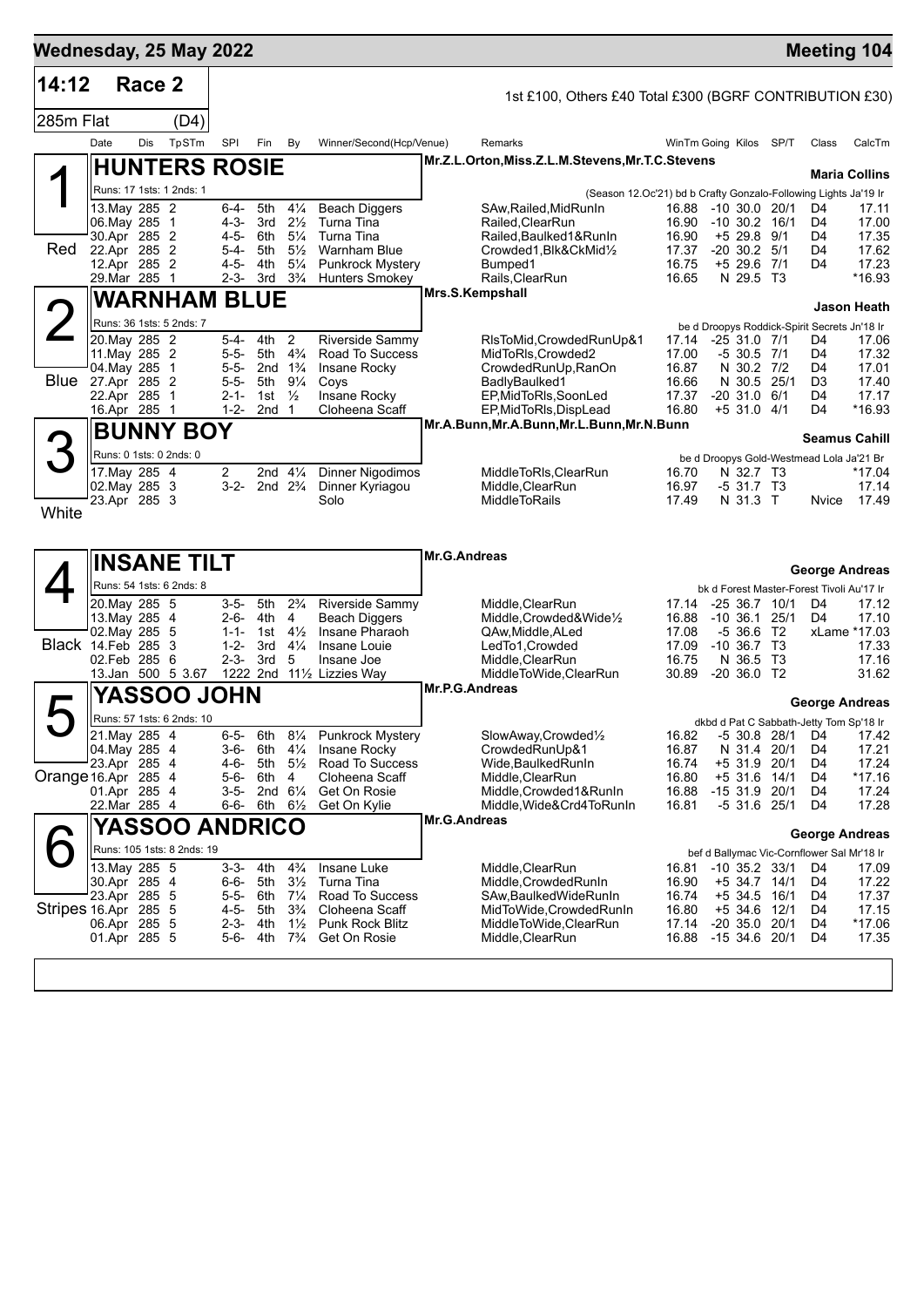| 14:32                     |                                    |        |                                                  |                      |                                        |                                  |                                                        |                |                                                                                      |                                                           |                                    |                   |                                              |                      |
|---------------------------|------------------------------------|--------|--------------------------------------------------|----------------------|----------------------------------------|----------------------------------|--------------------------------------------------------|----------------|--------------------------------------------------------------------------------------|-----------------------------------------------------------|------------------------------------|-------------------|----------------------------------------------|----------------------|
|                           |                                    | Race 3 |                                                  |                      |                                        |                                  |                                                        |                | 1st £130, Others £45 Total £355 (BGRF CONTRIBUTION £30)                              |                                                           |                                    |                   |                                              |                      |
| 500m Flat                 |                                    |        | (A6)                                             |                      |                                        |                                  |                                                        |                |                                                                                      |                                                           |                                    |                   |                                              |                      |
|                           | Date                               | Dis    | TpSTm                                            | <b>SPI</b>           | Fin                                    | By                               | Winner/Second(Hcp/Venue)                               |                | Remarks                                                                              | WinTm Going Kilos SP/T                                    |                                    |                   | Class                                        | CalcTm               |
|                           |                                    |        | <b>HURRY UP HARRY</b>                            |                      |                                        |                                  |                                                        |                | Ms.S.A.M.Blackmore, Mr.M.B.Christelow                                                |                                                           |                                    |                   | <b>Stuart Maplesden</b>                      |                      |
|                           |                                    |        | Runs: 59 1sts: 8 2nds: 12                        |                      |                                        |                                  |                                                        |                |                                                                                      |                                                           |                                    |                   | bk d Confident Rankin-Rising Spice Ja'19 Ir  |                      |
|                           |                                    |        | 18. May 500 2 3.62<br>11. May 500 2 3.67         |                      | 1222 2nd 2<br>1334 4th                 | $3\frac{1}{4}$                   | <b>Freedom Mustang</b>                                 |                | RIsToMid, HandyTo3<br>RIsToMid, Crowded <sup>1</sup> / <sub>2</sub>                  | 30.12<br>30.41                                            | N 33.8 10/1<br>$-10, 34.1, 9/4J$   |                   | A6<br>A6                                     | 30.28<br>30.56       |
|                           |                                    |        | 04. May 500 2 3.68                               | 2222 3rd             |                                        | $1\frac{1}{4}$                   | Slippy Bruno<br>Rogue Angel                            |                | Chl&Blk <sup>3</sup> / <sub>4</sub> ,CameAgain                                       | 30.46                                                     | N 33.8 7/2                         |                   | A6                                           | 30.57                |
| Red                       |                                    |        | 27.Apr 500 1 3.66                                |                      | 1221 1st 11/4                          |                                  | Slaneyside Amber                                       |                | RIsToMid, Led%                                                                       | 30.40                                                     | N 33.8 1/1F                        |                   | A7                                           | 30.40                |
|                           |                                    |        | 22.Apr 500 1 3.72                                |                      | 3111 1st                               | $\frac{3}{4}$                    | <b>Wellott Ruby</b>                                    |                | EP, RIsToMid, Led1                                                                   | 30.59                                                     | $-30, 33.6$                        | 11/4              | A8                                           | 30.29                |
|                           |                                    |        | 15.Apr 500 1 3.63                                |                      | 1222 2nd $\frac{1}{2}$                 |                                  | Freeky Mac                                             |                | RIsToMid, ChlRunIn, Crowded<br>Ms.S.A.Ford, Mr.D.B.Harris, Miss.M.Turk               | 30.41                                                     | $-20$ 33.7 $9/2$                   |                   | A8                                           | *30.25               |
|                           |                                    |        | QUARTERLAND ZARA                                 |                      |                                        |                                  |                                                        |                |                                                                                      |                                                           |                                    |                   |                                              | Alma Keppie          |
|                           |                                    |        | Runs: 20 1sts: 2 2nds: 3<br>17. May 500 2 3.65   |                      | 3112 2nd 41/4                          |                                  | <b>Forever Memories</b>                                |                | (Ssn Suppressed) bk b Laughil Blake-Quarterland Abby Jn'19 Ir<br>EP,Led¼To¼,RIsToMid | $30.10 + 1028.45/2$                                       |                                    |                   | A5                                           | 30.55                |
|                           |                                    |        | 09. May 500 3 3.74                               |                      | 3333 2nd 51/2                          |                                  | <b>Punkrock Rampage</b>                                |                | RIsToMid, Crd&Ck3                                                                    | 30.26                                                     | -20 28.6 T3                        |                   |                                              | 30.51                |
|                           |                                    |        | 30.Apr 500 3 3.69                                |                      | 2221 1st 11/4                          |                                  | Killeacle Naomi                                        |                | RIs-Mid, Ld3-3/4, Blk, CmAq                                                          | 30.98 +20 28.0 T2                                         |                                    |                   |                                              | 31.18                |
| Blue                      | 19.Apr 285 2                       |        |                                                  |                      | 1-2- 2nd $3\frac{1}{2}$                |                                  | Roark                                                  |                | LedTo1, Baulked                                                                      | 17.07                                                     | $-10$ 28.2 T2                      |                   |                                              | xLame 17.25          |
|                           |                                    |        | 11. Mar 500 3 3.63<br>04. Mar 500 3 3.71         |                      | 2666 DNF -<br>3111 2nd 1               |                                  | Oi Oi Ossie<br><b>Slippy Bullet</b>                    |                | CheckedBadlyRunUp<br>Led <sup>1</sup> / <sub>4</sub> ToRunIn                         | 30.21<br>30.31                                            | $-1028.7$<br>$-10$ 28.9 2/1        | 5/2               | A6<br>A6                                     | 0.00<br>*30.29       |
|                           |                                    |        |                                                  |                      |                                        |                                  |                                                        |                | <b>Greens Greyhounds</b>                                                             |                                                           |                                    |                   |                                              |                      |
| 3                         |                                    |        | <b>FREEKY TAEPOT</b>                             |                      |                                        |                                  |                                                        |                |                                                                                      |                                                           |                                    |                   | <b>Belinda Green</b>                         |                      |
|                           |                                    |        | Runs: 57 1sts: 11 2nds: 15<br>19. May 500 2 3.87 |                      | 6664 2nd 1/2                           |                                  |                                                        |                |                                                                                      | (Ssn Suppressed) bk b Tommy Brislane-Taepot Hill Jn'19 Ir |                                    |                   |                                              |                      |
|                           | 14. May 500 4 R3                   |        |                                                  |                      | 5555 3rd 6 <sup>3</sup> / <sub>4</sub> |                                  | <b>Slippery Lilly</b><br>Seamless Move(R7)             |                | SlowAway, Finished Well<br>CrowdedRunUp                                              | 30.24<br>30.05                                            | N 27.3 6/1<br>N 28.1               | 11/4              | A6<br>Hcp                                    | *30.28<br>30.83      |
|                           | 07 May 500 4 R4                    |        |                                                  |                      | 4333 2nd 1/2                           |                                  | Kerrs Lunch(R5)                                        |                | Middle, Challenged4                                                                  | 30.41                                                     | N 28.0 9/2                         |                   | Hcp                                          | 30.77                |
| White 29.Apr 500 4 R3     |                                    |        |                                                  |                      | 4442 2nd SH                            |                                  | Kerrs Lunch(R4)                                        |                | Middle, RanOn                                                                        | 30.33                                                     | $-20$ 27.8 $7/2$                   |                   | Hcp                                          | 30.38                |
|                           | 23.Apr 500 3 R3<br>15.Apr 500 3 R5 |        |                                                  |                      | 4332 1st Nk<br>4333 1st                | $\frac{3}{4}$                    | Ballyphilip Fab(Scr)<br>Ballyphilip Fab(R1)            |                | Crowded&LedRunIn<br>Middle, Led4                                                     | 30.23<br>30.73                                            | $+10$ 28.1 7/1<br>$-20$ 27.9 $7/2$ |                   | Hcp<br>Hcp                                   | 30.57<br>30.93       |
|                           |                                    |        | <b>GLENGAR HOLLY</b>                             |                      |                                        |                                  |                                                        | Wedge And Co   |                                                                                      |                                                           |                                    |                   |                                              |                      |
|                           | Runs: 5 1sts: 0 2nds: 0            |        |                                                  |                      |                                        |                                  |                                                        |                | (Season 11.De'21) bk b Droopys Jet-Burgess Dancer Mr'19 Ir                           |                                                           |                                    |                   | <b>Stuart Maplesden</b>                      |                      |
|                           |                                    |        | 16. May 500 4 3.72                               |                      | 1331 1st                               | $4\frac{3}{4}$                   | <b>Enchanted Sioux</b>                                 |                | Middle, Led <sup>3</sup> / <sub>4</sub>                                              | 30.40                                                     | $-20, 28.6$ T <sub>3</sub>         |                   |                                              | *30.20               |
|                           | 09. May 285 4                      |        |                                                  |                      | 1-1- 1st                               | 4                                | <b>Enchanted Sioux</b>                                 |                | QAw, Middle, ALed, WRunIn                                                            | 16.71                                                     | $-10$ 29.4 T2                      |                   |                                              | xLame 16.61          |
|                           |                                    |        | 07.Apr 500 3 3.67                                | 3455 5th             |                                        | $5\frac{1}{2}$                   | Icaals Sophie                                          |                | BaulkedWide1                                                                         | 30.01                                                     | N 29.6 10/3                        |                   | A6                                           | 30.45                |
| Black 22. Mar 500 3 3.74  |                                    |        | 16.Mar 500 3 3.70                                | 4354 5th<br>4466 6th |                                        | $7\frac{1}{2}$<br>$7\frac{3}{4}$ | Ballyblack Bella<br><b>Ballyblack Rebel</b>            |                | SAw, Baulked <sup>1</sup> / <sub>4</sub> , Crowded2<br>Middle, Badly Baulked 2       | 30.40<br>30.17                                            | $-10$ 29.3 $5/2$<br>-20 29.1       | 9/1               | A6<br>A5                                     | 30.89<br>30.59       |
|                           |                                    |        | 02.Mar 500 3 3.64                                | 1566 6th             |                                        | $5\frac{3}{4}$                   | Toast Of August                                        |                | QAw, Middle, Badly Baulked 2                                                         | 30.29                                                     | $-10$ 29.3 $8/1$                   |                   | A5                                           | 30.65                |
|                           |                                    |        | <b>GET ON ROSIE (W)</b>                          |                      |                                        |                                  |                                                        | Mrs.T.J.Cahill |                                                                                      |                                                           |                                    |                   | <b>Seamus Cahill</b>                         |                      |
| $\blacktriangleright$     |                                    |        | Runs: 45 1sts: 6 2nds: 4                         |                      |                                        |                                  |                                                        |                |                                                                                      | (Ssn Suppressed) be b Droopys Sydney-Banabane Jn'19 Br    |                                    |                   |                                              |                      |
|                           |                                    |        | 18. May 500 6 3.89                               |                      | 6665 5th                               | $4\frac{3}{4}$                   | <b>Freedom Mustang</b>                                 |                | VSAw, Middle To Wide                                                                 | 30.12                                                     |                                    |                   | N 28.8 9/2 A6                                | 30.51                |
|                           |                                    |        | 13. May 500 6 3.82                               | 6422 5th 41/4        |                                        |                                  | Kereight Ava                                           |                | SAw, MidToWide, Handy <sup>3</sup> /4                                                | 30.31                                                     | $-20$ 29.1                         | 15/8              | A6                                           | 30.43                |
|                           |                                    |        | 06. May 500 6 3.88                               |                      | 6543 2nd 11/4                          |                                  | <b>Flyaway Connie</b>                                  |                | Mid-W,CrdRnUp&1&RnIn,RnOn 30.50                                                      |                                                           | $-20$ 28.9 $5/2$                   |                   | A6                                           | 30.40                |
| Orange 29.Apr 500 5 3.79  |                                    |        | 22.Apr 500 5 3.76                                |                      | 6664 3rd 21/4<br>6442 1st SH           |                                  | <b>Rising Amber</b><br><b>Slippy Bruno</b>             |                | SAw, MidToW, Crd&CkW4, RanOn30.44<br>SAw,MidToWide,LedNrLn                           | 30.60                                                     | -40 29.1 7/1                       | -20 29.3 11/4C A6 | A6                                           | 30.42<br>*30.20      |
|                           |                                    |        | 14.Apr 500 5 3.91                                |                      |                                        |                                  | 2211 1st 15 <sup>3</sup> / <sub>4</sub> Droopys Skylar |                | VerySAw, MidToWide, Led2                                                             | 30.32                                                     | $-10$ 29.1 T2                      |                   |                                              | 30.22                |
|                           |                                    |        | <b>GLENSIDE MAJOR (W)</b>                        |                      |                                        |                                  |                                                        |                | Miss.M.C.B.Collins                                                                   |                                                           |                                    |                   |                                              | <b>Maria Collins</b> |
|                           |                                    |        | Runs: 12 1sts: 2 2nds: 1                         |                      |                                        |                                  |                                                        |                |                                                                                      |                                                           |                                    |                   | bk d Skywalker Farloe-Hather Garnet Ap'20 Ir |                      |
|                           |                                    |        | 20. May 500 6 3.71                               | 1111 1st             |                                        | $\overline{1}$                   | Sheriff Mac                                            |                | EP, MidToWide, AlwaysLed                                                             | 30.79                                                     | $-50$ 30.9 $4/1$                   |                   | A7                                           | *30.29               |
|                           |                                    |        | 11. May 500 6 3.65                               | 2556 5th             |                                        | $4\frac{3}{4}$                   | Pocket Baba                                            |                | MidToW,BBlk1,Crd&CkWide2                                                             | 30.64                                                     | -10 30.3 9/4F                      |                   | A7                                           | 30.91                |
|                           |                                    |        | 06. May 500 5 3.72                               |                      | 4212 3rd 21/2                          |                                  | Blue Jig Queen                                         |                | MidToWide, Led 2To 3/4                                                               | 30.70                                                     | $-20$ 30.6 $5/2J$                  |                   | A7                                           | 30.71                |
| Stripes 26.Apr 500 5 3.66 |                                    |        | 19.Apr 500 5 3.74                                |                      | 4333 2nd 3<br>3333 1st Nk              |                                  | <b>Birthday Treat</b><br>Rogue Stingray                |                | Crowded2, RanOn<br>MidToW, Crd1, Led Run In                                          | 30.31<br>30.96                                            | N 30.2 6/1<br>-40 30.3 2/1F        |                   | A7<br>A <sub>8</sub>                         | 30.55<br>30.56       |
|                           |                                    |        | 12.Apr 500 5 3.68                                |                      | 2222 3rd 21/2                          |                                  | <b>Ballybough Rory</b>                                 |                | MidToW, Challenged 2To 4                                                             | 30.13 +10 30.4 4/1                                        |                                    |                   | A8                                           | 30.43                |
|                           |                                    |        |                                                  |                      |                                        |                                  |                                                        |                |                                                                                      |                                                           |                                    |                   |                                              |                      |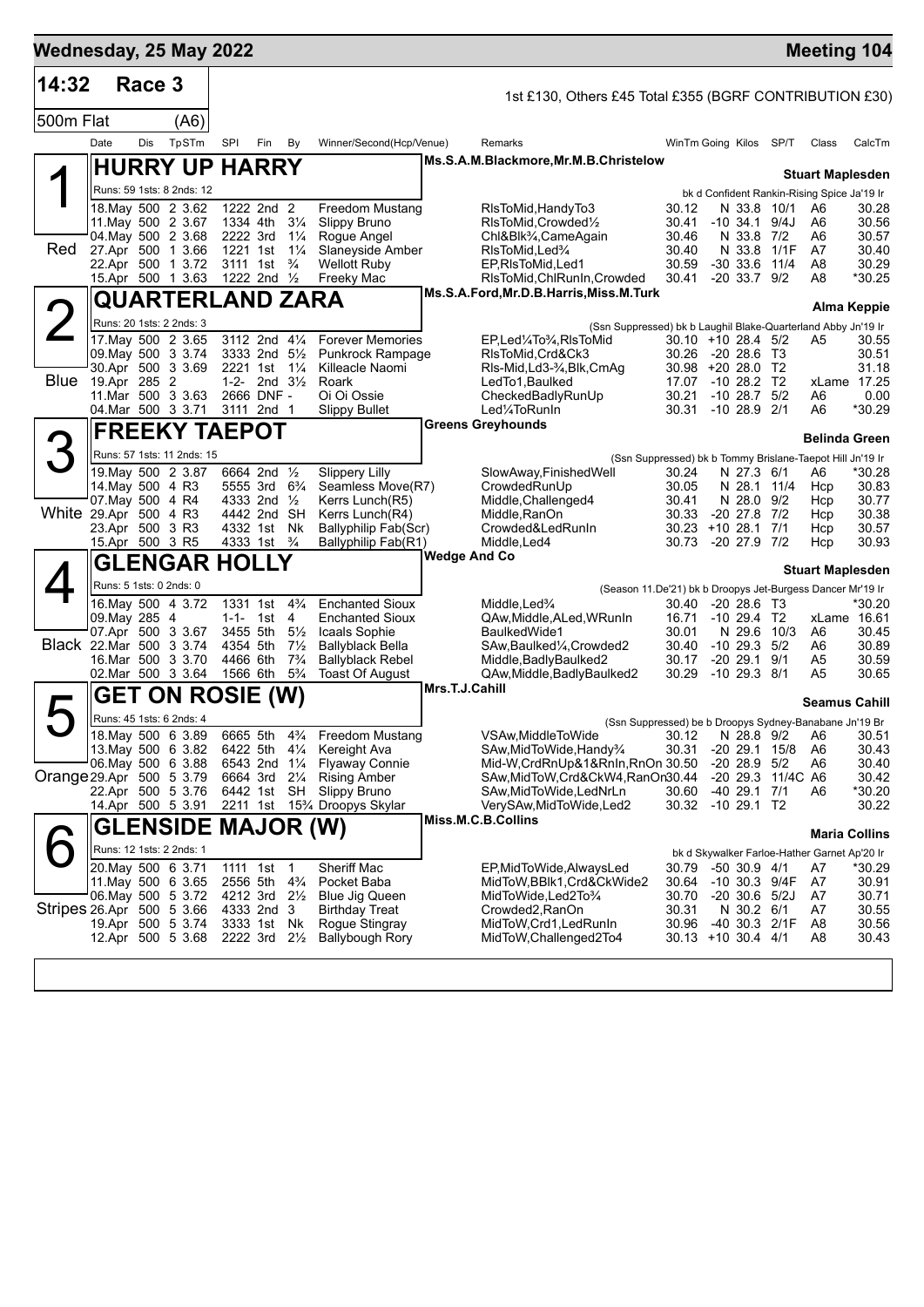| Wednesday, 25 May 2022<br>14:52 |                         | Race 4 |                                                   |                      |                                         |                      |                                                                      |               |                                                                 |                |                                                                                |                      |                | <b>Meeting 104</b>      |
|---------------------------------|-------------------------|--------|---------------------------------------------------|----------------------|-----------------------------------------|----------------------|----------------------------------------------------------------------|---------------|-----------------------------------------------------------------|----------------|--------------------------------------------------------------------------------|----------------------|----------------|-------------------------|
|                                 |                         |        |                                                   |                      |                                         |                      |                                                                      |               | 1st £140, Others £50 Total £390 (BGRF CONTRIBUTION £30)         |                |                                                                                |                      |                |                         |
| 500m Flat                       |                         |        | (A4)                                              |                      |                                         |                      |                                                                      |               |                                                                 |                |                                                                                |                      |                |                         |
|                                 | Date                    | Dis    | TpSTm                                             | SPI                  | Fin                                     | By                   | Winner/Second(Hcp/Venue)                                             |               | Remarks                                                         |                | WinTm Going Kilos SP/T                                                         |                      | Class          | CalcTm                  |
|                                 |                         |        | DALLAS DOLLY                                      |                      |                                         |                      |                                                                      |               | Mr.D.G.Mannings                                                 |                |                                                                                |                      |                | <b>Claude Gardiner</b>  |
|                                 |                         |        | Runs: 10 1sts: 3 2nds: 2                          |                      |                                         |                      |                                                                      |               | (Season 04.Mr'22) bk b Droopys Jet-Rathronan Honey Au'19 Ir     |                |                                                                                |                      |                |                         |
|                                 | 09. May 285 1           |        | 16. May 500 1 3.66                                |                      | 2222 2nd 41/4                           |                      | Taylors Gemmini<br>Solo                                              |               | Railed, ClearRun<br>Railed                                      | 30.03<br>17.08 | -20 27.6 T2<br>$-10$ 27.4 T                                                    |                      | xSsn           | *30.17<br>16.98         |
|                                 |                         |        | 01.Mar 500 1 3.75                                 |                      | 3222 2nd $\frac{3}{4}$                  |                      | Cooly Oyster                                                         |               | Railed, Crowded 1, Chl&Crd4                                     | 30.37          | $-20, 26.7, 73$                                                                |                      |                | 30.24                   |
| Red                             |                         |        | 21. Feb 500 1 3.78<br>15.Jan 630 1 12.91 2222 3rd |                      | 2222 2nd 3 <sup>3</sup> / <sub>4</sub>  | $5\frac{1}{4}$       | <b>Bling Bling Sara</b><br>Russian Sammy(Monm)                       |               | Railed, ClearRun<br>EP, RIs, EvCh                               | 29.62<br>38.65 | N 26.7 T3<br>-40 27.9                                                          | 4/1                  | 0R             | 29.93<br>38.68          |
|                                 |                         |        | 18. Dec 630 2 12.96 4333 4th 4                    |                      |                                         |                      | Vixons Lad(Monm)                                                     |               | MsdBrk, Rails, Crowded1                                         | 38.31          | N 27.9 10/3                                                                    |                      | <b>OR</b>      | 38.63                   |
|                                 |                         |        | <b>PUNK ROCK RAMONE</b>                           |                      |                                         |                      |                                                                      |               | Mr.M.B.Christelow, Mr.A.E.O'Shaughnessy                         |                |                                                                                |                      |                | <b>Stuart Maplesden</b> |
|                                 |                         |        | Runs: 56 1sts: 9 2nds: 17                         |                      |                                         |                      |                                                                      |               |                                                                 |                | be d Iso Octane-Coolemount Bally Mr'19 Ir                                      |                      |                |                         |
|                                 |                         |        | 18. May 500 2 3.63<br>11. May 500 2 3.70          | 4544 5th             | 2332 2nd 2 <sup>3</sup> / <sub>4</sub>  | $4\frac{3}{4}$       | Insane Jagger<br>Cooly Oyster                                        |               | RIsToMid, Crd&Stumbled2<br>RIsToMid, Crowded1                   | 29.90<br>30.07 | N 34.4 15/8<br>-10 34.4 13/8F A4                                               |                      | A4             | 30.12<br>30.34          |
|                                 |                         |        | 04. May 500 2 3.70                                | 4343 3rd             |                                         | $1\frac{1}{4}$       | Emlagh Eileen                                                        |               | CrowdedRunUp&3/4                                                | 30.02          | N 34.4 11/4J A4                                                                |                      |                | 30.11                   |
| Blue                            |                         |        | 26.Apr 500 2 3.61<br>15.Apr 500 3 3.68            | 1112 3rd             | 6222 2nd 1/2                            | $6\frac{1}{4}$       | Glengar Bomber<br>Crystal Impact                                     |               | QAw.LedTo3<br>Mid-RIs, Crd3⁄4, LdRnIn-NrLn                      | 29.84<br>30.06 | N 34.4 6/5F<br>$-20, 34.8$                                                     | 5/2J                 | - A4<br>A4     | 30.33<br>*29.90         |
|                                 |                         |        | 04.Apr 500 3 3.73                                 |                      | 2211 1st 4 <sup>3</sup> / <sub>4</sub>  |                      | <b>Flyaway Connie</b>                                                |               | RIsToMid, Led <sup>1</sup> / <sub>2</sub>                       | 30.24          | $-30$ 34.7 T <sub>2</sub>                                                      |                      | xFall          | 29.94                   |
|                                 |                         |        | <b>BETSYS BULLET</b>                              |                      |                                         |                      |                                                                      |               | Mr.W.Boyle, Mr.A.J.Ryan                                         |                |                                                                                |                      |                | <b>Belinda Green</b>    |
|                                 | Runs: 2 1sts: 0 2nds: 1 |        |                                                   |                      |                                         |                      |                                                                      |               | (Season 09.Fb'22) bk b Droopys Sydney-Ballymac Razzler Jn'20 Ir |                |                                                                                |                      |                |                         |
|                                 | 18.Jan                  |        |                                                   |                      |                                         |                      | NAME CHANGED from                                                    |               | Betsys Spud                                                     |                |                                                                                |                      |                |                         |
|                                 | 11. May 285 2           |        | 16. May 500 3 3.61                                | 2111 1st<br>5-3-     | 3rd                                     | $1\frac{1}{2}$       | 12 <sup>3</sup> / <sub>4</sub> Our Dog Joyce<br><b>Skyblues Best</b> |               | EP,SoonLed,Middle<br>MidToRIs, Mid2&RnIn, CIrRun                | 30.21<br>16.78 | $-20, 30.5, T2$<br>$-530.93/1$                                                 |                      | D2             | *30.01<br>16.84         |
| White 06. May 285 2             |                         |        |                                                   |                      | 5-2- 2nd $3\frac{1}{2}$                 |                      | Helsinki Jet                                                         |               | SAw, RIsToMid, BIK& CkMid1/2                                    | 16.93          | $-10, 30.9$                                                                    | 5/2                  | D <sub>2</sub> | 17.12                   |
|                                 | 02. May 285 2           |        | 03.Feb 500 2 3.76                                 | 3-2- 1st<br>2113 3rd |                                         | -1<br>$3\frac{1}{4}$ | Sallyrod Lady<br>Sound Structure                                     |               | MidToRIs, Led Run In<br>RIsToMid, SoonLedTo3                    | 16.82          | $-531.1$<br>30.45 -10 30.6 T3                                                  | T3                   | xSsn           | 16.77<br>30.62          |
|                                 |                         |        | <b>BAMBIS HERO</b>                                |                      |                                         |                      |                                                                      | Mr.A.B.Benson |                                                                 |                |                                                                                |                      |                |                         |
|                                 |                         |        | Runs: 2 1sts: 1 2nds: 0                           |                      |                                         |                      |                                                                      |               |                                                                 |                | bk d Candlelight King-Lemon Steff Jy'20 Ir                                     |                      |                | <b>Richard Rees</b>     |
|                                 |                         |        | 19. May 500 4 3.71                                |                      | 3311 1st                                | $3\frac{3}{4}$       | <b>Glory Poppy</b>                                                   |               | Middle, Led <sub>2</sub>                                        | 30.26          | $-1029.86/5F$                                                                  |                      | A5             | 30.16                   |
|                                 |                         |        | 13 May 500 4 3.71<br>05 May 500 2 3.69            |                      | 4555 5th 71/4<br>2111 1st $\frac{3}{4}$ |                      | <b>Indian Sunset</b><br>Spartadash                                   |               | Middle, Crowded Wide1To2<br>Middle, Led1, Crowded2              | 30.13<br>30.41 | $-20$ 29.9 $2/1$<br>$-10, 29.5, 13$                                            |                      | A5             | 30.51<br>30.31          |
| Black 28.Apr 500 4 3.66         |                         |        |                                                   |                      | 2322 2nd                                | $\overline{1}$       | <b>Black Edition</b>                                                 |               | Middle, Crowded 1&4                                             |                | 29.89 +10 29.8                                                                 | - ТЗ                 |                | *30.07                  |
|                                 | 11.Apr 285 4            |        | 20.Apr 500 4 3.75                                 |                      | 3333 3rd 6 <sup>3</sup> / <sub>4</sub>  |                      | Moanteen Evie<br>Solo                                                |               | SlowAway, Middle<br>WideRunUp, Middle                           | 30.07<br>16.95 | N 29.8<br>N 28.9                                                               | - ТЗ<br>$\mathsf{T}$ |                | 30.61<br>16.95          |
|                                 |                         |        | CHARTER PARTY (W)                                 |                      |                                         |                      |                                                                      |               | Miss.A.L.Taylor, Mr.M.E.J. Willis                               |                |                                                                                |                      |                |                         |
|                                 |                         |        | Runs: 41 1sts: 10 2nds: 6                         |                      |                                         |                      |                                                                      |               |                                                                 |                |                                                                                |                      |                | <b>Maria Collins</b>    |
|                                 |                         |        | 18. May 500 5 3.61                                |                      | 1111 1st                                |                      | 5 <sup>1</sup> / <sub>2</sub> Pennys Studio                          |               | EP, Wide, ALed                                                  | 29.91          | bk d Toolatetosell-Agincourt Xpress Nv'19 Br<br>N 32.2 9/2                     |                      | A5             | *29.91                  |
|                                 |                         |        | 11. May 500 5 3.71                                |                      | 2344 4th 81/4                           |                      | Cashel Biddy                                                         |               | MidToW, Baulked1/4                                              |                | 30.02 -10 32.3 7/1                                                             |                      | A <sub>5</sub> | 30.59                   |
| Orange 29.Apr 500 6 3.71        |                         |        | 05 May 500 5 3.64                                 |                      | 1322 1st 2<br>3566 5th 5                |                      | Russmur Mountain<br>Roll On Ruby                                     |               | QAw,Wide,Crowded1,Led4<br>MidToWide,CrdRunUp&1&1⁄4              | 30.41<br>30.44 | $-10$ 32.4 $6/1$<br>$-20$ 32.2 $5/2$                                           |                      | A5<br>A5       | 30.31<br>30.62          |
|                                 |                         |        | 23.Apr 500 6 3.68                                 |                      | 3332 2nd 2                              |                      | Get On Hilda                                                         |               | CrowdedWide <sup>1/4</sup>                                      |                | 30.10 +10 32.3 3/1                                                             |                      | A5             | 30.36                   |
|                                 |                         |        | 15.Apr 500 6 3.70                                 |                      | 5554 6th 91/4                           |                      | <b>Blue Rock Aero</b>                                                |               | SAw, MidToWide, Blk1/4, BBlk3/4<br><b>ICAAL Syndicate</b>       |                | 29.95 -20 32.5 7/1                                                             |                      | A5             | 30.48                   |
|                                 |                         |        | ICAALS SOPHIE (W)                                 |                      |                                         |                      |                                                                      |               |                                                                 |                |                                                                                |                      |                | <b>Belinda Green</b>    |
|                                 |                         |        | Runs: 34 1sts: 5 2nds: 5<br>19. May 500 6 3.67    |                      | 2334 4th                                | $4\frac{1}{2}$       | Crossfield Mya                                                       |               | Wide,Crowded2&3                                                 |                | (Ssn Suppressed) bk b Droopys Jet-Sidarian Fern Oc'19 Ir<br>30.03 -10 27.6 9/2 |                      | A4             | 30.28                   |
|                                 |                         |        | 13. May 500 6 3.72                                | 6555 5th             |                                         | 8                    | Seomra Syd                                                           |               | SAw,MidToWide,Blk1,Crd3⁄4                                       | 30.23          | $-20$ 27.1                                                                     | 12/1                 | A <sub>3</sub> | 30.67                   |
| Stripes 30 Apr 500 5 3.67       |                         |        | 07 May 500 5 3.67                                 | 4557 5th             | 2334 5th 6                              | $3\frac{1}{4}$       | Over It Now<br><b>Malbay Donie</b>                                   |               | MidToWide, ClearRun<br>Wide, ClearRun                           | 29.95          | N 27.0 12/1<br>29.83 +10 26.9 6/1                                              |                      | A3<br>A3       | 30.43<br>30.17          |
|                                 |                         |        | 26.Apr 500 6 3.68                                 | 4665 3rd             |                                         | $1\frac{1}{4}$       | Cozys Back                                                           |               | Crowded1                                                        | 30.38          | N 27.1 9/4F                                                                    |                      | A <sub>3</sub> | 30.47                   |
|                                 |                         |        | 13.Apr 500 5 3.64                                 | 2222 1st             |                                         | DH                   | Rogue Venom                                                          |               | MiddleToWide, RanOn                                             | 29.93          | N 27.2 9/2                                                                     |                      | A <sub>5</sub> | *29.93                  |
|                                 |                         |        |                                                   |                      |                                         |                      |                                                                      |               |                                                                 |                |                                                                                |                      |                |                         |
|                                 |                         |        |                                                   |                      |                                         |                      |                                                                      |               |                                                                 |                |                                                                                |                      |                |                         |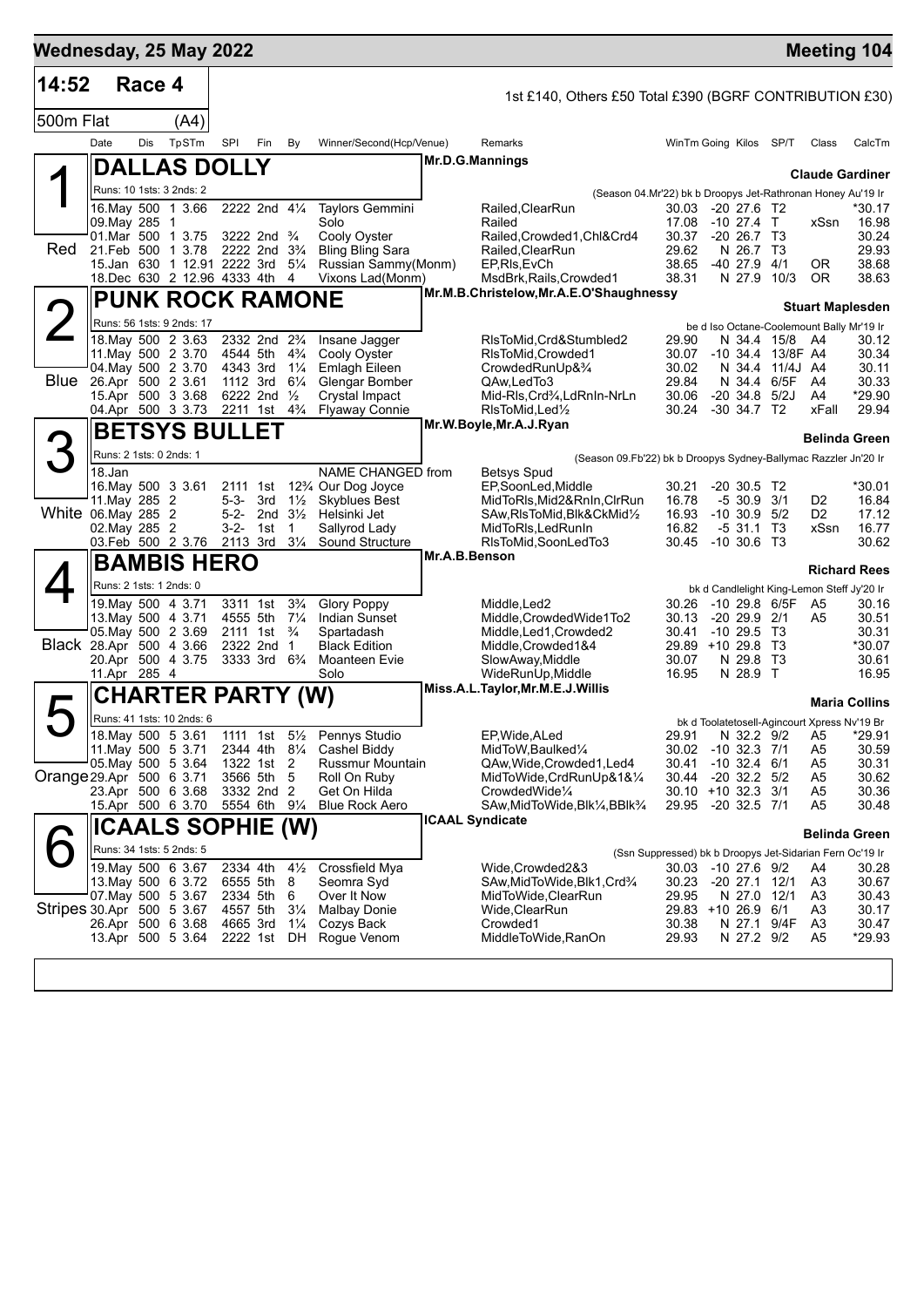| Wednesday, 25 May 2022<br>15:11 |                 | Race 5 |                                                |                      |                                                         |                                  |                                               |                        |                                                            |                                                           |                                        |                       |                      | <b>Meeting 104</b>                                    |
|---------------------------------|-----------------|--------|------------------------------------------------|----------------------|---------------------------------------------------------|----------------------------------|-----------------------------------------------|------------------------|------------------------------------------------------------|-----------------------------------------------------------|----------------------------------------|-----------------------|----------------------|-------------------------------------------------------|
|                                 |                 |        |                                                |                      |                                                         |                                  |                                               |                        | 1st £135, Others £45 Total £360 (BGRF CONTRIBUTION £30)    |                                                           |                                        |                       |                      |                                                       |
| 500m Flat                       |                 |        | (A5)                                           |                      |                                                         |                                  |                                               |                        |                                                            |                                                           |                                        |                       |                      |                                                       |
|                                 | Date            | Dis    | TpSTm                                          | SPI                  | Fin                                                     | By                               | Winner/Second(Hcp/Venue)                      |                        | Remarks                                                    | WinTm Going Kilos                                         |                                        | SP/T                  | Class                | CalcTm                                                |
|                                 |                 |        | <b>CHANCEME PANCY</b>                          |                      |                                                         |                                  |                                               | Mr.E.D.Dark            |                                                            |                                                           |                                        |                       |                      | <b>David Dark</b>                                     |
|                                 |                 |        | Runs: 53 1sts: 9 2nds: 13                      |                      |                                                         |                                  |                                               |                        |                                                            |                                                           |                                        |                       |                      | bk d Head Bound-Kingsmill Jane Jy'17 Ir               |
|                                 |                 |        | 17 May 500 1 3.75<br>10. May 500 1 3.77        | 3444 4th<br>6444 4th |                                                         | $3\frac{3}{4}$<br>$9\frac{1}{4}$ | Mandingos Flyer<br>Rogue Venom                |                        | RailsToMiddle.ClearRun<br>SlowAway, Crowded1               | $30.03 + 10.34.6$ 8/1<br>30.06                            | -10 34.7 6/1                           |                       | A4<br>A4             | 30.42<br>30.70                                        |
|                                 |                 |        | 02. May 500 1 3.75                             |                      | 2233 3rd $2\frac{1}{2}$                                 |                                  | Doonanes Cocoon                               |                        | Railed, ClearRun                                           | 30.16                                                     | $-10, 34.3, 13$                        |                       |                      | 30.26                                                 |
| Red                             |                 |        | 26.Apr 500 1 3.74<br>19.Apr 500 1 3.84         |                      |                                                         |                                  | Solo<br>Solo                                  |                        | Railed<br>Railed                                           | 30.41<br>30.79                                            | N 34.6<br>$-20, 34.7$ T                | $\top$                |                      | 30.41<br>30.59                                        |
|                                 |                 |        | 05. Mar 500 1 3.68                             |                      | 2445 1st ½                                              |                                  | <b>Sporting Canary</b>                        |                        | Railed, Led Run In                                         | 30.28                                                     | $-20$ 34.2 $7/2$                       |                       | A4                   | *30.08                                                |
|                                 |                 |        | <b>ENCHANTRESS</b>                             |                      |                                                         |                                  |                                               |                        | Miss.C.A.Gregory, Miss.R.K.Payne                           |                                                           |                                        |                       |                      |                                                       |
|                                 |                 |        | Runs: 42 1sts: 5 2nds: 9                       |                      |                                                         |                                  |                                               |                        |                                                            | (Ssn Suppressed) bk b Zero Ten-Lush Lady Ja'19 Br         |                                        |                       |                      | <b>Alma Keppie</b>                                    |
|                                 |                 |        | 17. May 500 2 3.67                             |                      | 2133 2nd 2 <sup>3</sup> / <sub>4</sub>                  |                                  | <b>Mandingos Flyer</b>                        |                        | MidRunUp,SoonLedTo2,Crd4                                   | $30.03 + 10.28.2$ 5/1                                     |                                        |                       | A4                   | 30.36                                                 |
|                                 |                 |        | 10. May 500 2 3.68<br>04. May 500 2 3.69       | 3645 5th             | 2333 3rd 41/4                                           | $7\frac{1}{2}$                   | Rogue Venom<br>Sharp Bobby                    |                        | RailsToMiddle,Crowded%<br>Crowded1, Railed                 | 30.06<br>29.94                                            | -10 28.3 4/1<br>N 28.2 9/1             |                       | A4<br>A4             | 30.31<br>30.53                                        |
| Blue                            |                 |        | 26.Apr 500 2 3.68                              | 3444 5th             |                                                         | $7\frac{1}{2}$                   | Pennys Cuisle                                 |                        | Baulked <sup>1/4</sup>                                     | 30.02                                                     | N 27.8                                 | - 4/1                 | A4                   | 30.63                                                 |
|                                 | 16.Apr 500 4 R1 |        | 07.Apr 500 2 3.69                              | 4666 6th             | 5554 2nd                                                | $\mathbf 1$<br>$6\frac{1}{4}$    | Swift Volt(R7)<br>Coonough Nora               |                        | RIsToMid, RanOn<br>Baulked1, Bumped1/4                     | $30.00 + 1027.8$<br>29.99                                 | N 27.5 4/1                             | 6/1                   | Hcp<br>A4            | *30.27<br>30.49                                       |
|                                 |                 |        | <b>LUMINOUS LAD</b>                            |                      |                                                         |                                  |                                               | Mr.L.R.Wiffen          |                                                            |                                                           |                                        |                       |                      |                                                       |
| З                               |                 |        |                                                |                      |                                                         |                                  |                                               |                        |                                                            |                                                           |                                        |                       |                      | <b>Richard Rees</b>                                   |
|                                 |                 |        | Runs: 36 1sts: 6 2nds: 5<br>18. May 500 3 3.75 | 5655 5th             |                                                         | $7\frac{1}{2}$                   | <b>Charter Party</b>                          |                        | SAw, Mid, Crd& HitRIs1, Crd4                               | 29.91                                                     | N 34.4 9/4J                            |                       | A5                   | bk d Express Master-Rowington Pixie My'19 Br<br>30.50 |
|                                 |                 |        | 13. May 500 4 3.75                             |                      | 5111 1st 21/4                                           |                                  | Clairkeith Kayla                              |                        | SAw, CrdRunUp, RIs&Led1                                    | 30.58                                                     | $-30, 34.8$                            | 1/1F                  | A6                   | 30.28                                                 |
| White 30.Apr 500 3 3.64         |                 |        | 06 May 500 3 3.84                              | 3322 3rd             | 1122 2nd 1 <sup>3</sup> / <sub>4</sub>                  | 3                                | <b>Flyaway Connie</b><br><b>Wheres Speedy</b> |                        | Middle,CrowdedRunUp&4<br>QAw, Middle, Led To 1/4, Crd      | 30.50<br>29.94 +10 34.8                                   | $-20.34.9$                             | 3/1<br>10/3           | A6<br>A6             | 30.54<br>*30.19                                       |
|                                 |                 |        | 22.Apr 500 3 3.74                              |                      | 6444 2nd <sup>3</sup> / <sub>4</sub>                    |                                  | Glassmoss Tammy                               |                        | SAw, Baulked 1, RanOn                                      | 30.62                                                     | $-30$ 34.5 $9/4$                       |                       | A6                   | 30.39                                                 |
|                                 |                 |        | 15.Apr 500 3 3.83                              | 6534 3rd             |                                                         | $2\frac{1}{2}$                   | Sharp Joe                                     |                        | SAw, Mid To RIs, ChI& Crd3<br>Mr.L.E.Annand, Mr.A.J.Taylor | 30.74                                                     | $-20, 34.1, 7/1$                       |                       | A6                   | 30.74                                                 |
|                                 |                 |        | <b>KEREIGHT I CANT</b>                         |                      |                                                         |                                  |                                               |                        |                                                            |                                                           |                                        |                       |                      | <b>Tony Taylor</b>                                    |
|                                 |                 |        | Runs: 105 1sts: 18 2nds: 15                    |                      |                                                         |                                  |                                               |                        |                                                            | (Ssn Suppressed) bk b Droopys Jet-Kereight Niamh Jn'18 Ir |                                        |                       |                      |                                                       |
|                                 |                 |        | 18. May 500 4 3.75<br>10. May 500 4 3.75       | 3666 6th<br>5654 5th |                                                         | $8\frac{1}{2}$<br>$6\frac{3}{4}$ | <b>Touchdown Cammy</b><br>Insane Kiwi         |                        | Middle, Crowded RunUp<br>Crowded1&1/4                      | 29.92<br>30.21                                            | N 26.1 9/1<br>$-10, 26.4, 9/4$         |                       | A5<br>A5             | 30.60<br>30.64                                        |
|                                 |                 |        | 04 May 500 4 3.77                              | 4665 4th             |                                                         | $8\frac{3}{4}$                   | Sophies Ace                                   |                        | CrdRunUp&1,RIs&BBIk3/4                                     | 30.33                                                     |                                        | -10 26.4 11/4J A5     |                      | 30.93                                                 |
| Black 26.Apr 500 5 3.62         |                 |        | 20.Apr 500 5 3.65                              | 2333 1st<br>2566 4th |                                                         | $1\frac{1}{4}$<br>$4\frac{1}{2}$ | Mossvale Queen<br>Amaze Me Mel                |                        | CrowdedRunIn, RanOn<br>Crowded1, RanOnLate                 | 30.23<br>29.79                                            | N 26.4 7/4<br>N 26.6 12/1              |                       | A5<br>A5             | 30.23<br>*30.16                                       |
|                                 |                 |        | 15.Apr 500 5 3.76                              | 1666 4th             |                                                         | $8\frac{1}{4}$                   | <b>Blue Rock Aero</b>                         |                        | Middle,CrowdedRunUp&4                                      | 29.95                                                     | $-20$ 26.7 $11/2$                      |                       | A5                   | 30.41                                                 |
|                                 |                 |        | <b>DINNER ANDREAS</b>                          |                      |                                                         |                                  |                                               | <b>The Dinner Club</b> |                                                            |                                                           |                                        |                       |                      | <b>Seamus Cahill</b>                                  |
|                                 |                 |        | Runs: 20 1sts: 2 2nds: 4                       |                      |                                                         |                                  |                                               |                        |                                                            |                                                           |                                        |                       |                      | bd d Ballymac Best-Flyers Choice Ja'20 Ir             |
|                                 |                 |        | 20. May 500 5 3.78<br>10. May 500 5 3.74       |                      | 5455 6th                                                | 9                                | Dapper Lad                                    |                        | SAw, Middle, Crowded Wide2                                 |                                                           |                                        | 30.59 -50 35.5 7/1 A5 |                      | 30.80                                                 |
|                                 |                 |        | 04 May 500 5 3.69                              |                      | 3223 2nd 61/4                                           |                                  | 6446 6th 101/2 Insane Kiwi<br>Sophies Ace     |                        | SAw, Early Pace, Baulked 1/4<br>CrowdedRunUp&1/2           | 30.21<br>30.33                                            | $-10$ 35.4 $5/2$<br>$-10$ 35.4 $10/3$  |                       | A <sub>5</sub><br>A5 | 30.94<br>30.74                                        |
| Orange 27.Apr 500 5 3.68        |                 |        |                                                | 4332 1st             |                                                         | $\frac{1}{2}$                    | Roque Angel                                   |                        | CrowdedRunUp,Led4                                          | 30.24                                                     |                                        | N 35.4 15/8F A6       |                      | *30.24                                                |
|                                 |                 |        | 21.Apr 500 5 3.68<br>12.Apr 500 5 3.68         |                      | 4333 3rd 3 <sup>3</sup> / <sub>4</sub><br>2443 3rd 21/2 |                                  | Roll On Ruby<br>Space Force                   |                        | MiddleToWide,ClearRun<br>Crowded1& <sup>3</sup> /4         | 30.10 +20 35.4 11/4<br>30.33 +10 35.5 7/4                 |                                        |                       | A6<br>A6             | 30.60<br>30.64                                        |
|                                 |                 |        | <b>PENNYS STUDIO (W)</b>                       |                      |                                                         |                                  |                                               | Mr.A.B.Benson          |                                                            |                                                           |                                        |                       |                      |                                                       |
|                                 |                 |        | Runs: 70 1sts: 10 2nds: 13                     |                      |                                                         |                                  |                                               |                        |                                                            |                                                           |                                        |                       |                      | <b>Richard Rees</b>                                   |
|                                 |                 |        | 18. May 500 6 3.62                             |                      | 2222 2nd 51/2                                           |                                  | <b>Charter Party</b>                          |                        | Wide,Challenged1To2                                        | 29.91                                                     | N 37.2 7/1                             |                       | A5                   | f d Deanridge Viking-Pennys Papaver Ja'19 Ir<br>30.35 |
|                                 |                 |        | 10. May 500 6 3.67<br>03 May 500 6 3.75        | 5332 5th             | 2221 1st 41/4                                           | 3                                | Insane Mrs                                    |                        | Wide, Led 3                                                | 30.34<br>30.57                                            | $-10$ 37.2 $4/1$<br>$-10$ 37.2 3/1     |                       | A6                   | *30.24<br>30.71                                       |
| Stripes 27 Apr 500 6 3 61       |                 |        |                                                | 2111 3rd             |                                                         | $2\frac{1}{4}$                   | Outdoor Honey<br><b>Dinner Andreas</b>        |                        | Wide,Crowded4<br>EP,LedRunUpTo4                            | 30.24                                                     | N 37.0 8/1                             |                       | A6<br>A6             | 30.42                                                 |
|                                 |                 |        | 08.Apr 500 5 3.71<br>30 Mar 500 6 3.66         | 5555 6th             | 1434 5th                                                | 10<br>$4\frac{1}{4}$             | Jofra<br><b>Murrays River</b>                 |                        | Crowded1&2<br>Wide, ClearRun                               | 30.19<br>30.19                                            | $-10$ 36.1 $12/1$<br>$-10$ 35.7 $12/1$ |                       | A6<br>A5             | 30.90<br>30.44                                        |
|                                 |                 |        |                                                |                      |                                                         |                                  |                                               |                        |                                                            |                                                           |                                        |                       |                      |                                                       |
|                                 |                 |        |                                                |                      |                                                         |                                  |                                               |                        |                                                            |                                                           |                                        |                       |                      |                                                       |
|                                 |                 |        |                                                |                      |                                                         |                                  |                                               |                        |                                                            |                                                           |                                        |                       |                      |                                                       |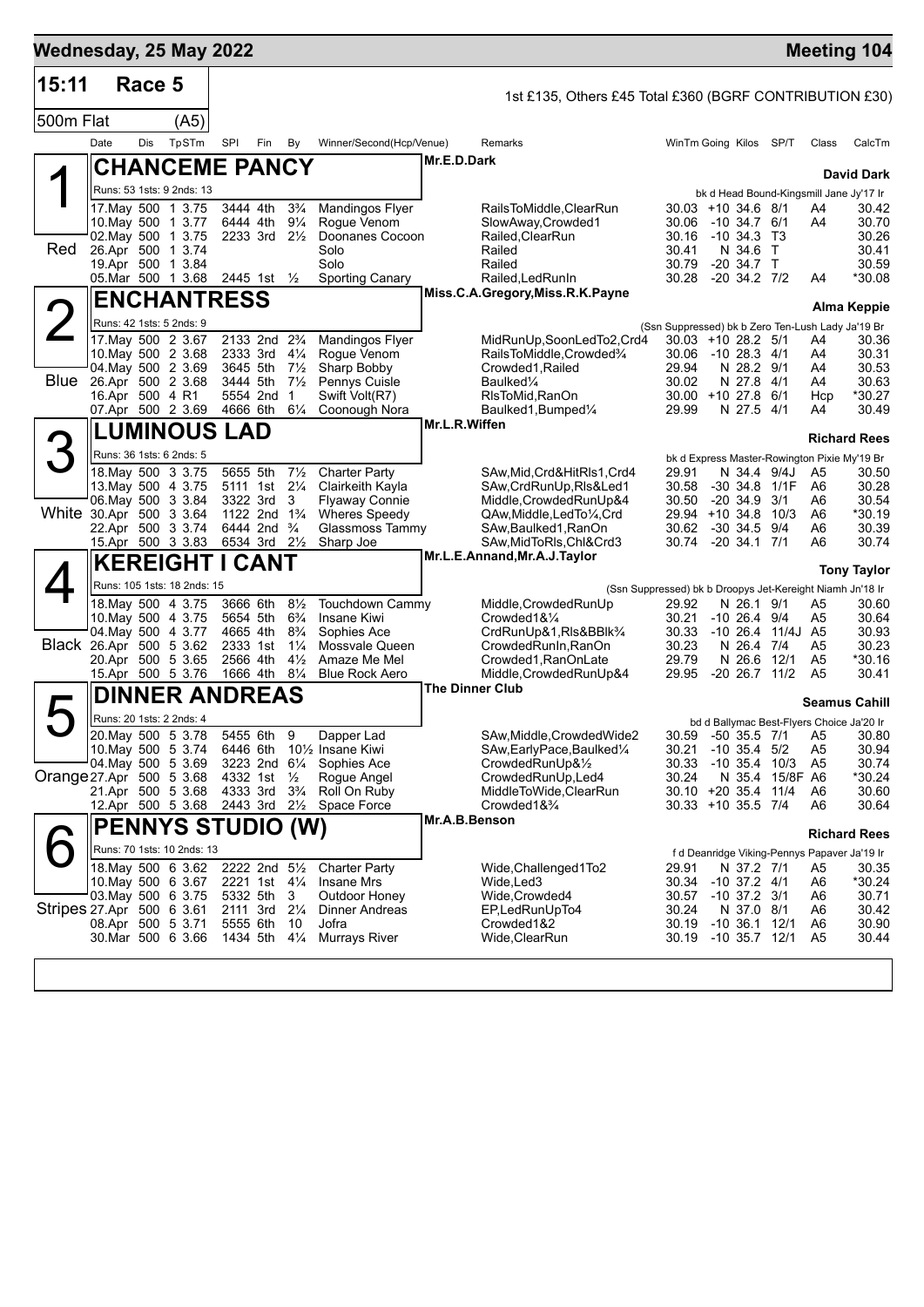| Wednesday, 25 May 2022    |                                                                                                                           |        |                         |                                                                       |                                                         |                                                                                       |                                                                                                                                        |               |                                                                                                                                                                                    |                                                    |                                                                                                                                             |                                   | <b>Meeting 104</b>                                                                 |                                                                 |
|---------------------------|---------------------------------------------------------------------------------------------------------------------------|--------|-------------------------|-----------------------------------------------------------------------|---------------------------------------------------------|---------------------------------------------------------------------------------------|----------------------------------------------------------------------------------------------------------------------------------------|---------------|------------------------------------------------------------------------------------------------------------------------------------------------------------------------------------|----------------------------------------------------|---------------------------------------------------------------------------------------------------------------------------------------------|-----------------------------------|------------------------------------------------------------------------------------|-----------------------------------------------------------------|
| 15:28                     |                                                                                                                           | Race 6 |                         |                                                                       |                                                         |                                                                                       |                                                                                                                                        |               | 1st £150, Others £45 Total £375 (BGRF CONTRIBUTION £30)                                                                                                                            |                                                    |                                                                                                                                             |                                   |                                                                                    |                                                                 |
| 285m Flat                 |                                                                                                                           |        | (D1)                    |                                                                       |                                                         |                                                                                       |                                                                                                                                        |               |                                                                                                                                                                                    |                                                    |                                                                                                                                             |                                   |                                                                                    |                                                                 |
|                           | Date                                                                                                                      | Dis    | TpSTm                   | SPI                                                                   | Fin                                                     | By                                                                                    | Winner/Second(Hcp/Venue)                                                                                                               |               | Remarks                                                                                                                                                                            |                                                    | WinTm Going Kilos                                                                                                                           | SP/T                              | Class                                                                              | CalcTm                                                          |
|                           |                                                                                                                           |        |                         | <b>MINEOLA ELEGANT</b>                                                |                                                         |                                                                                       |                                                                                                                                        |               | Mr.T.Cooper, Mr.D.J.Staddon                                                                                                                                                        |                                                    |                                                                                                                                             |                                   | <b>Norah McEllistrim</b>                                                           |                                                                 |
|                           | Runs: 81 1sts: 15 2nds: 21                                                                                                |        |                         |                                                                       |                                                         |                                                                                       |                                                                                                                                        |               |                                                                                                                                                                                    |                                                    | (Season Unknown) bk b Zero Ten-Mineola Smile Jy'17 Ir                                                                                       |                                   |                                                                                    |                                                                 |
| Red                       | 20. May 285 1<br>12. May 285 1<br>26.Apr 285<br>20.Apr 285<br>11.Apr 285                                                  |        | -1<br>-1<br>$\mathbf 1$ | $1 - 1 -$<br>$1 - 1 -$<br>6-4-<br>$6 - 6 -$<br>$2 - 1 -$              | 1st $1\frac{1}{2}$<br>2nd Hd<br>2nd <sub>2</sub><br>4th | $2\frac{3}{4}$<br>$\frac{3}{4}$                                                       | Mineola Lion<br>Mineola Lion<br>Fearsome Charlie<br>Insane Panther                                                                     |               | Railed, Always Led<br>QAw, Railed, Led To Near Line<br>SAw, Crowded 1, RanOn<br>SlowAway, Railed<br>Railed, SoonLed                                                                | 16.93<br>16.66<br>16.62<br>16.45<br>16.56          | $-2532.221J$<br>$-531.9$ T <sub>2</sub><br>N 32.8 5/2<br>N 33.1 4/1<br>N 32.7 T2                                                            |                                   | D <sub>2</sub><br>xOffC<br>D1<br>D1                                                | 16.68<br>16.63<br>16.78<br>16.68<br>xLame *16.56                |
|                           | 08.Feb 285 1                                                                                                              |        |                         | 1-1-                                                                  | 1st<br>2nd Hd                                           |                                                                                       | <b>Ballydwyer Star</b><br><b>Blastout Billy</b>                                                                                        |               | Railed, Crd1/2, Led ToNearLine                                                                                                                                                     | 16.84                                              | $-10$ 32.6 $9/2$                                                                                                                            |                                   | D1                                                                                 | 16.76                                                           |
|                           |                                                                                                                           |        |                         | <b>SO DELIGHTED</b>                                                   |                                                         |                                                                                       |                                                                                                                                        | Mr.W.H.Cooper |                                                                                                                                                                                    |                                                    |                                                                                                                                             |                                   |                                                                                    | Derek Knight                                                    |
| $\angle$                  | Runs: 73 1sts: 20 2nds: 22                                                                                                |        |                         |                                                                       |                                                         |                                                                                       |                                                                                                                                        |               |                                                                                                                                                                                    |                                                    | bk d Taylors Sky-Yahoo Perlena Jn'18 Ir                                                                                                     |                                   |                                                                                    |                                                                 |
| Blue                      | 19. May 285 2<br>14. May 285 2<br>05. May 285 3<br>27.Apr 285 2<br>20.Apr 285<br>05.Mar 285 2                             |        | -3                      | $3 - 2 -$<br>$4 - 5 -$<br>$5 - 4 -$<br>$3-4-$<br>$3 - 2 -$<br>3-1-    | 1st<br>3rd<br>6th<br>3rd<br>3rd<br>1st                  | <b>SH</b><br>$3\frac{1}{2}$<br>$5\frac{1}{2}$<br>$1\frac{3}{4}$<br>2<br>$\frac{1}{2}$ | <b>Skyblues Best</b><br><b>Pocket Elvis</b><br><b>Pocket Elvis</b><br>Zenas Stopher<br>Insane Panther<br>Gentle Change                 |               | Led <sub>2</sub><br>Baulked <sup>1/2</sup><br>Crowded1&2<br>Crowded <sup>1</sup> / <sub>2</sub><br>Chl1To2, Crowded<br>EP, MidToRIs, SoonLed                                       | 16.71<br>16.39<br>16.53<br>16.72<br>16.45          | -5 31.8 5/4F<br>N 32.1 25/1<br>-5 32.0<br>N 32.6 7/4<br>N 32.8 9/4<br>16.72 -10 32.2 5/2F                                                   | 7/1                               | D1<br>D1<br>D1<br>D1<br>D1<br>D <sub>1</sub>                                       | 16.66<br>16.68<br>16.91<br>16.87<br>16.62<br>*16.62             |
|                           |                                                                                                                           |        |                         | <b>BLASTOUT BILLY</b>                                                 |                                                         |                                                                                       |                                                                                                                                        | Mr.M.Gregori  |                                                                                                                                                                                    |                                                    |                                                                                                                                             |                                   | <b>Richard Yeates</b>                                                              |                                                                 |
| 3                         | Runs: 25 1sts: 7 2nds: 4                                                                                                  |        |                         |                                                                       |                                                         |                                                                                       |                                                                                                                                        |               |                                                                                                                                                                                    |                                                    | bkw d Skywalker Puma-Orange Theresa Nv'17 Ir                                                                                                |                                   |                                                                                    |                                                                 |
| White 14.Apr 285 3        | 14. May 285 3<br>28.Apr 285 4<br>21.Apr 285 3<br>09.Apr 285 3<br>23.Mar 285 4                                             |        |                         | 6-6-<br>$4 - 5 -$<br>$1 - 6 -$<br>$2 - 2 -$<br>$6 - 6 -$<br>$1 - 1 -$ | 4th<br>5th<br>6th<br>2 <sub>nd</sub><br>5th<br>1st      | $4\frac{1}{4}$<br>12<br>$8\frac{1}{4}$<br>$\frac{1}{2}$<br>$7\frac{3}{4}$<br>5        | Pocket Elvis<br>Carter Bar<br>Ragtime Billy<br>Pocket Elvis<br><b>Crossfield Dusty</b><br>Baran Mary Lou                               |               | SlowAway, Baulked <sup>1</sup> / <sub>2</sub><br>Crowded1.Baulked1/2<br>Bumped&Checked1<br>Middle, RanOn<br>SlowAway, Middle<br>QAw, Middle, ALed                                  | 16.39<br>16.53<br>16.26<br>16.41                   | N 31.3 14/1<br>16.10 +10 32.2 7/2<br>16.26 +10 32.1 13/8F D1<br>-5 32.7 11/2<br>$-5$ 32.9                                                   | 20/1<br>N 32.8 11/8F D1           | D1<br>D1<br>D1<br>0R                                                               | 16.74<br>17.17<br>17.02<br>16.52<br>16.83<br>$*16.41$           |
|                           |                                                                                                                           |        |                         | <b>SKYBLUES BEST</b>                                                  |                                                         |                                                                                       |                                                                                                                                        | Mr.L.Andreas  |                                                                                                                                                                                    |                                                    |                                                                                                                                             |                                   |                                                                                    |                                                                 |
| Black 30.Apr 500 4 3.60   | Runs: 42 1sts: 11 2nds: 4<br>19. May 285 4<br>15. May 450 3 1.10<br>11. May 285<br>22.Apr 500 4 3.59<br>15.Apr 500 4 3.55 |        | -4                      | 2-3-<br>3222 6th<br>2111 6th<br>3111<br>1111                          | 2nd SH<br>1-1- 1st $1\frac{1}{4}$<br>6th                | $5\frac{1}{2}$<br>$4\frac{1}{4}$<br>2nd $1\frac{1}{2}$<br>3                           | So Delighted<br>Roys Rocco(CPark)<br>Dunbolg Gemini<br><b>Malbay Donie</b><br>Diegos Misty<br>Ballymac Ellie                           |               | Crowded <sup>1</sup> / <sub>2</sub> , Challenged RunIn<br>MidToRIs, EvCh<br>QAw, WRnUp, Middle, ALed<br>EP, Middle, Led Run Up To 4<br>EP,Crd&Led1ToRunIn<br>QAw,Middle,LedToRunIn | 16.71<br>27.61<br>16.78<br>30.38<br>30.30          | bk d Ballymac Best-Final Gem Sp'19 Ir<br>-5 32.4<br>N 31.8<br>$-5$ 32.0 $5/1$<br>29.83 +10 32.2 9/2<br>$-30$ 32.6 $8/1$<br>$-20$ 32.7 $9/1$ | 11/2<br>12/1                      | <b>George Andreas</b><br>D1<br>OR <sub>3</sub><br>D <sub>2</sub><br>A3<br>A3<br>A3 | *16.67<br>28.03<br>16.73<br>30.24<br>30.20<br>30.32             |
|                           | WEST                                                                                                                      |        |                         | <b>CHAMP</b>                                                          | (W)                                                     |                                                                                       |                                                                                                                                        |               | Mr.B.J.Cross, Mrs.L.A.Reeves                                                                                                                                                       |                                                    |                                                                                                                                             |                                   | <b>Belinda Green</b>                                                               |                                                                 |
| Һ<br>Orange 26.Apr 285 5  | Runs: 34 1sts: 8 2nds: 6<br>19. May 285 6<br>10.May 285 5<br>03. May 285 6<br>18.Apr 285 6<br>16.Mar 500 5 3.67           |        |                         | $2 - 4 -$<br>$6 - 5 -$<br>$1 - 5 -$<br>2-1-<br>$1 - 1 -$<br>5466 6th  | 5th<br>5th<br>6th<br>1st<br>1st 4                       | $6\frac{1}{2}$<br>$6\frac{1}{2}$<br>$6\frac{3}{4}$<br>$\frac{3}{4}$                   | <b>Blastoff Mason</b><br><b>Headford Lad</b><br>Sharp Sam<br>Headford Lad<br>Icaal Eddie<br>11 <sup>3</sup> / <sub>4</sub> Kerrs Messi | Mr.R.J.Weeks  | Crd&Ck1, BadlyBlk2<br>SAw, Badly Baulked <sup>1/2</sup><br>LedTo1,Blk&Ck1/2&2<br>EarlyPace,SoonLed<br>MiddleToWide, AlwaysLed<br>MissedBreak, Crowded 2&3                          | 16.48<br>16.49<br>16.72<br>16.42<br>16.76<br>29.87 | bk d Laughil Blake-Except Change Sp'19 Ir<br>$-533.39/2$<br>N 33.4 4/1<br>$-533.5$ T2<br>$-10$ 33.7 $6/1$                                   | N 33.4 12/1 D1<br>N 33.2 11/10FD1 | D1<br>D2<br>A2                                                                     | 17.00<br>16.96<br>17.26<br>$*16.42$<br>xLame 16.71<br>30.70     |
|                           |                                                                                                                           |        |                         |                                                                       |                                                         |                                                                                       | <b>DUAL ENTERPRISE (W)</b>                                                                                                             |               |                                                                                                                                                                                    |                                                    |                                                                                                                                             |                                   |                                                                                    | June Harvey                                                     |
| Stripes 29.Mar 500 6 3.63 | Runs: 39 1sts: 7 2nds: 9<br>14. May 285 5<br>28.Apr 285 6<br>20.Apr 285 6<br>22.Mar 500 6 3.61<br>15.Mar 500 6 3.56       |        |                         | $3 - 2 -$<br>$1 - 2 -$<br>4333 6th<br>1122 4th                        | 2nd $2\frac{3}{4}$<br>2111 4th                          | 3rd $2\frac{3}{4}$<br>$4\frac{3}{4}$<br>$2\frac{1}{2}$<br>$3\frac{3}{4}$              | Precede<br>Maglass Buick<br>Solo<br>Sovereign Boy<br>Glengar Bobby<br>Kerrs Bruno                                                      |               | Wide, Crowded RunIn<br>QuickAway, Wide, ClearRun<br>Wide<br>EPace, Wide, Challenged 3<br>EP, Wide, Led 1 To 4<br>QAw, Wide, Led To 2                                               | 16.61<br>16.40<br>16.74<br>29.98<br>30.13<br>30.17 | bk d Laughil Blake-Southest Suzie Jn'18 Ir<br>N 29.6 9/1<br>+5 30.5 T2<br>N 31.3 T<br>N 29.7 9/4F<br>-10 29.9 11/8F A3<br>$-10$ 29.9 $1/1F$ |                                   | D1<br>A3<br>A3                                                                     | 16.84<br>xWtVr *16.67<br>xLame 16.74<br>30.35<br>30.24<br>30.37 |
|                           |                                                                                                                           |        |                         |                                                                       |                                                         |                                                                                       |                                                                                                                                        |               |                                                                                                                                                                                    |                                                    |                                                                                                                                             |                                   |                                                                                    |                                                                 |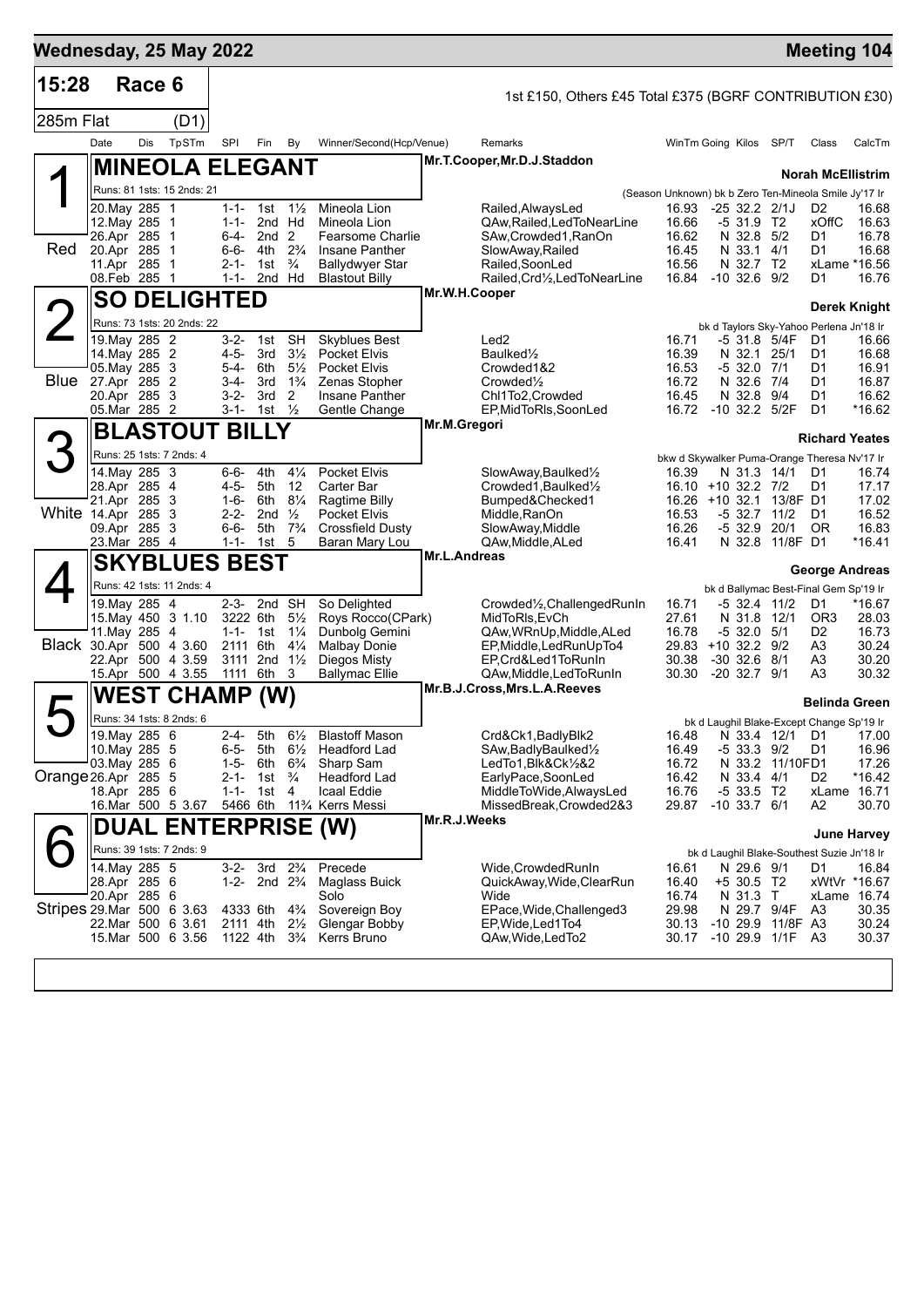| 15:48                     |                              | Race 7 |                                                                                                                              |                                                          |                                                                                                  |                                                                                             |                                                                                                                            |                   | 1st £150, Others £50 Total £400 (BGRF CONTRIBUTION £30)                                                                                                                                                       |                                                                |                                                                             |                                                                                        |                                                                   |                                                           |
|---------------------------|------------------------------|--------|------------------------------------------------------------------------------------------------------------------------------|----------------------------------------------------------|--------------------------------------------------------------------------------------------------|---------------------------------------------------------------------------------------------|----------------------------------------------------------------------------------------------------------------------------|-------------------|---------------------------------------------------------------------------------------------------------------------------------------------------------------------------------------------------------------|----------------------------------------------------------------|-----------------------------------------------------------------------------|----------------------------------------------------------------------------------------|-------------------------------------------------------------------|-----------------------------------------------------------|
| 500m Flat                 |                              |        | (A3)                                                                                                                         |                                                          |                                                                                                  |                                                                                             |                                                                                                                            |                   |                                                                                                                                                                                                               |                                                                |                                                                             |                                                                                        |                                                                   |                                                           |
|                           | Date                         | Dis    | TpSTm                                                                                                                        | SPI                                                      | Fin                                                                                              | By                                                                                          | Winner/Second(Hcp/Venue)                                                                                                   |                   | Remarks                                                                                                                                                                                                       | WinTm Going Kilos SP/T                                         |                                                                             |                                                                                        | Class                                                             | CalcTm                                                    |
|                           |                              |        | ∥INSANE JAGGER                                                                                                               |                                                          |                                                                                                  |                                                                                             |                                                                                                                            |                   | <b>The Chip Leaders</b>                                                                                                                                                                                       |                                                                |                                                                             |                                                                                        | <b>George Andreas</b>                                             |                                                           |
|                           | Runs: 4 1sts: 2 2nds: 2      |        |                                                                                                                              |                                                          |                                                                                                  |                                                                                             |                                                                                                                            |                   |                                                                                                                                                                                                               |                                                                |                                                                             |                                                                                        | be d Ballymac Vic-Kilgraney Dubh Jn'19 Ir                         |                                                           |
| Red                       | 25.Mar                       |        | 18. May 500 1 3.61<br>06. May 500 1 3.74<br>27.Apr 500 1 3.71<br>16.Apr 500 1 3.63<br>07.Apr 500 1 3.67                      |                                                          | 4111 1st 2 <sup>3</sup> / <sub>4</sub><br>2222 1st<br>6332 2nd 11/2<br>3111 2nd Hd<br>3111 1st 6 | $\frac{3}{4}$                                                                               | NAME CHANGED from<br><b>Punk Rock Ramone</b><br><b>Slippy Bullet</b><br>Imahappyladdie<br>Gatchells Storm<br>Insane Trader |                   | Kilgraney Jagger<br>EP, Railed, Led Run Up<br>Railed, CrdRnUp&1&4, LdRnIn<br>MsdBreak, Railed, RanOn<br>EP, Railed, SoonLedToNrLn<br>Railed, Crowded & Led1                                                   | 29.90<br>30.44<br>29.93<br>29.77 +10 35.4<br>30.16 -10 35.6 T3 | -20 35.7 5/6F                                                               | N 35.7 6/4F<br>N 35.8 6/4F<br>11/8F A5                                                 | A4<br>A5<br>A5                                                    | 29.90<br>30.24<br>30.05<br>*29.89<br>30.06                |
|                           |                              |        | <b>SHARP JOSH</b>                                                                                                            |                                                          |                                                                                                  |                                                                                             |                                                                                                                            | <b>Sharp Lads</b> |                                                                                                                                                                                                               |                                                                |                                                                             |                                                                                        | <b>Seamus Cahill</b>                                              |                                                           |
|                           |                              |        | Runs: 15 1sts: 4 2nds: 2                                                                                                     |                                                          |                                                                                                  |                                                                                             |                                                                                                                            |                   |                                                                                                                                                                                                               |                                                                |                                                                             |                                                                                        | bk d Droopys Buick-Ballinakil Biddy Sp'20 Br                      |                                                           |
| Blue                      |                              |        | 17. May 500 2 3.63<br>10. May 500 2 3.62<br>27.Apr 500 2 3.68<br>20.Apr 500 2 3.67<br>12.Apr 500 2 3.60<br>05.Apr 500 2 3.64 | 3465 6th<br>3111 1st<br>5544 6th<br>4222 3rd<br>2111 2nd | 3211 1st                                                                                         | 10<br>$3\frac{1}{2}$<br>$6\frac{1}{4}$<br>$3\frac{1}{2}$<br>$\frac{1}{2}$<br>$2\frac{1}{2}$ | Fine Cut<br><b>Birdsofafeather</b><br>Imahappyladdie<br>Amaze Me Mel<br>Seomra Syd<br>Glassmoss Tammy                      |                   | RIsToMid,Stb&BBaulked¼<br>EP, MidToRails, LedRunUp<br>Crowded1<br>Handy2To3,Chl&Blk <sup>3</sup> /4<br>MidToRIs, SoonLedToRunIn<br>Crd&Mid1,Middle&Led1/2                                                     | 29.95<br>29.93<br>29.79<br>29.65 +20 31.8<br>30.07             | N 31.8 7/2                                                                  | 29.91 +10 31.6 2/1F A3<br>-10 31.8 11/8F A5<br>N 31.8 10/11 FA5<br>10/3<br>N 31.6 5/6F | A5<br>A5<br>A6                                                    | 30.82<br>*29.85<br>30.41<br>30.07<br>29.89<br>30.07       |
|                           |                              |        | <b>QUARTERLAND HOLI</b>                                                                                                      |                                                          |                                                                                                  |                                                                                             |                                                                                                                            |                   | <b>Fletchwood Racing</b>                                                                                                                                                                                      |                                                                |                                                                             |                                                                                        |                                                                   |                                                           |
| 3                         |                              |        | Runs: 26 1sts: 7 2nds: 4                                                                                                     |                                                          |                                                                                                  |                                                                                             |                                                                                                                            |                   |                                                                                                                                                                                                               |                                                                |                                                                             |                                                                                        |                                                                   | <b>Alma Keppie</b>                                        |
|                           |                              |        | 20. May 500 4 3.65                                                                                                           | 1566 6th                                                 |                                                                                                  | $8\frac{1}{2}$                                                                              | Crystal Impact                                                                                                             |                   | (Ssn Suppressed) bk b Laughil Blake-Quarterland Abby Jn'19 Ir<br>Middle,Baulked1                                                                                                                              | 30.27                                                          | $-40$ 29.3 $5/1$                                                            |                                                                                        | A2                                                                | 30.54                                                     |
| White 26.Apr 500 4 3.57   |                              |        | 11. May 500 3 3.50<br>04 May 500 3 3.57<br>21.Apr 500 3 3.60                                                                 | 1111 1st<br>1111<br>1114 4th<br>1111                     | 3rd<br>2nd                                                                                       | $1\frac{1}{2}$<br>$1\frac{1}{4}$<br>$6\frac{3}{4}$<br>-1                                    | Kerrs Bruno<br>Moanteen Evie<br><b>Slippy Hilary</b><br><b>Crystal Alice</b>                                               |                   | VQAw,Middle,ALed<br>QAw,SoonLedToRunIn<br>QAw,LedTo3,Stumbled<br>QuickAway,LedToNearLine                                                                                                                      | 30.23<br>30.11<br>30.25<br>29.71 +20 28.6                      | N 28.7 5/1                                                                  | -20 28.9 9/4F<br>N 29.7 10/3<br>6/1                                                    | A3<br>A3<br>A3<br>A3                                              | 30.03<br>30.22<br>30.79<br>*29.99                         |
|                           |                              |        | 13.Apr 500 3 3.58                                                                                                            |                                                          | 4455 5th 91/2                                                                                    |                                                                                             | <b>Thunder Black</b>                                                                                                       |                   | Middle, Crowded 1& 1/4&3<br>Miss.M.C.B.Collins                                                                                                                                                                | 29.88                                                          | N 28.9 8/1                                                                  |                                                                                        | A2                                                                | 30.65                                                     |
|                           |                              |        | <b>FLEMISH LYNDA</b><br>Runs: 25 1sts: 4 2nds: 2                                                                             |                                                          |                                                                                                  |                                                                                             |                                                                                                                            |                   |                                                                                                                                                                                                               |                                                                |                                                                             |                                                                                        |                                                                   | <b>Maria Collins</b>                                      |
| Black 26.Apr 500 4 3.62   | 22.Apr 285 4<br>15.Apr 285 4 |        | 20. May 500 3 3.69<br>11 May 500 4 3.63<br>03. May 500 4 3.68                                                                | 2111 1st<br>5444 4th<br>5-4- 5th                         | 3222 2nd <sup>3</sup> / <sub>4</sub><br>4-6- 6th                                                 | $1\frac{1}{4}$<br>$5\frac{1}{4}$<br>$4\frac{1}{2}$<br>$5\frac{3}{4}$                        | Sound Structure<br>Insane Red Card<br><b>Blastout Tink</b><br>Solo<br><b>Punkrock Pistol</b><br><b>Magnificent Kane</b>    |                   | (Season 05.Au'21) bk b Farloe Blitz-Mays Magician Jn'19 Ir<br>Middle, Wide&ChlRnIn<br>EP, Middle, SoonLed<br>Middle, Crowded2<br>Middle<br>Middle, Crowded2<br>Middle, Crowded <sup>1</sup> / <sub>2</sub> &2 | 30.28<br>30.01<br>29.65<br>30.19<br>16.83<br>16.74             | $-40$ 30.3 $5/1$<br>N 29.9 8/1<br>N 30.1<br>$-1530.371$<br>$-10$ 30.4 $5/1$ | -10 29.9 15/8F A4<br>$\top$                                                            | A3<br>A4<br>D3<br>D <sub>3</sub>                                  | 29.94<br>*29.91<br>30.07<br>30.19<br>17.02<br>17.11       |
|                           |                              |        |                                                                                                                              |                                                          |                                                                                                  |                                                                                             | <b>MANDINGOS FLYER (W)</b>                                                                                                 | Mr.D.A.Nolan      |                                                                                                                                                                                                               |                                                                |                                                                             |                                                                                        |                                                                   |                                                           |
| Һ                         |                              |        | Runs: 14 1sts: 2 2nds: 1                                                                                                     |                                                          |                                                                                                  |                                                                                             |                                                                                                                            |                   |                                                                                                                                                                                                               |                                                                |                                                                             |                                                                                        | <b>Seamus Cahill</b><br>be d Droopys Roddick-Patchys Sky Sp'19 Ir |                                                           |
| Orange 29.Apr 500 5 3.70  | 14.Apr 285 6                 |        | 17. May 500 5 3.76<br>11. May 500 5 3.73<br>06. May 500 5 3.73<br>21.Apr 500 4 3.72                                          | 6333 4th<br>5333 4th<br>6555 6th                         | 6321 1st<br>3222 2nd 2 <sup>3</sup> / <sub>4</sub><br>2-3- 3rd $2\frac{1}{2}$                    | $2\frac{3}{4}$<br>4<br>$1\frac{1}{4}$<br>$7\frac{3}{4}$                                     | Enchantress<br>Flemish Lynda<br>Jofra<br>Sharp Butch<br>Carols Legacy<br>Precede                                           |                   | SAw, Early Pace, Led <sup>3</sup> / <sub>4</sub><br>SAw, Wide, Crd& VWide1<br>MidToWide, Challenged RunIn<br>Wide,CrowdedRunUp<br>Wide, ClearRun<br>WideTo1/ <sub>2</sub> , Rails Run In                      | 30.01<br>30.40<br>30.07<br>29.92 +20 30.5 T3<br>16.65          | $-10$ 30.3 $5/1$<br>$-20$ 30.3 $7/1$<br>$-20$ 30.4 $8/1$<br>$-530.5$ T3     | 30.03 +10 30.0 13/8F A4                                                                | A4<br>A4<br>A3                                                    | *30.13<br>30.23<br>30.28<br>30.47<br>30.35<br>xLame 16.79 |
|                           |                              |        | ZAZZERAS TURK (W)                                                                                                            |                                                          |                                                                                                  |                                                                                             |                                                                                                                            |                   | <b>The Kempton Boys</b>                                                                                                                                                                                       |                                                                |                                                                             |                                                                                        |                                                                   | <b>David Dark</b>                                         |
|                           |                              |        | Runs: 13 1sts: 3 2nds: 5                                                                                                     |                                                          |                                                                                                  |                                                                                             |                                                                                                                            |                   |                                                                                                                                                                                                               |                                                                |                                                                             |                                                                                        | bk d Droopys Noah-Droopys Coast My'20 Ir                          |                                                           |
| Stripes 26.Apr 500 6 3.84 |                              |        | 18. May 500 6 3.64<br>11 May 500 5 3.76<br>03. May 500 5 3.77<br>20.Apr 500 5 3.69<br>31.Mar 500 5 3.72                      | 6554 3rd                                                 | 5543 2nd 4<br>5666 5th 71/4<br>6666 3rd 61/2<br>6652 2nd 1<br>3322 1st Hd                        | 5                                                                                           | Seomra Syd<br>Maireads Lion<br>Chipping Away<br><b>Swithins Tiger</b><br><b>Bling Bling Sara</b><br>Ragtime Arthur         |                   | MidToW,RanOnLate<br>SAw, Wide, Crowded RunIn<br>SAw,CrowdedRunIn<br>SAw, Crd <sup>1</sup> / <sub>4</sub> &3, RanOnLate<br>BlkWide1, FinishedWell<br>MiddleToWide,LedNearLine                                  | 29.29<br>29.56<br>29.59<br>29.80<br>29.82<br>29.81             | N 32.3 4/1<br>N 32.2 9/4<br>$-20$ 32.0 T3                                   | N 32.4 7/4F<br>N 33.0 5/6F<br>N 33.2 15/8F A2                                          | A2<br>A2<br>A2<br>A2                                              | 29.62<br>30.14<br>29.99<br>30.33<br>29.90<br>$*29.61$     |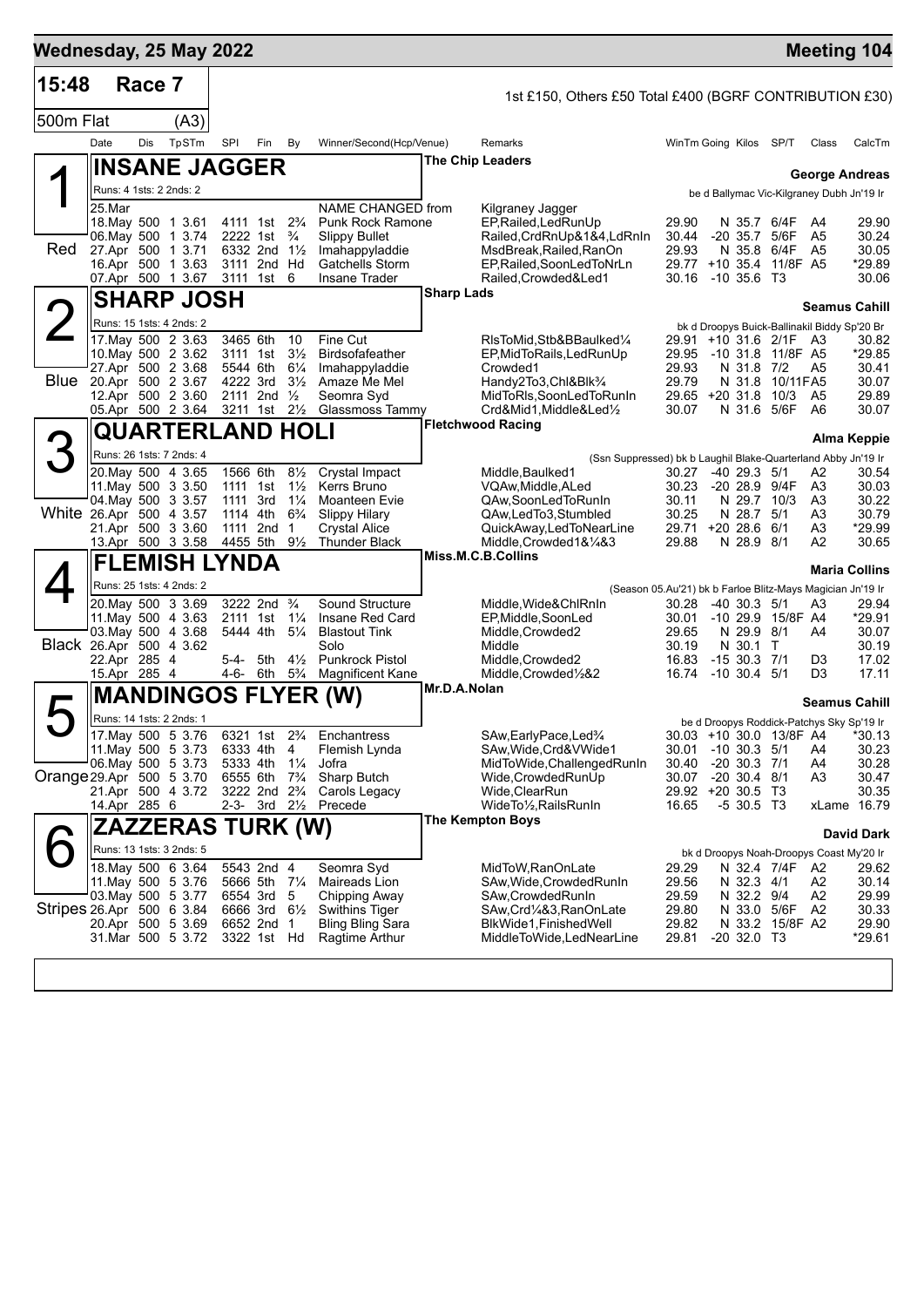| Wednesday, 25 May 2022    |                                                                                                                               |        |                         |                                                                                                        |                           |                                                                                                         |                                                                                                                                                          |                |                                                                                                                                                                  |                                                                                                                                            |                                                                   |                                           |                                        | <b>Meeting 104</b>                                  |
|---------------------------|-------------------------------------------------------------------------------------------------------------------------------|--------|-------------------------|--------------------------------------------------------------------------------------------------------|---------------------------|---------------------------------------------------------------------------------------------------------|----------------------------------------------------------------------------------------------------------------------------------------------------------|----------------|------------------------------------------------------------------------------------------------------------------------------------------------------------------|--------------------------------------------------------------------------------------------------------------------------------------------|-------------------------------------------------------------------|-------------------------------------------|----------------------------------------|-----------------------------------------------------|
| 16:08                     |                                                                                                                               | Race 8 |                         |                                                                                                        |                           |                                                                                                         |                                                                                                                                                          |                | 1st £125, Others £45 Total £350 (BGRF CONTRIBUTION £30)                                                                                                          |                                                                                                                                            |                                                                   |                                           |                                        |                                                     |
| 500m Flat                 |                                                                                                                               |        | (A7)                    |                                                                                                        |                           |                                                                                                         |                                                                                                                                                          |                |                                                                                                                                                                  |                                                                                                                                            |                                                                   |                                           |                                        |                                                     |
|                           | Date                                                                                                                          | Dis    | TpSTm                   | SPI                                                                                                    | Fin                       | By                                                                                                      | Winner/Second(Hcp/Venue)                                                                                                                                 |                | Remarks                                                                                                                                                          | WinTm Going Kilos SP/T                                                                                                                     |                                                                   |                                           | Class                                  | CalcTm                                              |
|                           | <b>SHERIFF MAC</b>                                                                                                            |        |                         |                                                                                                        |                           |                                                                                                         |                                                                                                                                                          | Wedge And Co   |                                                                                                                                                                  |                                                                                                                                            |                                                                   |                                           |                                        | <b>Stuart Maplesden</b>                             |
|                           | Runs: 63 1sts: 7 2nds: 12                                                                                                     |        |                         |                                                                                                        |                           |                                                                                                         |                                                                                                                                                          |                |                                                                                                                                                                  |                                                                                                                                            |                                                                   |                                           |                                        | bd d Superior Product-Hather Garnet Jy'18 Ir        |
| Red                       | 20. May 500 1 3.76<br>10. May 500 2 3.74<br>04. May 500 2 3.84<br>29.Apr 500 2 3.75<br>22.Apr 500 2 3.73<br>13.Apr 500 2 3.79 |        |                         | 4344 4th<br>6433 3rd<br>2322 1st<br>5443 3rd                                                           | 3222 2nd 1<br>3544 2nd SH | $3\frac{3}{4}$<br>$1\frac{1}{4}$<br>$\frac{3}{4}$<br>$1\frac{1}{2}$                                     | Glenside Major<br>Insane Barney<br>Antigua Shore<br>Swift Volt<br>Sharp Star<br>Tyrap Jio                                                                |                | RIsToMid,Crowded1,AHandy<br>RailsToMiddle, Crowded2<br>RIsToMid, RanOn<br>RIsToMid, Chl&Crd3, Led4<br>RailsToMiddle, RanOn<br>RIsToMid, Crowded 1&2, RanOn 30.50 | 30.79<br>30.27<br>30.47<br>30.75<br>30.82                                                                                                  | $-50, 30.6, 6/1$<br>$-10$ 30.3 $5/1$<br>N 30.3 9/1<br>$-30, 30.3$ | $-20$ 30.2 11/4<br>2/1<br>N 29.9 13/8F A9 | A7<br>A7<br>A7<br>A <sub>9</sub><br>A9 | *30.38<br>30.47<br>30.58<br>30.55<br>30.53<br>30.63 |
|                           |                                                                                                                               |        | <b>PAIGE GIRL</b>       |                                                                                                        |                           |                                                                                                         |                                                                                                                                                          | Mr.N.Friar     |                                                                                                                                                                  |                                                                                                                                            |                                                                   |                                           |                                        |                                                     |
|                           | Runs: 22 1sts: 3 2nds: 4                                                                                                      |        |                         |                                                                                                        |                           |                                                                                                         |                                                                                                                                                          |                |                                                                                                                                                                  | (Season Unknown) bd b Eden The Kid-Swift Ali Ap'20 Ir                                                                                      |                                                                   |                                           |                                        | <b>Tony Taylor</b>                                  |
| Blue                      | 18. May 500 3 3.82<br>13. May 500 2 3.76<br>07. May 500 2 3.72<br>29.Apr 500 3 3.70<br>22.Apr 500 4 3.70<br>12.Apr 500 3 3.66 |        |                         | 5666 3rd 2 <sup>3</sup> / <sub>4</sub><br>4222 3rd<br>3333 2nd 1<br>1455 5th<br>1111 2nd $\frac{3}{4}$ | 1222 1st $\frac{1}{2}$    | 3<br>$5\frac{3}{4}$                                                                                     | <b>Ballybough Rory</b><br><b>Brannock Tiger</b><br>Take The Step<br>Seans Spendy<br>Hurry Up Harry<br><b>Ballybough Rory</b>                             |                | CrdStt&2,Middle<br>Middle, Crowded1<br>Middle, RanOn<br>Mid,LedRnIn,DispLd-4,Blk1<br>Baulked1&3/4<br>EP,LedToRunIn                                               | 30.55<br>30.54<br>30.29<br>30.97<br>30.59<br>30.13 +10 27.3 5/2                                                                            | N 27.7<br>N 27.6<br>$-20$ 27.8 $5/2$<br>$-3027.7$                 | 5/1<br>-20 27.8 2/1F<br>7/2<br>9/2        | A7<br>A7<br>A7<br>A8<br>A8<br>A8       | 30.78<br>30.57<br>30.37<br>30.77<br>30.76<br>*30.30 |
|                           |                                                                                                                               |        | <b>SWIFT VOLT</b>       |                                                                                                        |                           |                                                                                                         |                                                                                                                                                          |                | Mr.S.Maplesden                                                                                                                                                   |                                                                                                                                            |                                                                   |                                           |                                        |                                                     |
| 3                         | Runs: 17 1sts: 3 2nds: 3                                                                                                      |        |                         |                                                                                                        |                           |                                                                                                         |                                                                                                                                                          |                |                                                                                                                                                                  |                                                                                                                                            |                                                                   |                                           |                                        | <b>Stuart Maplesden</b>                             |
| White 29.Apr 500 3 3.74   | 20. May 500 4 R4<br>14 May 500 3 3.77<br>07 May 500 3 3.73<br>23.Apr 500 2 3.69<br>16.Apr 500 2 R7                            |        |                         | 5655 4th<br>3433 1st<br>4443 2nd <sup>3</sup> / <sub>4</sub><br>3454 3rd<br>2343 1st                   | 4433 2nd SH               | $3\frac{1}{4}$<br>Hd<br>$1\frac{1}{4}$<br>1                                                             | Farloe Eden(R11)<br><b>Justin Time</b><br><b>Ballyblack Queen</b><br><b>Sheriff Mac</b><br><b>Insane Mistress</b><br>Enchantress(R1)                     |                | BaulkedRunUp, Crowded1/4<br>Baulked1&3,Led4<br>Middle,WideRunIn,RanOn<br>Mid, Crd1&4, WRunIn, RanOn<br>BadlyBaulked1, RanOn<br>Crowded1/4, Led RunIn             | (Season Unknown) bk b Rio Quattro-Swift Linscott Jn'20 Ir<br>31.11<br>30.86<br>30.39<br>30.75<br>30.61 +10 24.7 7/4J<br>30.00 +10 25.2 3/1 | $-6025.1$<br>N 25.1<br>$-20$ 25.4                                 | 9/4<br>5/4<br>N 25.5 13/8F A9<br>5/2      | Hcp<br>A9<br>A9<br>A9<br>Hcp           | 31.09<br>30.86<br>*30.40<br>30.62<br>30.82<br>30.66 |
|                           |                                                                                                                               |        | <b>GRANDSONS SPIRIT</b> |                                                                                                        |                           |                                                                                                         |                                                                                                                                                          |                | <b>The Harrod Family</b>                                                                                                                                         |                                                                                                                                            |                                                                   |                                           |                                        |                                                     |
|                           | Runs: 6 1sts: 1 2nds: 0                                                                                                       |        |                         |                                                                                                        |                           |                                                                                                         |                                                                                                                                                          |                |                                                                                                                                                                  | (Season 19.Fb'22) bk b Taylors Sky-Tea For Tess Au'20 Br                                                                                   |                                                                   |                                           |                                        | Derek Knight                                        |
| Black 04. Feb 500 5 3.66  | 18. May 500 4 3.67<br>09. May 500 4 3.64<br>02. May 285<br>26.Jan 500 5 3.60<br>15.Jan 500 5 3.72                             |        | -4                      | 2111 4th<br>1111 1st<br>1-1- 1st<br>1332 3rd<br>1111 1st<br>3333 3rd                                   |                           | $3\frac{1}{2}$<br>$4\frac{1}{4}$<br>$\frac{1}{2}$<br>$3\frac{1}{4}$<br>$1\frac{1}{4}$<br>$3\frac{1}{4}$ | <b>Ballybough Rory</b><br><b>Glenduff Savvi</b><br>Jackpot Reward<br>Talktomenow<br>Kata Star<br><b>Walkaway Charlie</b>                                 |                | CrdStt, Mid, SnLedTo3/4, Blk<br>QAw,Middle,ALed<br>Middle, ALed<br>EP,BBlk1, Wide&Blk1/4, Chl4<br>QAw,MidToW,AlwaysLed<br>Middle, Crowded RunUp                  | 30.55<br>30.53<br>16.87<br>30.83<br>30.00<br>30.29                                                                                         | N 30.0 5/2<br>$-20, 29.9, 13$<br>-5 30.0 T2<br>N 30.4<br>N 30.4   | 5/2<br>N 30.0 2/1F<br>9/2                 | A7<br>xSsn<br>A7<br>A10<br>A10         | 30.83<br>*30.33<br>16.82<br>31.09<br>30.00<br>30.56 |
|                           |                                                                                                                               |        | <b>GET ON SOPHIE</b>    |                                                                                                        |                           | (W)                                                                                                     |                                                                                                                                                          | Mrs.T.J.Cahill |                                                                                                                                                                  |                                                                                                                                            |                                                                   |                                           |                                        | Seamus Cahill                                       |
| $\blacktriangleright$     | Runs: 58 1sts: 6 2nds: 10                                                                                                     |        |                         |                                                                                                        |                           |                                                                                                         |                                                                                                                                                          |                | (Season 02.Ap'21) bk b Droopys Sydney-Banabane Jn'19 Br                                                                                                          |                                                                                                                                            |                                                                   |                                           |                                        |                                                     |
| Orange 30.Apr 500 2 R6    | 19. May 500 5 3.66<br>13. May 500 5 3.67<br>06. May 500 6 3.65<br>22.Apr 500 6 3.65<br>13.Apr 500 5 3.61                      |        |                         | 2333 2nd 21/2<br>1155 5th<br>2236 6th<br>3566 5th                                                      | 2456 6th<br>1344 5th 7½   | $5\frac{3}{4}$<br>$9\frac{3}{4}$<br>$3\frac{3}{4}$                                                      | 10 <sup>1</sup> / <sub>4</sub> Killeacle Ava<br><b>Brannock Tiger</b><br><b>Blue Jig Queen</b><br>Salvo Strange(R2)<br>Glassmoss Tammy<br>Punk Rock Idol |                | EarlyPace, Bumped2<br>WRunUp, VeryWide3, RanOn<br>EP, MidToWide, LedTo2, Ck1<br>Wide,Crowded1/4<br>CrowdedWide1/4<br>QAw, Wide, Led To 1/4, VW2                  | 30.53<br>30.54<br>30.70<br>29.93 +10 28.0 9/2<br>30.62 -30 28.4 7/1<br>30.26                                                               | -20 28.4 9/1<br>$-20$ 28.2 $4/1$<br>N 28.2 9/2                    | N 28.2 10/3 A7                            | A7<br>A7<br>Hcp<br>A6<br>A6            | 31.35<br>*30.54<br>30.97<br>31.26<br>30.63<br>30.86 |
|                           |                                                                                                                               |        |                         |                                                                                                        |                           |                                                                                                         | <b>PUNK ROCK STELLA (W)</b>                                                                                                                              |                | Mr.M.B.Christelow, Mr.A.E.O'Shaughnessy                                                                                                                          |                                                                                                                                            |                                                                   |                                           |                                        | <b>Stuart Maplesden</b>                             |
|                           | Runs: 5 1sts: 2 2nds: 1                                                                                                       |        |                         |                                                                                                        |                           |                                                                                                         |                                                                                                                                                          |                | (Season Unknown) bk b Pat C Sabbath-Highview Novel Nv'20 Ir                                                                                                      |                                                                                                                                            |                                                                   |                                           |                                        |                                                     |
| Stripes 12.Apr 500 4 3.78 | 18. May 500 5 3.65<br>06.May 500 5 3.63<br>30.Apr 500 3 3.78<br>05.Apr 500 4 3.70<br>28. Mar 500 5 3.68                       |        |                         | 4111 1st<br>2211 1st<br>4422 3rd<br>5555 6th<br>2231 2nd Hd                                            |                           | $1\frac{1}{2}$<br>$7\frac{3}{4}$<br>$4\frac{3}{4}$<br>9                                                 | Sportmans Best<br>Kilara Petal<br><b>Wonky Wally</b><br>Ascot Zoey<br><b>Slippy Bumblebee</b><br>1222 2nd 111/4 Crystal Alice                            |                | EP,MidToW,Led¼<br>MidToWide,CrdRunUp,Led2<br>CrdRunUp, Middle&Blk1<br>SAw, Crowded 1, Baulked 2&3<br>EP, Middle, JustLed3ToNrLn<br>QAw,Middle,LedTo¼             | 30.38<br>30.68<br>30.46 +10 26.1 11/2<br>30.77 +10 26.2 7/2<br>30.98<br>29.92                                                              | N 26.6 6/1<br>N 26.2 6/1<br>N 25.5 T3                             | -20 26.6 5/6F                             | A8<br>A11<br>A10<br>A10<br>A10         | *30.38<br>30.48<br>30.95<br>31.58<br>31.00<br>30.82 |
|                           |                                                                                                                               |        |                         |                                                                                                        |                           |                                                                                                         |                                                                                                                                                          |                |                                                                                                                                                                  |                                                                                                                                            |                                                                   |                                           |                                        |                                                     |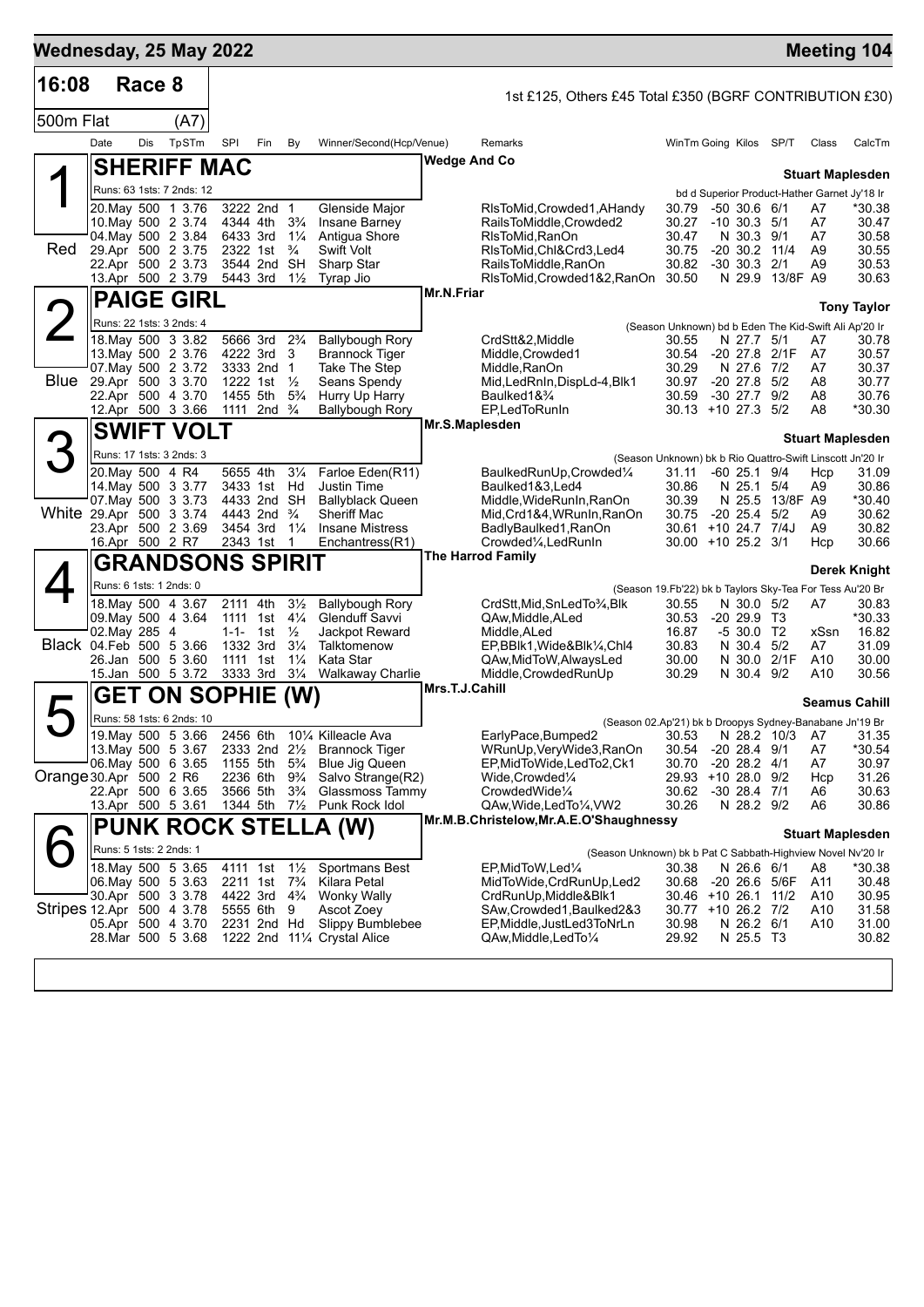| 16:28                     |                                         | Race 9 |                                                |                                                  |     |                                  |                                               |                                                                             |                |                                                                              |        |                                  |                         |
|---------------------------|-----------------------------------------|--------|------------------------------------------------|--------------------------------------------------|-----|----------------------------------|-----------------------------------------------|-----------------------------------------------------------------------------|----------------|------------------------------------------------------------------------------|--------|----------------------------------|-------------------------|
|                           |                                         |        |                                                |                                                  |     |                                  |                                               | 1st £200, Others £55 Total £475 (BGRF CONTRIBUTION £30)                     |                |                                                                              |        |                                  |                         |
| 500m Flat                 |                                         |        | (A1)                                           |                                                  |     |                                  |                                               |                                                                             |                |                                                                              |        |                                  |                         |
|                           | Date                                    | Dis    | TpSTm                                          | SPI                                              | Fin | By                               | Winner/Second(Hcp/Venue)                      | Remarks                                                                     |                | WinTm Going Kilos SP/T                                                       |        | Class                            | CalcTm                  |
|                           |                                         |        | <b>FREEKY NALA</b>                             |                                                  |     |                                  |                                               | Mr.A.C.B.Green, Mrs.T.Green, Miss.S.J.Rose                                  |                |                                                                              |        |                                  | <b>Belinda Green</b>    |
|                           |                                         |        | Runs: 56 1sts: 14 2nds: 15                     |                                                  |     |                                  |                                               |                                                                             |                | (Ssn Suppressed) f b Tommy Brislane-Kuma Quatro My'18 Ir                     |        |                                  |                         |
|                           | 05. May 500 1 3.68                      |        | 14. May 500 1 3.62                             | 3223 6th<br>4356 6th                             |     | $9\frac{1}{2}$<br>$7\frac{3}{4}$ | Galaxy On Fire<br>Quickdraw                   | RIsToMid,Crowded1&3/4<br>Rails.Crowded&Checked2                             | 29.66<br>29.75 | N 28.8 12/1<br>N 28.8 11/2                                                   |        | A1<br>A <sub>1</sub>             | 30.41<br>30.36          |
|                           |                                         |        | 26.Apr 500 1 3.61                              | 1223 5th                                         |     | 5                                | Marlfield Glen                                | Railed, Clear Run                                                           | 29.83          | N 28.6 7/1                                                                   |        | A1                               | 30.23                   |
| Red                       |                                         |        | 13.Apr 500 1 3.57<br>31.Mar 500 1 3.57         | 1111 1st<br>4111 1st                             |     | $\overline{1}$<br>$1\frac{3}{4}$ | Imahappylassie<br>Agreeable                   | QAw, Railed, Always Led<br>EarlyPace, Rails, Led1                           | 29.78<br>29.79 | N 28.9 4/1<br>N 28.8                                                         | 12/1   | A1<br>A <sub>2</sub>             | *29.78<br>29.79         |
|                           |                                         |        | 24.Mar 500 1 3.66                              | 2111 1st                                         |     | 3                                | Oilean Rona                                   | Rails, Led1                                                                 | 29.87          | N 28.4 T3                                                                    |        |                                  | 29.87                   |
|                           |                                         |        | <b>DROOPYS ACADEMIC</b>                        |                                                  |     |                                  |                                               | <b>Mr.A.E.Gardiner</b>                                                      |                |                                                                              |        |                                  | <b>Claude Gardiner</b>  |
|                           | Runs: 2 1sts: 0 2nds: 0                 |        |                                                |                                                  |     |                                  |                                               |                                                                             |                | bk d Droopys Sydney-Droopys Dance Oc'19 Ir                                   |        |                                  |                         |
|                           | 28.Apr 500 2 3.65                       |        | 12. May 500 1 3.64                             | 2145 5th<br>3556 6th                             |     | 14                               | 121/ <sub>2</sub> Doorus Jet<br>Sonny The Kid | Led1To2, CkMid, Blk3<br>BadlyBaulked1&2,Baulked3                            | 29.40          | -10 36.8 10/1 A1<br>29.46 +10 36.6 7/1                                       |        | A1                               | 30.30<br>30.67          |
|                           |                                         |        | 23.Apr 500 1 3.69                              | 2222 2nd 1                                       |     |                                  | Demand Note                                   | RIsToMid.Crowded1/4                                                         | 29.60          | N 36.9 T3                                                                    |        |                                  | *29.68                  |
| Blue                      | 18.Apr 500 2 3.59<br>11.Apr 500 2 3.58  |        |                                                | 1111 3rd 21/ <sub>2</sub>                        |     |                                  | Ninja Kerry<br>Solo                           | Baulked1, RIs To Mid<br>RailsToMiddle                                       | 30.00<br>29.90 | $-10$ 37.3 T3<br>N 37.3                                                      | $\top$ |                                  | 30.10<br>29.90          |
|                           | 28.Mar 285 2                            |        |                                                |                                                  |     |                                  | Solo                                          | <b>RailsToMiddle</b>                                                        | 16.78          | N 36.3 T                                                                     |        |                                  | 16.78                   |
|                           |                                         |        | DEMAND NOTE                                    |                                                  |     |                                  |                                               | Mr.D.G.Mannings                                                             |                |                                                                              |        |                                  | <b>Claude Gardiner</b>  |
| З                         | Runs: 26 1sts: 6 2nds: 4                |        |                                                |                                                  |     |                                  |                                               |                                                                             |                | bk d Laughil Duke-Maries Song Oc'18 Ir                                       |        |                                  |                         |
|                           |                                         |        | 11. May 500 3 3.68                             | 2666 6th                                         |     |                                  | 111⁄4 Swithins Tiger                          | Mid-RIs, CrdRnUp, Blk1, Stb2                                                | 29.69          | $-1029.84/1$                                                                 |        | A1                               | 30.50                   |
|                           | 03. May 500 3 3.68<br>23.Apr 500 5 3.61 |        |                                                | 4455 5th<br>1111 1st 1                           |     | $8\frac{1}{2}$                   | Marlfield Glen<br>Droopys Academic            | Crowded1, Badly Baulked2<br>AlwaysLed, MidToRIs                             | 29.88<br>29.60 | $-1029.04/1$<br>N 29.5 T3                                                    |        | A1                               | 30.47<br>*29.60         |
| White 14.Apr 285 3        |                                         |        |                                                |                                                  |     |                                  | Solo                                          | <b>MiddleToRails</b>                                                        | 16.51          | $-529.7$ T                                                                   |        |                                  | 16.46                   |
|                           | 04.Apr 240 3<br>28.Mar 240 3            |        |                                                |                                                  |     |                                  | Solo<br>Solo                                  | <b>MiddleToRails</b><br>(Handslip)                                          |                | 14.33 - 15 30.4 T<br>N 30.6 T                                                |        | xLame                            | 14.18                   |
|                           |                                         |        | <b>OWER BOY RIO</b>                            |                                                  |     |                                  |                                               | Mr.A.G.Harvey                                                               |                |                                                                              |        |                                  |                         |
|                           |                                         |        | Runs: 51 1sts: 10 2nds: 9                      |                                                  |     |                                  |                                               |                                                                             |                | be d Droopys Jet-Basket Of Trumps Ap'19 Ir                                   |        |                                  | <b>June Harvey</b>      |
|                           |                                         |        | 14. May 500 4 3.66                             | 5655 5th                                         |     | $8\frac{3}{4}$                   | Galaxy On Fire                                | Baulked1, Crowded RunIn                                                     | 29.66          | N 33.0 16/1                                                                  |        | A1                               | 30.34                   |
|                           |                                         |        | 28.Apr 500 4 3.62<br>20.Apr 500 4 3.67         | 1221 1st<br>2443 4th                             |     | 3<br>$5\frac{1}{4}$              | Maireads Ted<br>Droopys Skipper               | DisputedLeadTo3⁄4,Clear4<br>CrowdedRunUp&1,Baulked2                         | 29.72          | 29.78 +10 33.4<br>N 33.4 9/4J                                                | 5/2    | A2<br>A2                         | 29.88<br>30.14          |
| Black 13.Apr 500 3 3.68   |                                         |        |                                                | 2211 2nd SH                                      |     |                                  | Springside Annie                              | Middle,Led2ToNearLine                                                       | 29.80          | N 32.6                                                                       | 11/4   | A2                               | *29.81                  |
|                           | 29.Mar 285 4                            |        | 22. Mar 500 4 3.67                             | 5-5- 4th<br>3222 5th                             |     | $2\frac{1}{2}$<br>$5\frac{1}{2}$ | Sandside Galtee<br><b>Sheriff Cain</b>        | CrowdedWide2<br>EP, Mid, Chl&Baulked3/4                                     | 16.60<br>30.28 | N 31.7 8/1<br>$-10$ 31.8 $4/1$                                               |        | D1<br>A2                         | 16.79<br>30.62          |
|                           |                                         |        | <b>SHERIFFS FLAME (W)</b>                      |                                                  |     |                                  |                                               | Mr.S.Maplesden, Mr.N.Pike                                                   |                |                                                                              |        |                                  |                         |
| $\blacktriangleright$     |                                         |        |                                                |                                                  |     |                                  |                                               |                                                                             |                |                                                                              |        |                                  | <b>Stuart Maplesden</b> |
|                           |                                         |        | Runs: 28 1sts: 5 2nds: 9<br>17. May 500 6 3.72 |                                                  |     |                                  | 5432 1st 1½ Senahel Lass                      | SAw, MidToWide, LedRunIn                                                    |                | bk d Droopys Roddick-Hather Sapphire Sp'19 Ir<br>29.81  +10 33.2  4/1     A2 |        |                                  | *29.91                  |
|                           | 10. May 500 5 3.71                      |        |                                                | 5552 1st Nk                                      |     |                                  | Roll On Ruby                                  | MidToWide, LedRunIn                                                         | 30.20          | $-10$ 33.2 $7/2$                                                             |        | A <sub>3</sub>                   | 30.10                   |
| Orange 26.Apr 500 5 3.68  | 04 May 500 5 3.73                       |        |                                                | 6556 6th<br>3663 2nd <sup>3</sup> / <sub>4</sub> |     | $6\frac{1}{4}$                   | Moanteen Evie<br><b>Slippy Hilary</b>         | Baulked <sup>3</sup> / <sub>4</sub> ,Crowded4<br>Crowded1, RanOn            | 30.11<br>30.25 | N 33.3 9/2<br>N 33.6 6/1                                                     |        | A <sub>3</sub><br>A <sub>3</sub> | 30.61<br>30.32          |
|                           |                                         |        | 20.Apr 500 6 3.63                              | 3445 6th                                         |     | $5\frac{1}{2}$                   | <b>Swithins Tiger</b>                         | MiddleToWide,ClearRun                                                       |                | 29.76 +10 33.4 9/2                                                           |        | A3                               | 30.28                   |
|                           |                                         |        | 12.Apr 500 6 3.68                              | 4222 2nd 1 <sup>3</sup> / <sub>4</sub>           |     |                                  | Sharp Teddy                                   | MidToW, Baulked1<br>Mr.J.R.Hayes, Mr.B.A.McDonald, Mr.S.Milner, Mr.R.P.Rees |                | 29.74 +20 33.7 2/1F                                                          |        | A3                               | 30.08                   |
|                           |                                         |        | DA HONEY MAN (W)                               |                                                  |     |                                  |                                               |                                                                             |                |                                                                              |        |                                  | <b>Richard Rees</b>     |
|                           |                                         |        | Runs: 59 1sts: 10 2nds: 7                      |                                                  |     |                                  |                                               |                                                                             |                | bkw d Top Honcho-Ballydoyle Honey Ja'18 Ir                                   |        |                                  |                         |
|                           | 07. May 500 6 3.70                      |        | 19 May 500 6 3.83                              | 6665 5th<br>6555 4th                             |     | $4\frac{3}{4}$<br>$3\frac{1}{2}$ | Moanteen Eddie<br><b>Bodhis Bullet</b>        | SlowAway, Wide<br>SlowAway, Wide                                            | 29.66          | 29.94 -10 35.3 11/2<br>N 35.3 7/1                                            |        | A1<br>A1                         | 30.22<br>29.95          |
|                           |                                         |        | 28.Apr 500 6 3.62                              | 4433 1st 1/2                                     |     |                                  | Crokers Moon                                  | Wide,LedRunIn                                                               |                | 29.68 +20 35.1 7/2                                                           |        | A1                               | 29.88                   |
| Stripes 21.Apr 500 6 3.63 |                                         |        | 14.Apr 500 6 3.73                              | 3422 2nd 21/2<br>6422 2nd $\frac{3}{4}$          |     |                                  | <b>Smoking Bomber</b><br>Ragtime Charley      | Wide,Crowded3<br>Wide,RanOn                                                 | 30.08          | 29.41 +20 34.7<br>$-20$ 34.3 $8/1$                                           | 16/1   | A1<br>A1                         | 29.81<br>29.94          |
|                           | 07.Apr 500 5 3.77                       |        |                                                | 5521 1st 11/4                                    |     |                                  | <b>Slippy Hilary</b>                          | Wide, Middle4, Led Run In                                                   | 29.75          | N 34.0 7/2                                                                   |        | A <sub>2</sub>                   | $*29.75$                |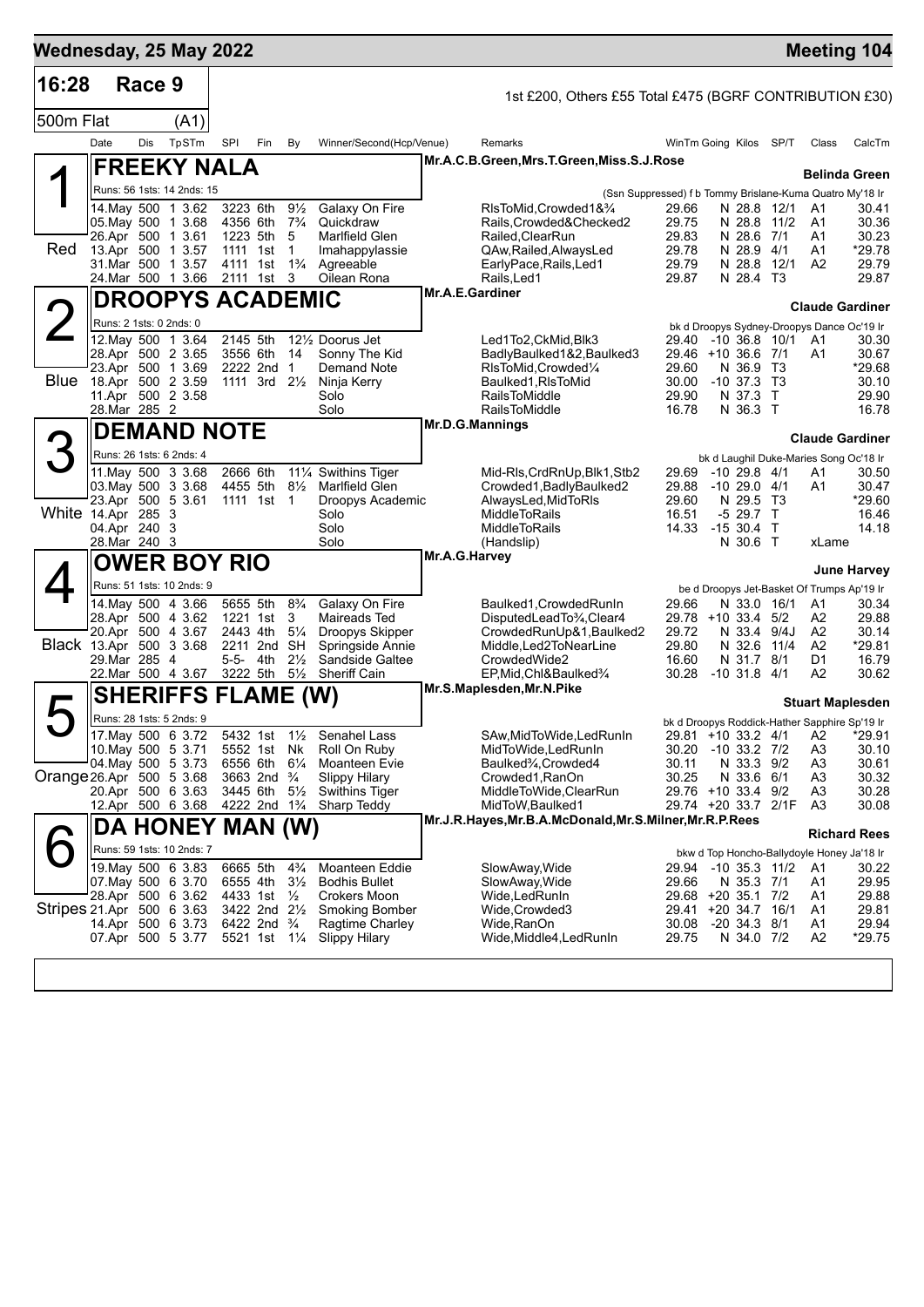| Wednesday, 25 May 2022                 |                         |     |                                                  |                                        |                                        |                                  |                                                                                |                     |                                                               |                        |                                |                   |                                                   | <b>Meeting 104</b>                           |
|----------------------------------------|-------------------------|-----|--------------------------------------------------|----------------------------------------|----------------------------------------|----------------------------------|--------------------------------------------------------------------------------|---------------------|---------------------------------------------------------------|------------------------|--------------------------------|-------------------|---------------------------------------------------|----------------------------------------------|
| 16:48 Race 10                          |                         |     |                                                  |                                        |                                        |                                  |                                                                                |                     | 1st £150, Others £50 Total £400 (BGRF CONTRIBUTION £30)       |                        |                                |                   |                                                   |                                              |
| 500m Flat                              |                         |     | (A3)                                             |                                        |                                        |                                  |                                                                                |                     |                                                               |                        |                                |                   |                                                   |                                              |
|                                        | Date                    | Dis | TpSTm                                            | SPI                                    | Fin                                    | By                               | Winner/Second(Hcp/Venue)                                                       |                     | Remarks                                                       | WinTm Going Kilos SP/T |                                |                   | Class                                             | CalcTm                                       |
|                                        |                         |     | BALLYBLACK REBEL                                 |                                        |                                        |                                  |                                                                                | Mr.R.F.Yeates       |                                                               |                        |                                |                   |                                                   | <b>Richard Yeates</b>                        |
|                                        |                         |     | Runs: 20 1sts: 3 2nds: 8                         |                                        |                                        |                                  |                                                                                |                     |                                                               |                        |                                |                   | bk d Kinloch Brae-Droopys Amici Ap'20 Br          |                                              |
|                                        |                         |     | 11. May 500 1 3.74<br>03. May 500 1 3.65         | 2222 4th 21/4                          | 5422 2nd 2                             |                                  | Seasons Reigns<br>Yassoo Pikachu                                               |                     | Railed, Crowded1<br>Railed, ClearRun                          | 29.94<br>29.76         | N 32.4 4/1                     | -10 32.1 10/3     | A3<br>A3                                          | 30.01<br>*29.94                              |
|                                        |                         |     | 20.Apr 500 1 3.70                                | 6554 2nd 3                             |                                        |                                  | <b>Swithins Tiger</b>                                                          |                     | SAw, Railed, RanOn                                            | 29.76 +10 32.6 7/1     |                                |                   | A3                                                | 30.11                                        |
| Red                                    | 08.Apr 500 6 Scr        |     | 30. Mar 500 1 3.68                               | 6664 3rd<br>4222 3rd                   |                                        | $5\frac{3}{4}$<br>$1\frac{1}{2}$ | Fletchwood Co Co(R7)<br><b>Fast Bowler</b>                                     |                     | Baulked3, RanOn<br>Railed, ClearRun                           | 30.29<br>29.95         | $-10$ 32.1 $4/1$               | $-10$ 32.4 $6/4F$ | Hcp<br>A3                                         | 30.66<br>29.96                               |
|                                        |                         |     | 23. Mar 500 1 3.73                               | 5556 4th                               |                                        | 8                                | Mandingos Magpie                                                               |                     | SAw, Blk1, Blk&CkMid1/4                                       | 30.08 -10 31.7 7/4F    |                                |                   | A3                                                | 30.62                                        |
|                                        |                         |     | <b>EMLAGH EILEEN</b>                             |                                        |                                        |                                  |                                                                                | Mr.M.J.Hughes       |                                                               |                        |                                |                   |                                                   | Jason Heath                                  |
|                                        | Runs: 2 1sts: 1 2nds: 0 |     |                                                  |                                        |                                        |                                  |                                                                                |                     | (Season Unknown) wbk b Droopys Sydney-Hilight Lucy My'20 Ir   |                        |                                |                   |                                                   |                                              |
|                                        |                         |     | 10.May 500 1 3.68<br>04. May 500 1 3.60          | 4445 6th<br>2111 1st                   |                                        | $5\frac{1}{2}$<br>$\overline{1}$ | Pennys Cuisle<br>Insane Fly                                                    |                     | Railed, Baulked1, Crowded1/4<br>EP, RIsToMid, SoonLed         | 30.32<br>30.02         | $-20$ 31.4 $9/4$<br>N 31.7 6/1 |                   | A3<br>A4                                          | 30.55<br>*30.02                              |
|                                        | 26.Apr 500 2 3.67       |     |                                                  |                                        |                                        |                                  | Solo                                                                           |                     | Railed                                                        | 30.32                  | N 31.8                         | $\top$            |                                                   | 30.32                                        |
| Blue                                   | 16.Apr 500 2 3.70       |     | 11.Apr 500 1 3.67                                | 2222 2nd                               | 3111 1st 81/4                          |                                  | Cushie Blako<br>111/ <sub>4</sub> Seasons Chelm                                |                     | EP, RailsToMiddle, Led1<br>Railed, ClearRun                   | 30.02<br>29.48         | N 32.3<br>N 32.7 T3            | T3                |                                                   | 30.02<br>30.39                               |
|                                        | 04.Apr 285 1            |     |                                                  | $2-3-3rd$                              |                                        | -8                               | Seasons Chelm                                                                  |                     | Railed, Chl&Baulked1                                          | 16.78 - 15 32.1 T3     |                                |                   |                                                   | 17.28                                        |
|                                        |                         |     | <b>ASHINGTON BEAR</b>                            |                                        |                                        |                                  |                                                                                |                     | Miss.H.A.Neller, Mr.A.Nicholson, Mr.B.E.Nicholson, Mr.K.Topor |                        |                                |                   |                                                   |                                              |
|                                        | Runs: 3 1sts: 0 2nds: 0 |     |                                                  |                                        |                                        |                                  |                                                                                |                     |                                                               |                        |                                |                   | be d Ballymac Bolger-Mountcoal Bridie Jn'20 Ir    | <b>Claude Gardiner</b>                       |
|                                        | 25.Feb                  |     |                                                  |                                        |                                        |                                  | NAME CHANGED from                                                              |                     | Acclamation                                                   |                        |                                |                   |                                                   |                                              |
|                                        |                         |     | 17 May 500 3 3.79                                | 6656 5th                               |                                        | $8\frac{3}{4}$                   | Fine Cut<br>Sheriffs Flame                                                     |                     | SAw, Wide 1, Baulked 2, Crd3                                  | 29.91 +10 33.5 5/1     |                                |                   | A3                                                | 30.72                                        |
| White 03. May 500 3 3.75               |                         |     | 10. May 500 2 3.77                               | 4665 4th<br>6666 6th                   |                                        | $3\frac{3}{4}$<br>$4\frac{3}{4}$ | Yassoo Pikachu                                                                 |                     | MidRunUp, Crowded Wide 1&3<br>PkdStt, RIsToMid, Crd&Ck2       | 30.20<br>29.76         | $-10$ 33.4 $9/4$<br>N 34.0 8/1 |                   | A3<br>A3                                          | 30.39<br>30.15                               |
|                                        |                         |     | 23.Apr 500 3 3.79                                | 3333 3rd                               |                                        | $3\frac{3}{4}$                   | Demand Note                                                                    |                     | SlowAway, MidToRIs                                            | 29.60                  | N 33.4 T3                      |                   |                                                   | *29.91<br>30.15                              |
|                                        |                         |     | 16.Apr 500 2 3.86<br><b>INSANE JUDGE</b>         | 3311 1st                               |                                        | $4\frac{1}{4}$                   | <b>Clairkeith Bonny</b>                                                        | <b>Mr.G.Andreas</b> | SlowAway, MidToRIs, Led <sup>1/4</sup>                        | 30.15                  | N 33.1 T3                      |                   |                                                   |                                              |
|                                        |                         |     |                                                  |                                        |                                        |                                  |                                                                                |                     |                                                               |                        |                                |                   |                                                   | George Andreas                               |
|                                        |                         |     | Runs: 43 1sts: 7 2nds: 6<br>20. May 500 4 3.63   | 1555 4th                               |                                        | 3                                | <b>Forest Mel</b>                                                              |                     | Middle, Blk1, Crd2, Pecked3                                   | 30.60                  | $-40$ 32.6 $5/1$               |                   | bk d Ballybough Mike-Fantasy Lane Au'19 Ir<br>A3  | 30.43                                        |
|                                        |                         |     | 13 May 500 4 3.73                                | 5666 4th                               |                                        | $6\frac{1}{2}$                   | Seomra Syd                                                                     |                     | Middle, Baulked1, Crowded4                                    | 30.23                  | $-20$ 32.3 $8/1$               |                   | A3                                                | 30.56                                        |
| Black 29.Apr 500 3 3.66                |                         |     | 03. May 500 4 3.65                               | 4665 3rd<br>4344 4th                   |                                        | Nk<br>$5\frac{1}{2}$             | Senahel Lass<br>Sharp Butch                                                    |                     | Crowded4, RanOn<br>Wide&CrowdedRunUp                          | 30.10<br>30.07         | N 32.2 8/1<br>$-20$ 32.3 $9/2$ |                   | A3<br>A3                                          | 30.13<br>30.30                               |
|                                        |                         |     | 20.Apr 500 3 3.65                                | 5556 5th                               |                                        | $3\frac{1}{2}$                   | Oilean Rona                                                                    |                     | Middle, ClearRun                                              | 30.07 +10 32.5 6/1     |                                |                   | A3                                                | 30.45                                        |
|                                        |                         |     | 19. Mar 500 3 3.69                               | 6433 3rd                               |                                        | $3\frac{3}{4}$                   | <b>Bet Goodwin</b>                                                             | Mr.S.J.Eason        | SlowAway, RanOn                                               | 29.53                  | N 31.8 7/1                     |                   | A3                                                | *29.84                                       |
|                                        |                         |     |                                                  |                                        |                                        |                                  | <b>SEASONS STEALTH (W)</b>                                                     |                     |                                                               |                        |                                |                   |                                                   | Jason Heath                                  |
|                                        |                         |     | Runs: 16 1sts: 3 2nds: 4                         |                                        |                                        |                                  |                                                                                |                     |                                                               |                        |                                |                   | (Season Unknown) bd b Vulturi-Aguasantas My'19 Ir |                                              |
|                                        |                         |     | 17.May 500 5 3.64                                |                                        | $3235$ 4th                             |                                  | 81/ <sub>2</sub> Ragtime Bex<br>05.May 695 6 14.73 3332 3rd 1½ Offyourhighorse |                     | MiddleToWide, ClearRun<br>Wide, ClearRun                      | 42.86                  | N 30.0 7/2                     |                   | S1                                                | 29.75 +10 30.7 9/2 A3 30.53<br>42.99         |
|                                        |                         |     | $^{1}$ 28.Apr 695 5 14.62 5355 1st $\frac{3}{4}$ |                                        |                                        |                                  | Offyourhighorse                                                                |                     | SlowAway, Wide, Led Run In                                    | 42.93                  | $+30$ 30.0 5/1                 |                   | S1                                                | 43.23                                        |
| Orange 22.Apr 500 5 3.67 4666 3rd 21/2 | 18.Apr 285 6            |     |                                                  |                                        |                                        |                                  | Insane Chef<br>Solo                                                            |                     | Baulked1, CrdRunIn, RanOn<br>MiddleToWide                     | 30.41<br>17.11         | $-30$ 30.3 $5/1$<br>-5 30.7 T  |                   | A3<br>xFall                                       | *30.31<br>17.06                              |
|                                        |                         |     |                                                  |                                        |                                        |                                  | 31. Mar 695 6 14.55 3455 5th DIS Rossbeigh Jim                                 |                     | Wide, Brought Down 3/4                                        | 42.36                  | N 30.8 7/1                     |                   | S1                                                | 0.00                                         |
|                                        |                         |     | <b>SHARP BOBBY (W)</b>                           |                                        |                                        |                                  |                                                                                | <b>Sharp Lads</b>   |                                                               |                        |                                |                   |                                                   | <b>Seamus Cahill</b>                         |
|                                        |                         |     | Runs: 13 1sts: 3 2nds: 3                         |                                        |                                        |                                  |                                                                                |                     |                                                               |                        |                                |                   |                                                   | bk d Droopys Buick-Ballinakil Biddy Sp'20 Br |
|                                        |                         |     | 20. May 500 5 3.72                               | 6665 3rd 7                             |                                        |                                  | Sound Structure                                                                |                     | SAw,Wide,CrowdedRunUp&1&¼30.28                                |                        | $-40$ 33.5 $5/2$               |                   | A3                                                | 30.44                                        |
|                                        |                         |     | 11. May 500 5 3.74<br>04 May 500 5 3.65          | 2111 1st 1 <sup>1</sup> / <sub>4</sub> | 5443 3rd 2 <sup>1</sup> / <sub>2</sub> |                                  | Quarterland Holi<br><b>Yassoo Patrick</b>                                      |                     | SAw,Crd&CkVW1/4,Crd3/4<br>EP,LedRunUp,MidToWide               | 30.23<br>29.94         | $-20$ 33.3 $5/2$               | N 33.5 7/4F       | A3<br>A4                                          | 30.23<br>*29.94                              |
| Stripes 28.Apr 500 5 3.67              |                         |     |                                                  | 4333 2nd 21/ <sub>2</sub>              |                                        |                                  | Roseville Jane                                                                 |                     | MiddleToWide, RanOn                                           | 29.60 +20 33.2 3/1     |                                |                   | A4                                                | 30.01                                        |
|                                        |                         |     | 21.Apr 500 6 3.65<br>13.Apr 500 6 3.75           | 4322 2nd 1<br>6555 5th 4               |                                        |                                  | Annadown Daisy<br><b>Swithins Tiger</b>                                        |                     | Wide, Clear Run<br>SlowAway,CrowdedVeryWide1 29.83            | 29.77 +20 33.1 9/2     | N 33.3 11/4                    |                   | A4<br>A4                                          | 30.05<br>30.15                               |
|                                        |                         |     |                                                  |                                        |                                        |                                  |                                                                                |                     |                                                               |                        |                                |                   |                                                   |                                              |
|                                        |                         |     |                                                  |                                        |                                        |                                  |                                                                                |                     |                                                               |                        |                                |                   |                                                   |                                              |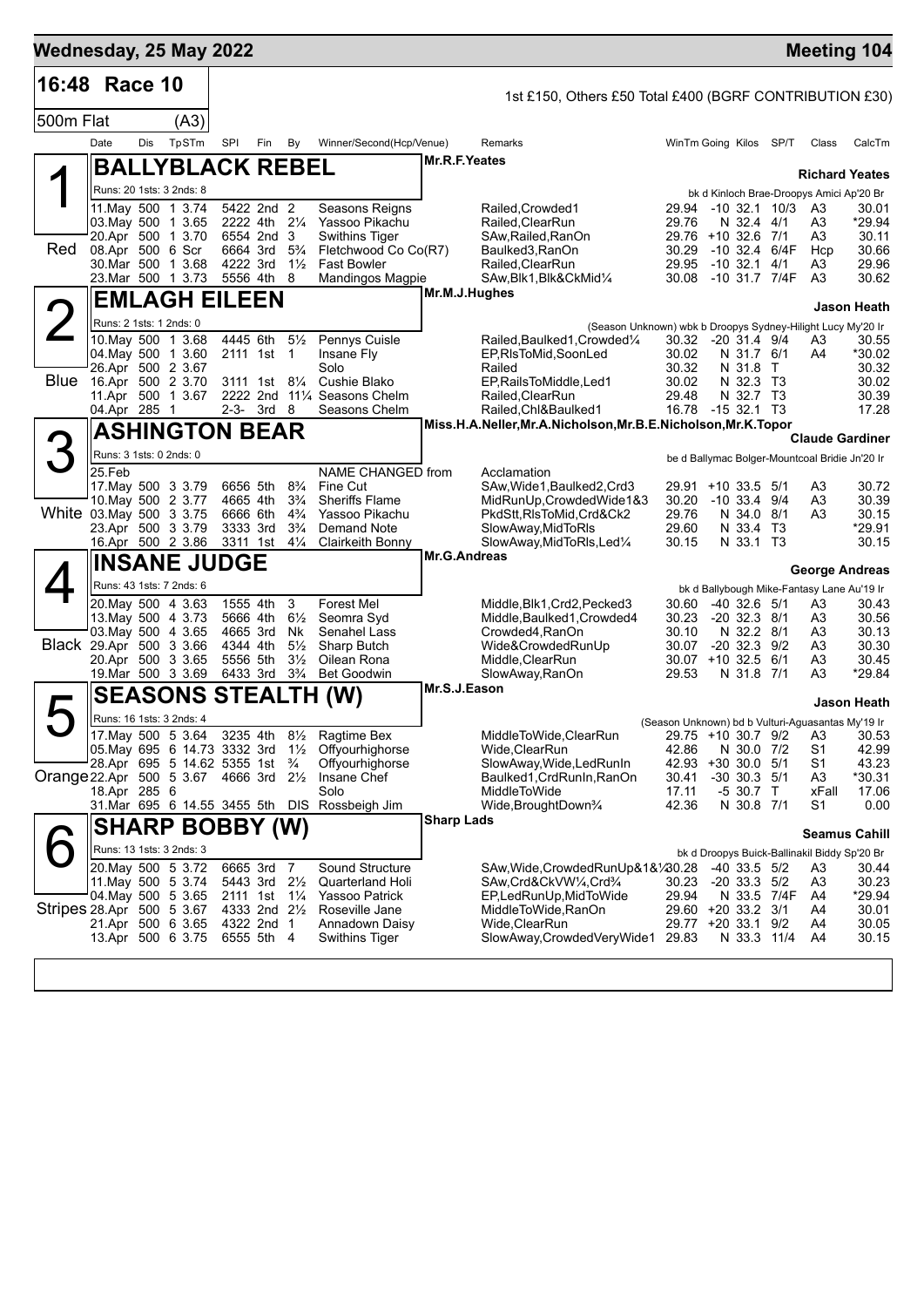| Wednesday, 25 May 2022    |                                                                                                          |     |                                                                     |                                                          |                                                                                  |                                                                          |                                                                                                                     |                  |                                                                                                                                                                                                                           |                                                                               |            |                                                               |                                      | <b>Meeting 104</b>                                                            |                                                     |
|---------------------------|----------------------------------------------------------------------------------------------------------|-----|---------------------------------------------------------------------|----------------------------------------------------------|----------------------------------------------------------------------------------|--------------------------------------------------------------------------|---------------------------------------------------------------------------------------------------------------------|------------------|---------------------------------------------------------------------------------------------------------------------------------------------------------------------------------------------------------------------------|-------------------------------------------------------------------------------|------------|---------------------------------------------------------------|--------------------------------------|-------------------------------------------------------------------------------|-----------------------------------------------------|
| 17:08 Race 11             |                                                                                                          |     |                                                                     |                                                          |                                                                                  |                                                                          |                                                                                                                     |                  | 1st £130, Others £45 Total £355 (BGRF CONTRIBUTION £30)                                                                                                                                                                   |                                                                               |            |                                                               |                                      |                                                                               |                                                     |
| 500m Flat                 |                                                                                                          |     | (A6)                                                                |                                                          |                                                                                  |                                                                          |                                                                                                                     |                  |                                                                                                                                                                                                                           |                                                                               |            |                                                               |                                      |                                                                               |                                                     |
|                           | Date                                                                                                     | Dis | TpSTm                                                               | SPI                                                      | Fin                                                                              | By                                                                       | Winner/Second(Hcp/Venue)                                                                                            |                  | Remarks                                                                                                                                                                                                                   | WinTm Going Kilos SP/T                                                        |            |                                                               |                                      | Class                                                                         | CalcTm                                              |
|                           |                                                                                                          |     | GLASSMOSS TAMMY                                                     |                                                          |                                                                                  |                                                                          |                                                                                                                     | <b>Slow Away</b> |                                                                                                                                                                                                                           |                                                                               |            |                                                               |                                      |                                                                               | <b>David Dark</b>                                   |
|                           | Runs: 36 1sts: 5 2nds: 6                                                                                 |     |                                                                     |                                                          |                                                                                  |                                                                          |                                                                                                                     |                  |                                                                                                                                                                                                                           |                                                                               |            |                                                               |                                      | bk d Candlelight King-Helenas Sally Ap'19 Ir                                  |                                                     |
| Red                       | 18. May 500 2 3.79<br>11. May 500 1 3.80<br>03. May 500 2 3.79<br>27.Apr 500 1 3.80<br>22.Apr 500 1 3.72 |     |                                                                     | 4543 2nd Nk<br>6443 3rd<br>4221 1st                      | 6566 6th 8<br>6433 3rd                                                           | 6<br>$1\frac{3}{4}$<br>$\frac{3}{4}$                                     | <b>Charter Party</b><br>Cashel Biddy<br><b>Droopys Prize</b><br>Shaunas Brea<br>Luminous Lad                        |                  | SAw, Railed, Crowded 2&4<br>Railed, RanOnLate<br>SAw,Crowded2,RanOn<br>SAw, Crowded 2& RunIn, RanOn<br>Crowded1, Railed, Led3                                                                                             | 29.91<br>30.02 -10 35.0 7/1<br>30.41<br>30.42<br>30.62                        |            | N 34.9 6/1<br>N 35.1 11/4                                     | N 34.7 15/8F A5<br>-30 35.2 13/8F A6 | A5<br>A5<br>A5                                                                | 30.55<br>30.41<br>30.44<br>30.56<br>30.32           |
|                           | 05.Apr 500 1 3.73                                                                                        |     |                                                                     |                                                          | 5333 2nd 21/ <sub>2</sub>                                                        |                                                                          | Sharp Josh                                                                                                          |                  | Crowded3, RanOn                                                                                                                                                                                                           | 30.07                                                                         |            | N 35.0 6/1                                                    |                                      | A6                                                                            | *30.27                                              |
|                           |                                                                                                          |     | <b>USETHEFORCE LUKE</b>                                             |                                                          |                                                                                  |                                                                          |                                                                                                                     | Mr.S.Maplesden   |                                                                                                                                                                                                                           |                                                                               |            |                                                               |                                      |                                                                               |                                                     |
|                           | Runs: 15 1sts: 4 2nds: 4                                                                                 |     |                                                                     |                                                          |                                                                                  |                                                                          |                                                                                                                     |                  |                                                                                                                                                                                                                           |                                                                               |            |                                                               |                                      | <b>Stuart Maplesden</b><br>bk d Farloe Rumble-Glenside Product Jy'20 Ir       |                                                     |
|                           | 02. May 480 2 3.22<br>Blue 19 Apr 500 1 3.68<br>12.Apr 500 1 3.67<br>06.Apr 500 2 3.76                   |     | 13. May 500 1 3.74<br>08. May 642 1 12.66 2224 5th                  | 4344 4th<br>3544 3rd<br>6665 5th                         | 5333 3rd 31/4                                                                    | $5\frac{1}{2}$<br>$1\frac{3}{4}$<br>$2\frac{3}{4}$<br>$6\frac{1}{2}$     | <b>Indian Sunset</b><br>Sandling Star(CPark)<br>Solo(CPark)<br>Punk Rock Idol<br>Seomra Syd<br><b>Blastout Tink</b> |                  | RailsToMiddle,ClearRun<br>MidRIs, EvCh<br><b>MidRIs</b><br>Crd1, Blk2, Crd&Middle4<br>Railed, Crowded1<br>SAw, Railed, Blk1&1/4, Crd3                                                                                     | 30.13<br>40.54<br>29.62<br>30.61<br>29.65 +20 32.5<br>30.35 -40 32.3 5/2      |            | N 32.2 9/1<br>N 32.3<br>-30 32.3 5/6F                         | -20 32.7 11/10FA5<br>$\top$<br>10/3  | OR.<br>Intro<br>A5<br>A <sub>5</sub><br>A5                                    | 30.18<br>40.99<br>29.62<br>30.44<br>*30.07<br>30.46 |
|                           |                                                                                                          |     | <b>FREEKY MAC</b>                                                   |                                                          |                                                                                  |                                                                          |                                                                                                                     |                  | <b>Greens Greyhounds</b>                                                                                                                                                                                                  |                                                                               |            |                                                               |                                      |                                                                               |                                                     |
|                           |                                                                                                          |     |                                                                     |                                                          |                                                                                  |                                                                          |                                                                                                                     |                  |                                                                                                                                                                                                                           |                                                                               |            |                                                               |                                      | <b>Belinda Green</b>                                                          |                                                     |
| White 03. May 500 4 3.64  | Runs: 20 1sts: 3 2nds: 7<br>13. May 500 4 R3<br>07 May 500 3 3.61<br>28.Apr 500 3 3.68                   |     | 19. May 500 3 3.67<br>15.Apr 500 3 3.59                             | 4222 4th<br>4233 4th<br>2111 1st                         | 3322 2nd $1\frac{1}{2}$<br>3112 2nd 4<br>4221 1st <sup>3</sup> / <sub>4</sub>    | $\overline{1}$<br>$2\frac{1}{4}$<br>$\frac{1}{2}$                        | <b>Slippery Lilly</b><br>Gatchells Annie(R3)<br>Oi Oi Ossie<br>Howareyabebe<br>Clairkeith Kayla<br>Hurry Up Harry   |                  | EPace, Mid, Chl3, CrdRunIn<br>Middle, Challenged Run In<br>EP, Middle, DispLead To 3<br>Crowded <sup>1</sup> / <sub>4</sub> , Led <sup>3</sup> / <sub>4</sub><br>CrdRunUp&RunIn,Crd&Wide1/4<br>EarlyPace, Middle, SoonLed | 30.24<br>30.65<br>30.31<br>30.56<br>30.36<br>30.41                            | $+20.32.5$ | N 32.7 2/1<br>$-30$ 32.7 $9/2$<br>N 32.7<br>$-20$ 32.5 $5/2J$ | N 32.3 2/1F<br>5/4F<br>11/10FA7      | bk d Laughil Blake-Tyrur Jennamarie Mr'20 Ir<br>A6<br>Hcp<br>A6<br>- A7<br>A8 | 30.30<br>30.72<br>30.64<br>30.56<br>30.75<br>*30.21 |
|                           |                                                                                                          |     | <b>SPARTADASH</b>                                                   |                                                          |                                                                                  |                                                                          |                                                                                                                     | Mr.M.W.Rogers    |                                                                                                                                                                                                                           |                                                                               |            |                                                               |                                      |                                                                               |                                                     |
|                           |                                                                                                          |     | Runs: 20 1sts: 2 2nds: 5                                            |                                                          |                                                                                  |                                                                          |                                                                                                                     |                  | (Season Unknown) bk b Droopys Jet-Sparta Fantasy Mr'19 Ir                                                                                                                                                                 |                                                                               |            |                                                               |                                      | <b>Richard Rees</b>                                                           |                                                     |
| Black 30.Apr 285          | 19. May 500 4 3.70<br>13 May 500 4 3.90<br>05 May 500 6 3.75                                             |     | -5<br>02.Feb 695 4 14.60 6533 3rd<br>28.Jan 695 5 15.03 5644 2nd Hd |                                                          | 3443 3rd<br>3666 3rd 21/4<br>3333 2nd <sup>3</sup> / <sub>4</sub><br>1-2- 2nd Hd | $\frac{3}{4}$<br>$\mathbf{1}$                                            | <b>Slippery Lilly</b><br>Kereight Ava<br><b>Bambis Hero</b><br>Fooling Boy<br>Touchdown Baby<br>Diamond Sarah       |                  | Middle,CrdRunIn,RanOn<br>BaulkedStart, Mid-RIs, RnOn<br>Middle, RanOn<br>Middle, Challenged RunIn<br>SAw, Crowded 6, RanOn<br>Crowded1/4, ChallengedRunIn<br>Mr.R.L.K.Lynn, Ms.G.C.Woodroffe                              | 30.24<br>30.31<br>30.41<br>16.77 +10 26.2 T2<br>42.65<br>42.77 -15 25.9 6/1   |            | $-20$ 26.1 6/1<br>$-10, 26.3, 13$<br>N 26.2 11/4              | N 26.2 15/8F A6                      | A6<br>xLame 16.89<br>S2<br>S <sub>2</sub>                                     | 30.29<br>*30.28<br>30.38<br>42.72<br>42.64          |
|                           |                                                                                                          |     |                                                                     |                                                          |                                                                                  |                                                                          | CLAIRKEITH KAYLA (W)                                                                                                |                  |                                                                                                                                                                                                                           |                                                                               |            |                                                               |                                      | <b>Claude Gardiner</b>                                                        |                                                     |
|                           | Runs: 37 1sts: 8 2nds: 4<br>19. May 500 6 3.64<br>13. May 500 6 3.64                                     |     |                                                                     |                                                          | 1335 6th<br>1222 2nd 21/4                                                        |                                                                          | 5% Slippery Lilly                                                                                                   |                  | (Season Unknown) bk b Laughil Blake-Go On Taylor Au'19 Ir<br>Wide, ClearRun<br>QAw, Wide, Handy To 1/2                                                                                                                    | 30.24<br>30.58                                                                |            | $-30$ 26.7 6/1                                                |                                      | N 26.7 11/2 A6<br>A <sub>6</sub>                                              | 30.69<br>30.46                                      |
| Orange 28.Apr 500 6 3.54  | 06. May 500 5 3.71<br>19.Apr 500 5 3.65<br>29. Mar 500 6 3.60                                            |     |                                                                     | 1111 1st<br>1113 6th                                     | 1556 6th 6 <sup>3</sup> / <sub>4</sub><br>1333 3rd 4                             | $\frac{1}{2}$<br>$6\frac{1}{4}$                                          | Luminous Lad<br><b>Bluestar Master</b><br>Blue Jig Queen<br>Rogue Angel<br><b>Wheres Speedy</b>                     |                  | Wide, Crowded2<br>QuickAway, MidToWide, ALed<br>EP,LedTo3,BlkRunIn<br>Wide, ClearRun                                                                                                                                      | 30.53<br>30.36 +20 26.2 9/2<br>30.99<br>30.05                                 |            | $-20$ 26.9 $8/1$<br>$-40$ 26.9 6/1<br>N 26.9 3/1              |                                      | A6<br>A7<br>A7<br>A7                                                          | 30.86<br>30.56<br>31.10<br>*30.38                   |
|                           |                                                                                                          |     | <b>DROOPYS USUAL (W)</b>                                            |                                                          |                                                                                  |                                                                          |                                                                                                                     | Mr.I.S.L.Andrews |                                                                                                                                                                                                                           |                                                                               |            |                                                               |                                      | <b>Claude Gardiner</b>                                                        |                                                     |
|                           | Runs: 39 1sts: 6 2nds: 9                                                                                 |     |                                                                     |                                                          |                                                                                  |                                                                          |                                                                                                                     |                  |                                                                                                                                                                                                                           |                                                                               |            |                                                               |                                      | bk d Cable Bay-Droopys Alondra Oc'19 Ir                                       |                                                     |
| Stripes 30 Apr 500 6 3 81 | 19. May 500 6 3.76<br>12. May 500 6 3.78<br>06. May 500 6 3.87<br>26.Apr 500 6 3.75<br>16.Apr 500 6 3.68 |     |                                                                     | 6666 6th<br>5555 5th<br>6655 5th<br>6665 5th<br>6533 3rd | 3443 2nd 3 <sup>3</sup> / <sub>4</sub>                                           | $9\frac{1}{4}$<br>$8\frac{3}{4}$<br>$2\frac{1}{2}$<br>4<br>$\frac{3}{4}$ | Kata Star<br>Anvic Lively<br>Insane Jagger<br>Fearsome Poppy<br>Laravoulta Shot<br>Droopys Motor                    |                  | SlowAway, Wide, Baulked 1<br>CrdRunUp&1&1⁄4,CrdVWide2<br>SlowAway, MidToWide<br>SlowAway, Wide<br>SAw, Middle 1, Wide Fr2<br>Wide,ClearRun                                                                                | 29.91<br>30.18<br>30.44<br>29.89 +10 34.0 8/1<br>30.43<br>29.92 +10 34.2 10/1 |            | N 33.9 4/1<br>N 34.3 4/1<br>$-20$ 34.6 33/1<br>N 34.1         | 10/1                                 | A6<br>A6<br>A5<br>A5<br>A5<br>A5                                              | 30.65<br>30.86<br>30.44<br>*30.32<br>30.50<br>30.33 |
|                           |                                                                                                          |     |                                                                     |                                                          |                                                                                  |                                                                          |                                                                                                                     |                  |                                                                                                                                                                                                                           |                                                                               |            |                                                               |                                      |                                                                               |                                                     |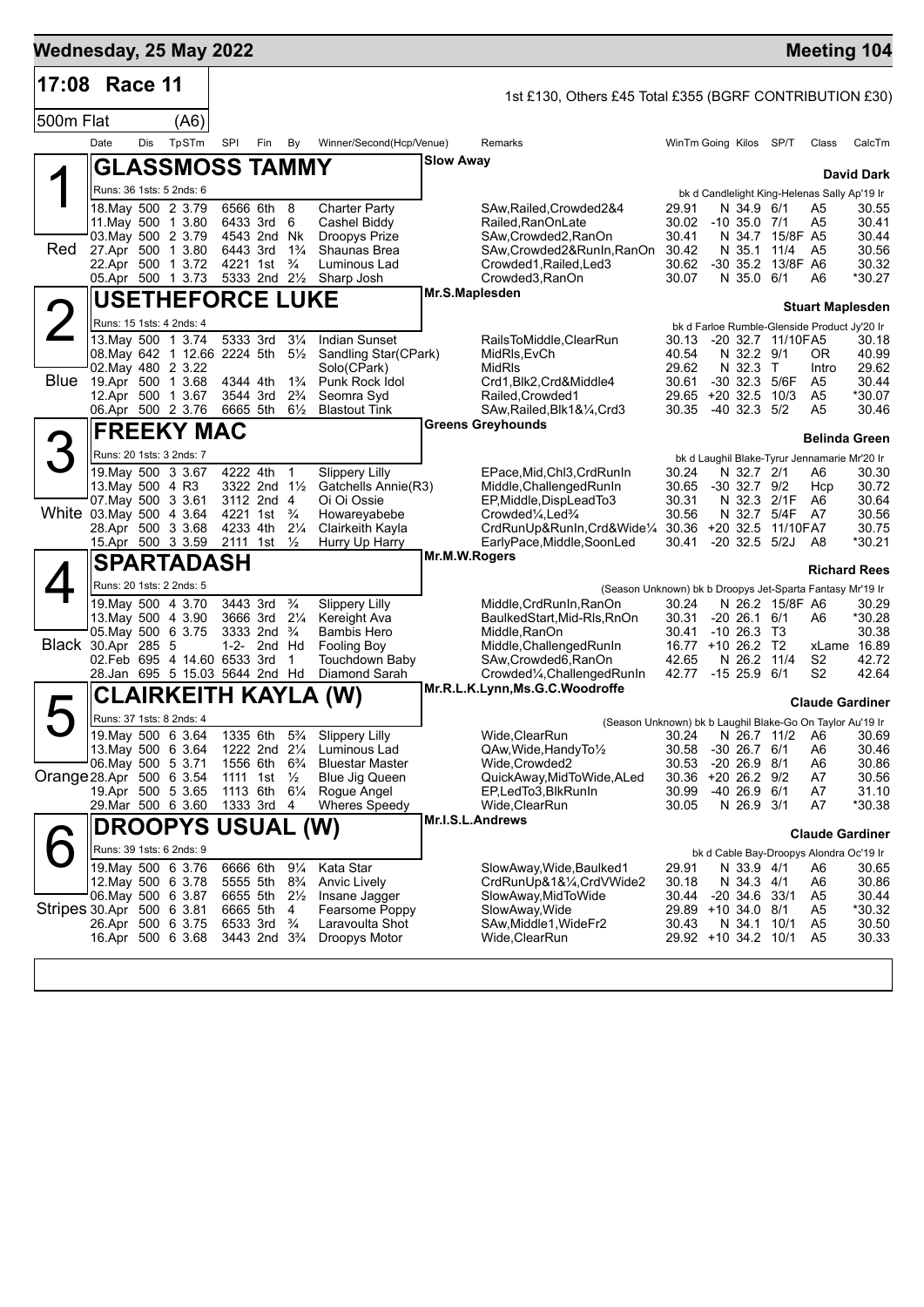| 17:28 Race 12 |     |       |                                                                                                                                                                                                                                                                                                                                                                                                                                                                                                                                                                                                                                                                                                                                                                                                                                                                                      |                                                                                                 |                                                                                                                                                                                             |                                                                                                                                                                                                                                                                                                                                                                                                                                                                                                                                                                                                                                                                                                               |                                                                                                                                                                                                                                                                                                                                                               |                                                                                                                                      |                                                                                                                                                                                                                                                                                                                                                                                                                                                                                                                                                                                                                                                                                                                                                           |                                                                                                                   |                |                                                      |                                                                                                                                                                                                                                                                                                                                                                                                                                                                                                                                                                                                          |                                                                                                                                                                                                                                                                                                                                                                                                                                                                                                                                                                                                                            |
|---------------|-----|-------|--------------------------------------------------------------------------------------------------------------------------------------------------------------------------------------------------------------------------------------------------------------------------------------------------------------------------------------------------------------------------------------------------------------------------------------------------------------------------------------------------------------------------------------------------------------------------------------------------------------------------------------------------------------------------------------------------------------------------------------------------------------------------------------------------------------------------------------------------------------------------------------|-------------------------------------------------------------------------------------------------|---------------------------------------------------------------------------------------------------------------------------------------------------------------------------------------------|---------------------------------------------------------------------------------------------------------------------------------------------------------------------------------------------------------------------------------------------------------------------------------------------------------------------------------------------------------------------------------------------------------------------------------------------------------------------------------------------------------------------------------------------------------------------------------------------------------------------------------------------------------------------------------------------------------------|---------------------------------------------------------------------------------------------------------------------------------------------------------------------------------------------------------------------------------------------------------------------------------------------------------------------------------------------------------------|--------------------------------------------------------------------------------------------------------------------------------------|-----------------------------------------------------------------------------------------------------------------------------------------------------------------------------------------------------------------------------------------------------------------------------------------------------------------------------------------------------------------------------------------------------------------------------------------------------------------------------------------------------------------------------------------------------------------------------------------------------------------------------------------------------------------------------------------------------------------------------------------------------------|-------------------------------------------------------------------------------------------------------------------|----------------|------------------------------------------------------|----------------------------------------------------------------------------------------------------------------------------------------------------------------------------------------------------------------------------------------------------------------------------------------------------------------------------------------------------------------------------------------------------------------------------------------------------------------------------------------------------------------------------------------------------------------------------------------------------------|----------------------------------------------------------------------------------------------------------------------------------------------------------------------------------------------------------------------------------------------------------------------------------------------------------------------------------------------------------------------------------------------------------------------------------------------------------------------------------------------------------------------------------------------------------------------------------------------------------------------------|
|               |     |       |                                                                                                                                                                                                                                                                                                                                                                                                                                                                                                                                                                                                                                                                                                                                                                                                                                                                                      |                                                                                                 |                                                                                                                                                                                             |                                                                                                                                                                                                                                                                                                                                                                                                                                                                                                                                                                                                                                                                                                               |                                                                                                                                                                                                                                                                                                                                                               | 1st £160, Others £55 Total £435 (BGRF CONTRIBUTION £30)                                                                              |                                                                                                                                                                                                                                                                                                                                                                                                                                                                                                                                                                                                                                                                                                                                                           |                                                                                                                   |                |                                                      |                                                                                                                                                                                                                                                                                                                                                                                                                                                                                                                                                                                                          |                                                                                                                                                                                                                                                                                                                                                                                                                                                                                                                                                                                                                            |
| 500m Flat     |     | (A2)  |                                                                                                                                                                                                                                                                                                                                                                                                                                                                                                                                                                                                                                                                                                                                                                                                                                                                                      |                                                                                                 |                                                                                                                                                                                             |                                                                                                                                                                                                                                                                                                                                                                                                                                                                                                                                                                                                                                                                                                               |                                                                                                                                                                                                                                                                                                                                                               |                                                                                                                                      |                                                                                                                                                                                                                                                                                                                                                                                                                                                                                                                                                                                                                                                                                                                                                           |                                                                                                                   |                |                                                      |                                                                                                                                                                                                                                                                                                                                                                                                                                                                                                                                                                                                          |                                                                                                                                                                                                                                                                                                                                                                                                                                                                                                                                                                                                                            |
| Date          | Dis | TpSTm | SPI                                                                                                                                                                                                                                                                                                                                                                                                                                                                                                                                                                                                                                                                                                                                                                                                                                                                                  | Fin                                                                                             | By                                                                                                                                                                                          |                                                                                                                                                                                                                                                                                                                                                                                                                                                                                                                                                                                                                                                                                                               |                                                                                                                                                                                                                                                                                                                                                               | Remarks                                                                                                                              |                                                                                                                                                                                                                                                                                                                                                                                                                                                                                                                                                                                                                                                                                                                                                           |                                                                                                                   |                |                                                      | Class                                                                                                                                                                                                                                                                                                                                                                                                                                                                                                                                                                                                    | CalcTm                                                                                                                                                                                                                                                                                                                                                                                                                                                                                                                                                                                                                     |
|               |     |       |                                                                                                                                                                                                                                                                                                                                                                                                                                                                                                                                                                                                                                                                                                                                                                                                                                                                                      |                                                                                                 |                                                                                                                                                                                             |                                                                                                                                                                                                                                                                                                                                                                                                                                                                                                                                                                                                                                                                                                               |                                                                                                                                                                                                                                                                                                                                                               |                                                                                                                                      |                                                                                                                                                                                                                                                                                                                                                                                                                                                                                                                                                                                                                                                                                                                                                           |                                                                                                                   |                |                                                      |                                                                                                                                                                                                                                                                                                                                                                                                                                                                                                                                                                                                          |                                                                                                                                                                                                                                                                                                                                                                                                                                                                                                                                                                                                                            |
|               |     |       |                                                                                                                                                                                                                                                                                                                                                                                                                                                                                                                                                                                                                                                                                                                                                                                                                                                                                      |                                                                                                 |                                                                                                                                                                                             |                                                                                                                                                                                                                                                                                                                                                                                                                                                                                                                                                                                                                                                                                                               |                                                                                                                                                                                                                                                                                                                                                               |                                                                                                                                      |                                                                                                                                                                                                                                                                                                                                                                                                                                                                                                                                                                                                                                                                                                                                                           |                                                                                                                   |                |                                                      |                                                                                                                                                                                                                                                                                                                                                                                                                                                                                                                                                                                                          |                                                                                                                                                                                                                                                                                                                                                                                                                                                                                                                                                                                                                            |
|               |     |       |                                                                                                                                                                                                                                                                                                                                                                                                                                                                                                                                                                                                                                                                                                                                                                                                                                                                                      |                                                                                                 |                                                                                                                                                                                             | <b>Gatchells Davey</b>                                                                                                                                                                                                                                                                                                                                                                                                                                                                                                                                                                                                                                                                                        |                                                                                                                                                                                                                                                                                                                                                               | RIs, Blk4, Crd Run In, Ran On                                                                                                        | 30.57                                                                                                                                                                                                                                                                                                                                                                                                                                                                                                                                                                                                                                                                                                                                                     |                                                                                                                   |                |                                                      |                                                                                                                                                                                                                                                                                                                                                                                                                                                                                                                                                                                                          | 30.08                                                                                                                                                                                                                                                                                                                                                                                                                                                                                                                                                                                                                      |
|               |     |       |                                                                                                                                                                                                                                                                                                                                                                                                                                                                                                                                                                                                                                                                                                                                                                                                                                                                                      |                                                                                                 |                                                                                                                                                                                             | Moanteen Evie                                                                                                                                                                                                                                                                                                                                                                                                                                                                                                                                                                                                                                                                                                 |                                                                                                                                                                                                                                                                                                                                                               | Crowded1.Led34ToNrLn                                                                                                                 | 29.99                                                                                                                                                                                                                                                                                                                                                                                                                                                                                                                                                                                                                                                                                                                                                     |                                                                                                                   |                |                                                      |                                                                                                                                                                                                                                                                                                                                                                                                                                                                                                                                                                                                          | *29.70<br>29.92                                                                                                                                                                                                                                                                                                                                                                                                                                                                                                                                                                                                            |
|               |     |       |                                                                                                                                                                                                                                                                                                                                                                                                                                                                                                                                                                                                                                                                                                                                                                                                                                                                                      |                                                                                                 |                                                                                                                                                                                             |                                                                                                                                                                                                                                                                                                                                                                                                                                                                                                                                                                                                                                                                                                               |                                                                                                                                                                                                                                                                                                                                                               | RIsMid, SItCrd1&4, Ld%                                                                                                               | 41.25                                                                                                                                                                                                                                                                                                                                                                                                                                                                                                                                                                                                                                                                                                                                                     |                                                                                                                   |                |                                                      | Intro                                                                                                                                                                                                                                                                                                                                                                                                                                                                                                                                                                                                    | 41.25                                                                                                                                                                                                                                                                                                                                                                                                                                                                                                                                                                                                                      |
|               |     |       |                                                                                                                                                                                                                                                                                                                                                                                                                                                                                                                                                                                                                                                                                                                                                                                                                                                                                      |                                                                                                 |                                                                                                                                                                                             |                                                                                                                                                                                                                                                                                                                                                                                                                                                                                                                                                                                                                                                                                                               |                                                                                                                                                                                                                                                                                                                                                               |                                                                                                                                      |                                                                                                                                                                                                                                                                                                                                                                                                                                                                                                                                                                                                                                                                                                                                                           |                                                                                                                   |                |                                                      | A <sub>2</sub>                                                                                                                                                                                                                                                                                                                                                                                                                                                                                                                                                                                           | 30.21<br>30.22                                                                                                                                                                                                                                                                                                                                                                                                                                                                                                                                                                                                             |
|               |     |       |                                                                                                                                                                                                                                                                                                                                                                                                                                                                                                                                                                                                                                                                                                                                                                                                                                                                                      |                                                                                                 |                                                                                                                                                                                             |                                                                                                                                                                                                                                                                                                                                                                                                                                                                                                                                                                                                                                                                                                               |                                                                                                                                                                                                                                                                                                                                                               |                                                                                                                                      |                                                                                                                                                                                                                                                                                                                                                                                                                                                                                                                                                                                                                                                                                                                                                           |                                                                                                                   |                |                                                      |                                                                                                                                                                                                                                                                                                                                                                                                                                                                                                                                                                                                          |                                                                                                                                                                                                                                                                                                                                                                                                                                                                                                                                                                                                                            |
|               |     |       |                                                                                                                                                                                                                                                                                                                                                                                                                                                                                                                                                                                                                                                                                                                                                                                                                                                                                      |                                                                                                 |                                                                                                                                                                                             |                                                                                                                                                                                                                                                                                                                                                                                                                                                                                                                                                                                                                                                                                                               |                                                                                                                                                                                                                                                                                                                                                               |                                                                                                                                      |                                                                                                                                                                                                                                                                                                                                                                                                                                                                                                                                                                                                                                                                                                                                                           |                                                                                                                   |                |                                                      |                                                                                                                                                                                                                                                                                                                                                                                                                                                                                                                                                                                                          |                                                                                                                                                                                                                                                                                                                                                                                                                                                                                                                                                                                                                            |
|               |     |       |                                                                                                                                                                                                                                                                                                                                                                                                                                                                                                                                                                                                                                                                                                                                                                                                                                                                                      |                                                                                                 |                                                                                                                                                                                             | <b>Wellott Tommy</b>                                                                                                                                                                                                                                                                                                                                                                                                                                                                                                                                                                                                                                                                                          |                                                                                                                                                                                                                                                                                                                                                               | RIsToMid, Crd3&3⁄4, LedNrLn                                                                                                          | 29.99                                                                                                                                                                                                                                                                                                                                                                                                                                                                                                                                                                                                                                                                                                                                                     |                                                                                                                   |                |                                                      | A3                                                                                                                                                                                                                                                                                                                                                                                                                                                                                                                                                                                                       | 29.99                                                                                                                                                                                                                                                                                                                                                                                                                                                                                                                                                                                                                      |
|               |     |       |                                                                                                                                                                                                                                                                                                                                                                                                                                                                                                                                                                                                                                                                                                                                                                                                                                                                                      |                                                                                                 |                                                                                                                                                                                             |                                                                                                                                                                                                                                                                                                                                                                                                                                                                                                                                                                                                                                                                                                               |                                                                                                                                                                                                                                                                                                                                                               |                                                                                                                                      |                                                                                                                                                                                                                                                                                                                                                                                                                                                                                                                                                                                                                                                                                                                                                           |                                                                                                                   |                |                                                      |                                                                                                                                                                                                                                                                                                                                                                                                                                                                                                                                                                                                          | 30.41<br>30.16                                                                                                                                                                                                                                                                                                                                                                                                                                                                                                                                                                                                             |
|               |     |       |                                                                                                                                                                                                                                                                                                                                                                                                                                                                                                                                                                                                                                                                                                                                                                                                                                                                                      |                                                                                                 |                                                                                                                                                                                             | Jollie Mac                                                                                                                                                                                                                                                                                                                                                                                                                                                                                                                                                                                                                                                                                                    |                                                                                                                                                                                                                                                                                                                                                               | RailsToMiddle.Led3                                                                                                                   | 29.89                                                                                                                                                                                                                                                                                                                                                                                                                                                                                                                                                                                                                                                                                                                                                     |                                                                                                                   |                |                                                      |                                                                                                                                                                                                                                                                                                                                                                                                                                                                                                                                                                                                          | *29.89                                                                                                                                                                                                                                                                                                                                                                                                                                                                                                                                                                                                                     |
|               |     |       |                                                                                                                                                                                                                                                                                                                                                                                                                                                                                                                                                                                                                                                                                                                                                                                                                                                                                      |                                                                                                 |                                                                                                                                                                                             | Carols Legacy                                                                                                                                                                                                                                                                                                                                                                                                                                                                                                                                                                                                                                                                                                 |                                                                                                                                                                                                                                                                                                                                                               |                                                                                                                                      | 29.98                                                                                                                                                                                                                                                                                                                                                                                                                                                                                                                                                                                                                                                                                                                                                     |                                                                                                                   |                |                                                      |                                                                                                                                                                                                                                                                                                                                                                                                                                                                                                                                                                                                          | 29.89<br>30.28                                                                                                                                                                                                                                                                                                                                                                                                                                                                                                                                                                                                             |
|               |     |       |                                                                                                                                                                                                                                                                                                                                                                                                                                                                                                                                                                                                                                                                                                                                                                                                                                                                                      |                                                                                                 |                                                                                                                                                                                             |                                                                                                                                                                                                                                                                                                                                                                                                                                                                                                                                                                                                                                                                                                               |                                                                                                                                                                                                                                                                                                                                                               |                                                                                                                                      |                                                                                                                                                                                                                                                                                                                                                                                                                                                                                                                                                                                                                                                                                                                                                           |                                                                                                                   |                |                                                      |                                                                                                                                                                                                                                                                                                                                                                                                                                                                                                                                                                                                          |                                                                                                                                                                                                                                                                                                                                                                                                                                                                                                                                                                                                                            |
|               |     |       |                                                                                                                                                                                                                                                                                                                                                                                                                                                                                                                                                                                                                                                                                                                                                                                                                                                                                      |                                                                                                 |                                                                                                                                                                                             |                                                                                                                                                                                                                                                                                                                                                                                                                                                                                                                                                                                                                                                                                                               |                                                                                                                                                                                                                                                                                                                                                               |                                                                                                                                      |                                                                                                                                                                                                                                                                                                                                                                                                                                                                                                                                                                                                                                                                                                                                                           |                                                                                                                   |                |                                                      |                                                                                                                                                                                                                                                                                                                                                                                                                                                                                                                                                                                                          | Jason Heath                                                                                                                                                                                                                                                                                                                                                                                                                                                                                                                                                                                                                |
|               |     |       |                                                                                                                                                                                                                                                                                                                                                                                                                                                                                                                                                                                                                                                                                                                                                                                                                                                                                      |                                                                                                 |                                                                                                                                                                                             |                                                                                                                                                                                                                                                                                                                                                                                                                                                                                                                                                                                                                                                                                                               |                                                                                                                                                                                                                                                                                                                                                               |                                                                                                                                      |                                                                                                                                                                                                                                                                                                                                                                                                                                                                                                                                                                                                                                                                                                                                                           |                                                                                                                   |                |                                                      |                                                                                                                                                                                                                                                                                                                                                                                                                                                                                                                                                                                                          | 29.92                                                                                                                                                                                                                                                                                                                                                                                                                                                                                                                                                                                                                      |
|               |     |       |                                                                                                                                                                                                                                                                                                                                                                                                                                                                                                                                                                                                                                                                                                                                                                                                                                                                                      |                                                                                                 |                                                                                                                                                                                             | Ballyblack Rebel                                                                                                                                                                                                                                                                                                                                                                                                                                                                                                                                                                                                                                                                                              |                                                                                                                                                                                                                                                                                                                                                               | MsdBrk, EP, Middle, Crd&Led1                                                                                                         | 29.94                                                                                                                                                                                                                                                                                                                                                                                                                                                                                                                                                                                                                                                                                                                                                     |                                                                                                                   |                |                                                      | A3                                                                                                                                                                                                                                                                                                                                                                                                                                                                                                                                                                                                       | 29.84                                                                                                                                                                                                                                                                                                                                                                                                                                                                                                                                                                                                                      |
|               |     |       |                                                                                                                                                                                                                                                                                                                                                                                                                                                                                                                                                                                                                                                                                                                                                                                                                                                                                      |                                                                                                 | 6                                                                                                                                                                                           | Sadie Girl                                                                                                                                                                                                                                                                                                                                                                                                                                                                                                                                                                                                                                                                                                    |                                                                                                                                                                                                                                                                                                                                                               | SAw,BadlyBlk1,Crd2&RunIn                                                                                                             |                                                                                                                                                                                                                                                                                                                                                                                                                                                                                                                                                                                                                                                                                                                                                           |                                                                                                                   |                |                                                      | A3                                                                                                                                                                                                                                                                                                                                                                                                                                                                                                                                                                                                       | 30.51                                                                                                                                                                                                                                                                                                                                                                                                                                                                                                                                                                                                                      |
|               |     |       |                                                                                                                                                                                                                                                                                                                                                                                                                                                                                                                                                                                                                                                                                                                                                                                                                                                                                      |                                                                                                 |                                                                                                                                                                                             |                                                                                                                                                                                                                                                                                                                                                                                                                                                                                                                                                                                                                                                                                                               |                                                                                                                                                                                                                                                                                                                                                               |                                                                                                                                      |                                                                                                                                                                                                                                                                                                                                                                                                                                                                                                                                                                                                                                                                                                                                                           |                                                                                                                   |                |                                                      |                                                                                                                                                                                                                                                                                                                                                                                                                                                                                                                                                                                                          | 30.32<br>30.22                                                                                                                                                                                                                                                                                                                                                                                                                                                                                                                                                                                                             |
|               |     |       |                                                                                                                                                                                                                                                                                                                                                                                                                                                                                                                                                                                                                                                                                                                                                                                                                                                                                      |                                                                                                 |                                                                                                                                                                                             | Droopys Skipper                                                                                                                                                                                                                                                                                                                                                                                                                                                                                                                                                                                                                                                                                               |                                                                                                                                                                                                                                                                                                                                                               | EPace,SoonLedToNrLn                                                                                                                  | 29.73                                                                                                                                                                                                                                                                                                                                                                                                                                                                                                                                                                                                                                                                                                                                                     |                                                                                                                   |                |                                                      | A <sub>3</sub>                                                                                                                                                                                                                                                                                                                                                                                                                                                                                                                                                                                           | $*29.74$                                                                                                                                                                                                                                                                                                                                                                                                                                                                                                                                                                                                                   |
|               |     |       |                                                                                                                                                                                                                                                                                                                                                                                                                                                                                                                                                                                                                                                                                                                                                                                                                                                                                      |                                                                                                 |                                                                                                                                                                                             |                                                                                                                                                                                                                                                                                                                                                                                                                                                                                                                                                                                                                                                                                                               |                                                                                                                                                                                                                                                                                                                                                               |                                                                                                                                      |                                                                                                                                                                                                                                                                                                                                                                                                                                                                                                                                                                                                                                                                                                                                                           |                                                                                                                   |                |                                                      |                                                                                                                                                                                                                                                                                                                                                                                                                                                                                                                                                                                                          |                                                                                                                                                                                                                                                                                                                                                                                                                                                                                                                                                                                                                            |
|               |     |       |                                                                                                                                                                                                                                                                                                                                                                                                                                                                                                                                                                                                                                                                                                                                                                                                                                                                                      |                                                                                                 |                                                                                                                                                                                             |                                                                                                                                                                                                                                                                                                                                                                                                                                                                                                                                                                                                                                                                                                               |                                                                                                                                                                                                                                                                                                                                                               |                                                                                                                                      |                                                                                                                                                                                                                                                                                                                                                                                                                                                                                                                                                                                                                                                                                                                                                           |                                                                                                                   |                |                                                      |                                                                                                                                                                                                                                                                                                                                                                                                                                                                                                                                                                                                          |                                                                                                                                                                                                                                                                                                                                                                                                                                                                                                                                                                                                                            |
|               |     |       |                                                                                                                                                                                                                                                                                                                                                                                                                                                                                                                                                                                                                                                                                                                                                                                                                                                                                      |                                                                                                 |                                                                                                                                                                                             |                                                                                                                                                                                                                                                                                                                                                                                                                                                                                                                                                                                                                                                                                                               |                                                                                                                                                                                                                                                                                                                                                               |                                                                                                                                      |                                                                                                                                                                                                                                                                                                                                                                                                                                                                                                                                                                                                                                                                                                                                                           |                                                                                                                   |                |                                                      |                                                                                                                                                                                                                                                                                                                                                                                                                                                                                                                                                                                                          | *29.78<br>30.53                                                                                                                                                                                                                                                                                                                                                                                                                                                                                                                                                                                                            |
|               |     |       |                                                                                                                                                                                                                                                                                                                                                                                                                                                                                                                                                                                                                                                                                                                                                                                                                                                                                      |                                                                                                 |                                                                                                                                                                                             |                                                                                                                                                                                                                                                                                                                                                                                                                                                                                                                                                                                                                                                                                                               |                                                                                                                                                                                                                                                                                                                                                               | QuickAway, Baulked1                                                                                                                  |                                                                                                                                                                                                                                                                                                                                                                                                                                                                                                                                                                                                                                                                                                                                                           |                                                                                                                   |                |                                                      | А2                                                                                                                                                                                                                                                                                                                                                                                                                                                                                                                                                                                                       | 29.99                                                                                                                                                                                                                                                                                                                                                                                                                                                                                                                                                                                                                      |
|               |     |       |                                                                                                                                                                                                                                                                                                                                                                                                                                                                                                                                                                                                                                                                                                                                                                                                                                                                                      |                                                                                                 |                                                                                                                                                                                             |                                                                                                                                                                                                                                                                                                                                                                                                                                                                                                                                                                                                                                                                                                               |                                                                                                                                                                                                                                                                                                                                                               |                                                                                                                                      | 30.27                                                                                                                                                                                                                                                                                                                                                                                                                                                                                                                                                                                                                                                                                                                                                     |                                                                                                                   |                |                                                      |                                                                                                                                                                                                                                                                                                                                                                                                                                                                                                                                                                                                          | 30.07<br>29.88                                                                                                                                                                                                                                                                                                                                                                                                                                                                                                                                                                                                             |
|               |     |       |                                                                                                                                                                                                                                                                                                                                                                                                                                                                                                                                                                                                                                                                                                                                                                                                                                                                                      |                                                                                                 | $6\frac{1}{4}$                                                                                                                                                                              | <b>Fast Bowler</b>                                                                                                                                                                                                                                                                                                                                                                                                                                                                                                                                                                                                                                                                                            |                                                                                                                                                                                                                                                                                                                                                               | CrowdedRunUp, Baulked1                                                                                                               | 29.95                                                                                                                                                                                                                                                                                                                                                                                                                                                                                                                                                                                                                                                                                                                                                     |                                                                                                                   |                |                                                      | A3                                                                                                                                                                                                                                                                                                                                                                                                                                                                                                                                                                                                       | 30.34                                                                                                                                                                                                                                                                                                                                                                                                                                                                                                                                                                                                                      |
|               |     |       |                                                                                                                                                                                                                                                                                                                                                                                                                                                                                                                                                                                                                                                                                                                                                                                                                                                                                      |                                                                                                 |                                                                                                                                                                                             |                                                                                                                                                                                                                                                                                                                                                                                                                                                                                                                                                                                                                                                                                                               |                                                                                                                                                                                                                                                                                                                                                               |                                                                                                                                      |                                                                                                                                                                                                                                                                                                                                                                                                                                                                                                                                                                                                                                                                                                                                                           |                                                                                                                   |                |                                                      |                                                                                                                                                                                                                                                                                                                                                                                                                                                                                                                                                                                                          |                                                                                                                                                                                                                                                                                                                                                                                                                                                                                                                                                                                                                            |
|               |     |       |                                                                                                                                                                                                                                                                                                                                                                                                                                                                                                                                                                                                                                                                                                                                                                                                                                                                                      |                                                                                                 |                                                                                                                                                                                             |                                                                                                                                                                                                                                                                                                                                                                                                                                                                                                                                                                                                                                                                                                               |                                                                                                                                                                                                                                                                                                                                                               |                                                                                                                                      |                                                                                                                                                                                                                                                                                                                                                                                                                                                                                                                                                                                                                                                                                                                                                           |                                                                                                                   |                |                                                      |                                                                                                                                                                                                                                                                                                                                                                                                                                                                                                                                                                                                          |                                                                                                                                                                                                                                                                                                                                                                                                                                                                                                                                                                                                                            |
|               |     |       |                                                                                                                                                                                                                                                                                                                                                                                                                                                                                                                                                                                                                                                                                                                                                                                                                                                                                      |                                                                                                 |                                                                                                                                                                                             |                                                                                                                                                                                                                                                                                                                                                                                                                                                                                                                                                                                                                                                                                                               |                                                                                                                                                                                                                                                                                                                                                               | MidToW, Crd4, RanOnLate                                                                                                              | 29.87                                                                                                                                                                                                                                                                                                                                                                                                                                                                                                                                                                                                                                                                                                                                                     |                                                                                                                   |                |                                                      | A2                                                                                                                                                                                                                                                                                                                                                                                                                                                                                                                                                                                                       | *29.97                                                                                                                                                                                                                                                                                                                                                                                                                                                                                                                                                                                                                     |
|               |     |       |                                                                                                                                                                                                                                                                                                                                                                                                                                                                                                                                                                                                                                                                                                                                                                                                                                                                                      |                                                                                                 |                                                                                                                                                                                             |                                                                                                                                                                                                                                                                                                                                                                                                                                                                                                                                                                                                                                                                                                               |                                                                                                                                                                                                                                                                                                                                                               |                                                                                                                                      |                                                                                                                                                                                                                                                                                                                                                                                                                                                                                                                                                                                                                                                                                                                                                           |                                                                                                                   |                |                                                      |                                                                                                                                                                                                                                                                                                                                                                                                                                                                                                                                                                                                          | 29.98<br>30.01                                                                                                                                                                                                                                                                                                                                                                                                                                                                                                                                                                                                             |
|               |     |       |                                                                                                                                                                                                                                                                                                                                                                                                                                                                                                                                                                                                                                                                                                                                                                                                                                                                                      |                                                                                                 | $6\frac{1}{4}$                                                                                                                                                                              | Insane Chef                                                                                                                                                                                                                                                                                                                                                                                                                                                                                                                                                                                                                                                                                                   |                                                                                                                                                                                                                                                                                                                                                               | Crowded <sup>3</sup> /4                                                                                                              | 29.80                                                                                                                                                                                                                                                                                                                                                                                                                                                                                                                                                                                                                                                                                                                                                     |                                                                                                                   |                |                                                      | A2                                                                                                                                                                                                                                                                                                                                                                                                                                                                                                                                                                                                       | 30.29                                                                                                                                                                                                                                                                                                                                                                                                                                                                                                                                                                                                                      |
|               |     |       |                                                                                                                                                                                                                                                                                                                                                                                                                                                                                                                                                                                                                                                                                                                                                                                                                                                                                      |                                                                                                 |                                                                                                                                                                                             |                                                                                                                                                                                                                                                                                                                                                                                                                                                                                                                                                                                                                                                                                                               |                                                                                                                                                                                                                                                                                                                                                               |                                                                                                                                      |                                                                                                                                                                                                                                                                                                                                                                                                                                                                                                                                                                                                                                                                                                                                                           |                                                                                                                   |                |                                                      |                                                                                                                                                                                                                                                                                                                                                                                                                                                                                                                                                                                                          | 30.25<br>29.97                                                                                                                                                                                                                                                                                                                                                                                                                                                                                                                                                                                                             |
|               |     |       |                                                                                                                                                                                                                                                                                                                                                                                                                                                                                                                                                                                                                                                                                                                                                                                                                                                                                      |                                                                                                 |                                                                                                                                                                                             |                                                                                                                                                                                                                                                                                                                                                                                                                                                                                                                                                                                                                                                                                                               |                                                                                                                                                                                                                                                                                                                                                               |                                                                                                                                      |                                                                                                                                                                                                                                                                                                                                                                                                                                                                                                                                                                                                                                                                                                                                                           |                                                                                                                   |                |                                                      |                                                                                                                                                                                                                                                                                                                                                                                                                                                                                                                                                                                                          |                                                                                                                                                                                                                                                                                                                                                                                                                                                                                                                                                                                                                            |
|               |     |       |                                                                                                                                                                                                                                                                                                                                                                                                                                                                                                                                                                                                                                                                                                                                                                                                                                                                                      |                                                                                                 |                                                                                                                                                                                             |                                                                                                                                                                                                                                                                                                                                                                                                                                                                                                                                                                                                                                                                                                               |                                                                                                                                                                                                                                                                                                                                                               |                                                                                                                                      |                                                                                                                                                                                                                                                                                                                                                                                                                                                                                                                                                                                                                                                                                                                                                           |                                                                                                                   |                |                                                      |                                                                                                                                                                                                                                                                                                                                                                                                                                                                                                                                                                                                          |                                                                                                                                                                                                                                                                                                                                                                                                                                                                                                                                                                                                                            |
|               |     |       |                                                                                                                                                                                                                                                                                                                                                                                                                                                                                                                                                                                                                                                                                                                                                                                                                                                                                      |                                                                                                 |                                                                                                                                                                                             | Amaze Me Mel                                                                                                                                                                                                                                                                                                                                                                                                                                                                                                                                                                                                                                                                                                  |                                                                                                                                                                                                                                                                                                                                                               |                                                                                                                                      |                                                                                                                                                                                                                                                                                                                                                                                                                                                                                                                                                                                                                                                                                                                                                           |                                                                                                                   |                |                                                      |                                                                                                                                                                                                                                                                                                                                                                                                                                                                                                                                                                                                          | 30.23                                                                                                                                                                                                                                                                                                                                                                                                                                                                                                                                                                                                                      |
|               |     |       |                                                                                                                                                                                                                                                                                                                                                                                                                                                                                                                                                                                                                                                                                                                                                                                                                                                                                      |                                                                                                 | 2                                                                                                                                                                                           | Annadown Daisy                                                                                                                                                                                                                                                                                                                                                                                                                                                                                                                                                                                                                                                                                                |                                                                                                                                                                                                                                                                                                                                                               | Led1To4                                                                                                                              | 30.16                                                                                                                                                                                                                                                                                                                                                                                                                                                                                                                                                                                                                                                                                                                                                     |                                                                                                                   |                |                                                      | A2                                                                                                                                                                                                                                                                                                                                                                                                                                                                                                                                                                                                       | 30.22                                                                                                                                                                                                                                                                                                                                                                                                                                                                                                                                                                                                                      |
|               |     |       |                                                                                                                                                                                                                                                                                                                                                                                                                                                                                                                                                                                                                                                                                                                                                                                                                                                                                      |                                                                                                 |                                                                                                                                                                                             | Bambis Hero                                                                                                                                                                                                                                                                                                                                                                                                                                                                                                                                                                                                                                                                                                   |                                                                                                                                                                                                                                                                                                                                                               |                                                                                                                                      |                                                                                                                                                                                                                                                                                                                                                                                                                                                                                                                                                                                                                                                                                                                                                           |                                                                                                                   |                |                                                      |                                                                                                                                                                                                                                                                                                                                                                                                                                                                                                                                                                                                          | 30.42                                                                                                                                                                                                                                                                                                                                                                                                                                                                                                                                                                                                                      |
|               |     |       |                                                                                                                                                                                                                                                                                                                                                                                                                                                                                                                                                                                                                                                                                                                                                                                                                                                                                      |                                                                                                 |                                                                                                                                                                                             | Solo                                                                                                                                                                                                                                                                                                                                                                                                                                                                                                                                                                                                                                                                                                          |                                                                                                                                                                                                                                                                                                                                                               | <b>MiddleToWide</b>                                                                                                                  | 16.54                                                                                                                                                                                                                                                                                                                                                                                                                                                                                                                                                                                                                                                                                                                                                     |                                                                                                                   |                |                                                      | xLame 16.54                                                                                                                                                                                                                                                                                                                                                                                                                                                                                                                                                                                              |                                                                                                                                                                                                                                                                                                                                                                                                                                                                                                                                                                                                                            |
|               |     |       |                                                                                                                                                                                                                                                                                                                                                                                                                                                                                                                                                                                                                                                                                                                                                                                                                                                                                      |                                                                                                 |                                                                                                                                                                                             | Droopys Sloane                                                                                                                                                                                                                                                                                                                                                                                                                                                                                                                                                                                                                                                                                                |                                                                                                                                                                                                                                                                                                                                                               | EarlyPace, Wide, LedTo4                                                                                                              | 30.10                                                                                                                                                                                                                                                                                                                                                                                                                                                                                                                                                                                                                                                                                                                                                     |                                                                                                                   |                |                                                      | A1                                                                                                                                                                                                                                                                                                                                                                                                                                                                                                                                                                                                       | 30.35                                                                                                                                                                                                                                                                                                                                                                                                                                                                                                                                                                                                                      |
|               |     |       | Runs: 20 1sts: 4 2nds: 8<br>20. May 500 1 3.86<br>14. May 500 1 3.75<br>10. May 500 1 3.74<br>27.Apr 500 2 3.83<br>21.Apr 500 1 3.75<br>Runs: 3 1sts: 1 2nds: 0<br>14 May 500 3 3.79<br>07. May 500 2 3.77<br>30.Apr 500 2 3.78<br>20.Apr 500 1 3.69<br>14.Apr 500 1 3.73<br>06.Apr 500 3 3.88<br>11. May 500 3 3.65<br>05 May 500 3 3.71<br>White 27 Apr 500 3 3.66<br>20.Apr 500 3 3.60<br>31.Mar 500 3 3.60<br>Runs: 31 1sts: 6 2nds: 4<br>18 May 500 4 3.63<br>29.Apr 500 4 3.58<br>23.Apr 500 4 3.60<br>Black 14.Apr 500 5 3.64<br>06.Apr 500 5 3.57<br>30.Mar 500 5 3.65<br>18. May 500 6 3.57<br>10. May 500 5 3.71<br>03 May 500 6 3.77<br>Orange 27 Apr 500 5 3.68<br>20.Apr 500 5 3.75<br>13.Apr 500 6 3.68<br>Runs: 44 1sts: 11 2nds: 6<br>14 May 500 5 3.65<br>05. May 500 6 3.57<br>28.Apr 500 6 3.55<br>Stripes 20.Apr 500 6 3.64<br>11.Apr 285 6<br>24.Feb 500 6 3.62 | Runs: 79 1sts: 10 2nds: 24<br>17 May 500 4 3.67<br><b>CANDOLIM</b><br>Runs: 58 1sts: 9 2nds: 12 | <b>SHERIFF CAIN</b><br>4422 1st<br>6666 4th<br>6443 4th<br>5333 4th<br>4655 4th<br>1111 1st<br>1222 1st<br>2666 5th<br>3665 3rd<br>6643 3rd<br>1336 6th<br>5333 1st<br>3111 3rd<br>1111 1st | 6654 2nd SH<br>6643 2nd 11/2<br>5531 2nd Nk<br>02. May 642 1 13.11 2221 1st 3 <sup>3</sup> / <sub>4</sub><br>6553 2nd 5<br>6445 4th 6<br><b>WORK THE HEAD</b><br>$\overline{1}$<br>6655 4th<br>$5\frac{3}{4}$<br>3<br>2221 1st 61/4<br>2222 2nd SH<br>3333 3rd 7<br><b>SEASONS REIGNS</b><br>4111 3rd<br>$\frac{3}{4}$<br>6111 1st 2<br>5222 2nd<br>$\frac{1}{2}$<br>$4\frac{1}{2}$<br>2111 2nd SH<br><b>SHANEBOY ANGIE</b><br>6<br>$3\frac{1}{2}$<br>1235 5th<br>1222 3rd 7<br>$1\frac{3}{4}$<br>$1\frac{3}{4}$<br>3344 4th<br>$1\frac{1}{4}$<br>$2\frac{3}{4}$<br>5665 5th 63/4<br>$\frac{1}{2}$<br>5322 4th<br>$8\frac{1}{4}$<br>$\overline{1}$<br>2111 2nd 41/4<br>1111 4th 6 <sup>3</sup> / <sub>4</sub> | Amaze Me Mel<br>Insane Chef<br><b>Bridies Pet</b><br>Over It Now<br><b>Malbay Donie</b><br>Droopys Matrix<br>Killeacle Amelia<br><b>Swithins Tiger</b><br>Seomra Syd<br>Vlad The Impaler<br><b>Murrays River</b><br>Sharp Bobby<br><b>CAPER (W)</b><br>Rathcoole Rocco<br>Oonahs Keira<br>Droopys Skipper<br>Soul Rebel<br>BLACK EDITION (W)<br>Moanteen Evie | Winner/Second(Hcp/Venue)<br>Blue Rock Aero(CPark)<br>Landenstown King<br><b>Beaming Duchess</b><br>11/ <sub>4</sub> Woodmancote Jess | Mr.D.Fairminer, Mr.S.Maplesden<br>SAw, RIs To Mid, RanOn<br>Railed, Crowded <sup>3</sup> / <sub>4</sub> , BlkRnIn<br>SlowAway,Crowded1,Blk3<br>Mr.R.F.Yeates<br>BaulkedRunUp&4<br>SAw, MidToRIs, Crowded3<br>Rails, Crd1, Chl&Crd4<br>SlowAway, MidToRIs, CIrRun<br>Mr.S.J.Eason<br>Crowded&Led1ToRunIn<br>ChallengedFrom <sup>3</sup> /4<br>EarlyPace, Crowded <sup>1/4</sup><br>Ms.J.Thomas<br>Middle, Crowded <sup>3</sup> /4<br>QAw, Middle, Led To 1/4, Blk<br>QuickAway,MidToWide,ALed<br>Middle, Led Run In<br><b>Candolim Six</b><br>MiddleToWide, RanOn<br>Wide, RanOn<br>Crowded <sup>3</sup> / <sub>4</sub><br>MiddleToWide, RanOn<br>Mr.J.R.Hayes, Mr.M. White<br>MidToWide, ClearRun<br>QuickAway, MidToWide, ALed<br>EP,LedRunUpTo4,FinCrmp | 29.57<br>29.80<br>29.95<br>30.28<br>29.29<br>30.44<br>30.08<br>29.97<br>29.80<br>29.72<br>29.97<br>29.57<br>30.07 | 30.12<br>29.34 | WinTm Going Kilos<br>N 34.8<br>$-10, 34.9$<br>N 34.6 | SP/T<br>10/3<br>N 34.9 T2<br>5/2F<br>29.55 +20 34.7 11/4<br>N 35.4 3/1<br>N 35.8 7/2<br>29.83 +10 35.7 10/3<br>N 36.4 T2<br>$-10, 35.9, T3$<br>$-40, 35.9, T3$<br>29.77 +10 35.3 11/2<br>$-10$ 35.0 $10/3$<br>30.12 -10 35.0 2/1F<br>N 34.9 9/4F<br>29.76 +10 35.0 5/2<br>N 35.1 9/4<br>N 26.7 8/1<br>$-20$ 26.5 $5/2J$<br>$+10$ 26.4 6/1<br>$-20$ 26.7 $11/4$<br>$-20$ 26.2 $10/3$<br>$-10$ 26.3 $8/1$<br>N 31.9 8/1<br>$-10$ 31.7 $6/1$<br>N 31.7 5/2F<br>N 31.7 7/1<br>N 31.4 8/1<br>N 32.0 11/4<br>N 32.7 6/1<br>$-10$ 32.5 $11/2$<br>29.89 +10 32.2 T3<br>N 31.8 T3<br>N 31.3 T<br>$-30$ 30.8 $5/2$ | <b>Stuart Maplesden</b><br>bk d Droopys Cain-Glenside Product Fb'19 Ir<br>$-50, 34.9, 6/4F$ A2<br>A <sub>2</sub><br>11/4J A2<br>A <sub>2</sub><br><b>Richard Yeates</b><br>bk d Confident Rankin-Work Your Head Sp'20 Ir<br>A3<br>A3<br>bdw d Coolavanny Jap-Droopys Rhiona Jn'18 Ir<br>A2<br>A3<br>A3<br><b>Norah McEllistrim</b><br>(Season Unknown) bk b Pat C Sabbath-Shaneboy Sue Au'17 Ir<br>Α2<br>A2<br>A3<br>A4<br>Derek Knight<br>bk d Makeshift-Macmerry De'18 Ir<br>A <sub>2</sub><br>A2<br>A <sub>2</sub><br>A <sub>3</sub><br><b>Richard Rees</b><br>bk d Black Zack-Ace Queen Au'19 Br<br>A2<br>xCrmp *29.99 |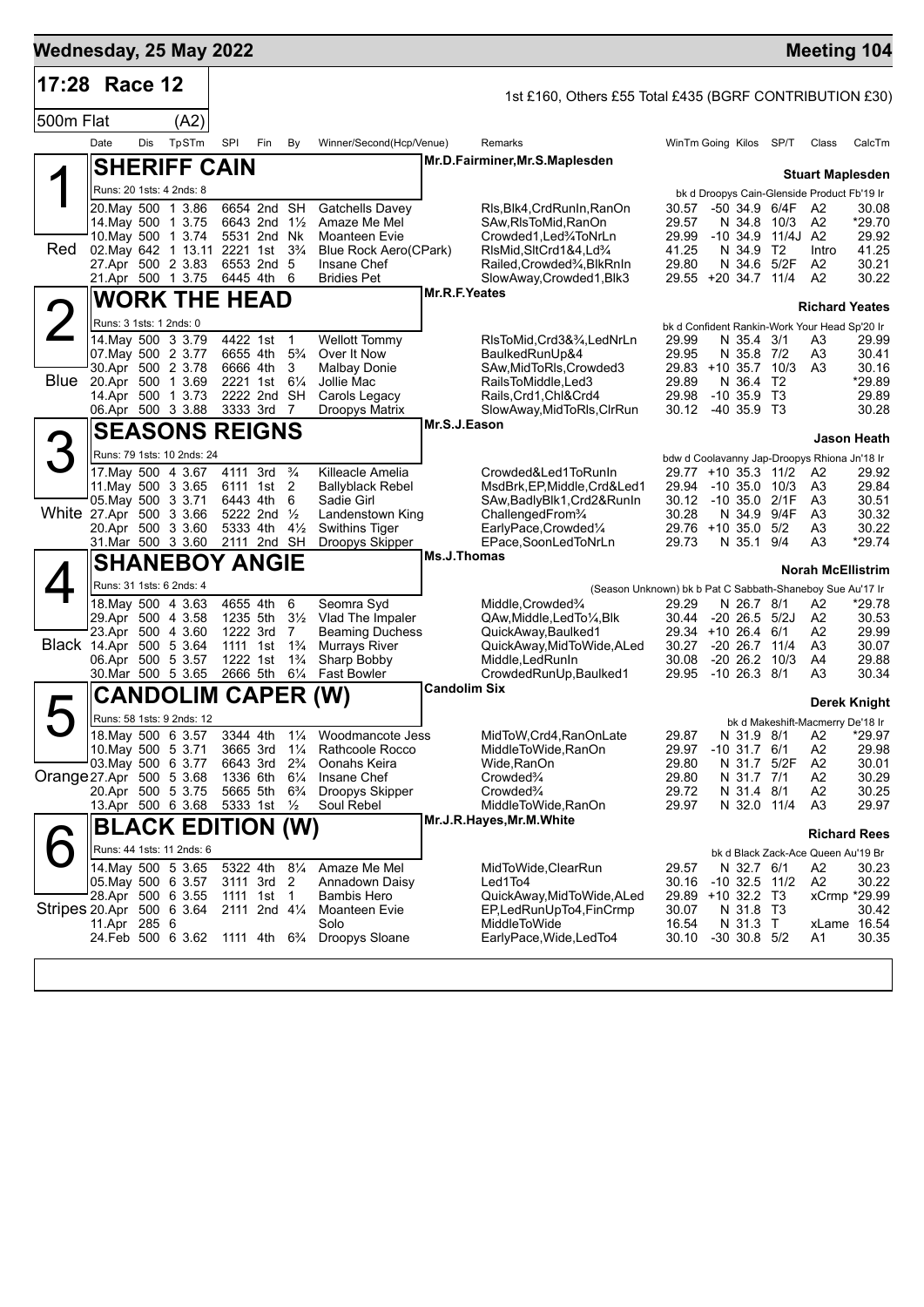| Wednesday, 25 May 2022    |                                              |     |                                                |                      |                                                    |                                  |                                         |                |                                                                                        |                                                         |                                 |                    |            | <b>Meeting 104</b>                         |
|---------------------------|----------------------------------------------|-----|------------------------------------------------|----------------------|----------------------------------------------------|----------------------------------|-----------------------------------------|----------------|----------------------------------------------------------------------------------------|---------------------------------------------------------|---------------------------------|--------------------|------------|--------------------------------------------|
| 17:44 Race 13             |                                              |     |                                                |                      |                                                    |                                  |                                         |                | 1st £100, Others £40 Total £300 (BGRF CONTRIBUTION £30)                                |                                                         |                                 |                    |            |                                            |
| 500m Flat                 |                                              |     | (A11)                                          |                      |                                                    |                                  |                                         |                |                                                                                        |                                                         |                                 |                    |            |                                            |
|                           | Date                                         | Dis | TpSTm                                          | <b>SPI</b>           | Fin                                                | By                               | Winner/Second(Hcp/Venue)                |                | Remarks                                                                                | WinTm Going Kilos SP/T                                  |                                 |                    | Class      | CalcTm                                     |
|                           |                                              |     | <b>RAHINA NIPPY</b>                            |                      |                                                    |                                  |                                         | Mr.G.Andreas   |                                                                                        |                                                         |                                 |                    |            | <b>George Andreas</b>                      |
|                           |                                              |     | Runs: 18 1sts: 1 2nds: 5                       |                      |                                                    |                                  |                                         |                |                                                                                        |                                                         |                                 |                    |            | bk b Ballymac Best-Laurdella Jane Ap'20 Ir |
|                           |                                              |     | 20. May 500 2 3.62<br>14 May 500 2 3.71        | 1111 3rd<br>3111 3rd |                                                    | $4\frac{3}{4}$<br>$5\frac{3}{4}$ | Punkrocksiouxsie<br>Punk Rock Hobbit    |                | QAw, Railed, Led To Run In<br>$EP$ , Led 1 To $\frac{3}{4}$                            | 31.20<br>30.65                                          | $-4028.95/1$<br>N 27.9 9/2      |                    | A11<br>A11 | 31.19<br>*31.12                            |
|                           |                                              |     | 06. May 500 1 3.65                             | 3122 4th             |                                                    | $9\frac{3}{4}$                   | Punk Rock Stella                        |                | RailsToMiddle, Led1To2                                                                 | 30.68                                                   | -20 28.4                        | 10/1               | A11        | 31.26                                      |
| Red                       |                                              |     | 29.Apr 500 1 3.66<br>19.Apr 500 1 3.70         | 1111                 | 3111 3rd<br>5th                                    | $2\frac{1}{2}$<br>$5\frac{1}{4}$ | Maria Luck<br><b>Lully Girl</b>         |                | EP, Railed, SoonLedTo4<br>Railed, Led To4, Crowded                                     | 31.21<br>31.69                                          | $-20$ 28.7 $5/2$<br>-50 28.4    | 11/4J A11          | A11        | 31.21<br>31.60                             |
|                           |                                              |     | 13.Apr 500 1 3.67                              | 2111 3rd             |                                                    | $5\frac{3}{4}$                   | Misfit Blonde                           |                | EP, Railed, Led 1To 4, Crd Rn In                                                       | 30.73                                                   | N 28.7 6/1                      |                    | A11        | 31.20                                      |
|                           |                                              |     | <b>INSANE SANDY</b>                            |                      |                                                    |                                  |                                         | Mr.G.Andreas   |                                                                                        |                                                         |                                 |                    |            | <b>George Andreas</b>                      |
| <b>2</b>                  |                                              |     | Runs: 15 1sts: 1 2nds: 3                       |                      |                                                    |                                  |                                         |                |                                                                                        | (Season 14.Sp'21) bk b Droopys Cain-Nans Lucky Au'19 Ir |                                 |                    |            |                                            |
|                           | 04. May 500 1 3.72                           |     | 13. May 500 1 3.80                             | 3566 5th<br>1345 6th |                                                    | $6\frac{3}{4}$<br>$4\frac{3}{4}$ | Harmsworthshalie<br>White One           |                | Crowded&Middle&Baulked1<br>Middle&Crd1⁄4,RIsToMid                                      | 31.44 -30 28.2 10/3<br>30.60                            | $-10$ 27.6 $9/2$                |                    | A10<br>A10 | 31.68<br>*30.87                            |
|                           | Blue 06.Apr 500 1 3.87                       |     | 20.Apr 500 1 3.68                              |                      | 1443 2nd 11/4                                      |                                  | Misfit Bijou                            |                | Mid&Crowded2,Chl4                                                                      | $30.73 + 1028.04/1$                                     |                                 |                    | A10        | 30.94                                      |
|                           |                                              |     | 16.Mar 500 1 3.71                              | 5555 5th<br>2666 5th |                                                    | $6\frac{1}{4}$<br>$9\frac{1}{2}$ | Sly Girl<br><b>Hollyhill Beanie</b>     |                | SAw, RIsToMid, Crd&CkWide4<br>Crowded1, Baulked2                                       | 30.98<br>30.43                                          | $-40$ 27.0 $3/1$<br>N 26.4 7/2  |                    | A10<br>A9  | 31.08<br>31.20                             |
|                           |                                              |     | 02. Mar 500 1 3.73                             | 3555 3rd             |                                                    | $7\frac{1}{4}$                   | Old Fort Kansas                         | Mrs.A.R.Keppie | RIsToMid, Crd&CkMid1                                                                   | 30.44 -10 26.0 12/1                                     |                                 |                    | A9         | 30.92                                      |
|                           |                                              |     | <b>FARLOE EDEN</b>                             |                      |                                                    |                                  |                                         |                |                                                                                        |                                                         |                                 |                    |            | <b>Alma Keppie</b>                         |
| З                         |                                              |     | Runs: 58 1sts: 7 2nds: 8                       |                      |                                                    |                                  |                                         |                | (Ssn Suppressed) bk b Droopys Buick-Vanstones Jet Au'18 Ir                             |                                                         |                                 |                    |            |                                            |
|                           | 20. May 500 1 R11<br>12. May 500 1 R12       |     |                                                | 1111 1st<br>1111     | 3rd                                                | $\frac{1}{2}$<br>$4\frac{1}{2}$  | Harry Kilmore(Scr)<br>Droopys Glad(Scr) |                | AlwaysLed, WideRunIn<br>LedToRunIn, Crowded                                            | 31.11<br>30.09                                          | -60 30.1 12/1<br>$-10,30.0,6/1$ |                    | Hcp<br>Hcp | 31.39<br>31.31                             |
|                           | 07. May 500 1 R10<br>White 26.Apr 500 5 3.68 |     |                                                | 1111 5th<br>2433 3rd |                                                    | $3\frac{3}{4}$<br>$4\frac{1}{4}$ | Kerrs Lunch(R5)<br>Farloe Delta         |                | LedTo4<br>Crowded <sub>2</sub>                                                         | 30.41<br>30.81                                          | N 29.9 6/1<br>N 29.2 7/1        |                    | Hcp        | 31.51<br>31.15                             |
|                           |                                              |     | 14.Apr 500 4 3.74                              | 3333 4th             |                                                    | $7\frac{3}{4}$                   | Yassoo Choo Choo                        |                | Crowded¼, WideRunIn                                                                    | 30.68                                                   | $-2029.9$                       | 18/1               | A11<br>A10 | 31.11                                      |
|                           |                                              |     | 05.Apr 500 4 3.69                              | 1111                 | 1st                                                | $\mathbf{1}$                     | <b>Wolf From Door</b>                   | Mrs.A.R.Keppie | EP, ALed, WRunUp& RunIn                                                                | 30.87                                                   | N 30.1 4/1                      |                    | A11        | *30.87                                     |
|                           |                                              |     | <b>FARLOE LEXI</b>                             |                      |                                                    |                                  |                                         |                |                                                                                        |                                                         |                                 |                    |            | <b>Alma Keppie</b>                         |
|                           |                                              |     | Runs: 56 1sts: 6 2nds: 12<br>20.May 500 4 3.76 |                      | 3333 2nd 2 <sup>3</sup> / <sub>4</sub>             |                                  | Punkrocksiouxsie                        |                | (Ssn Suppressed) bk b Droopys Buick-Vanstones Jet Au'18 Ir<br>Middle, CrdRunUp, Handy4 | 31.20                                                   | -40 29.5 11/4                   |                    | A11        | 31.03                                      |
|                           |                                              |     | 28.Apr 500 3 3.80                              |                      | 4554 4th                                           | $5\frac{1}{2}$                   | Insane Wildcat                          |                | CrowdedRunUp&3&NearLine                                                                | 30.38 +20 29.7 14/1                                     |                                 |                    | A10        | 31.03                                      |
|                           | Black 14.Apr 500 3 3.82                      |     | 20.Apr 500 3 3.69                              |                      | 4655 5th<br>5666 6th                               | $4\frac{1}{4}$<br>$9\frac{3}{4}$ | Misfit Bijou<br>Yassoo Choo Choo        |                | BaulkedWide1&2<br>HitRails&CkVeryWide1,Crd3                                            | 30.73 +10 29.7 7/1<br>30.68                             | -20 29.5                        | 10/1               | A10<br>A10 | 31.17<br>31.26                             |
|                           |                                              |     | 08.Apr 500 4 3.75                              | 5544 4th             |                                                    | $4\frac{1}{4}$                   | Swift Volt                              |                | CrdRunUp,Crowded&CkW4                                                                  | 30.71                                                   | $-10$ 30.1                      | 10/1               | A10        | 30.95                                      |
|                           |                                              |     | 30.Mar 500 4 3.69                              |                      | 1111 1st                                           | $4\frac{1}{2}$                   | Punk Rock Hobbit                        | Mrs.S.Whelan   | Middle, ALed, WideRunIn                                                                | 30.79                                                   | $-1029.5$                       | 11/4               | A11        | *30.69                                     |
| $\blacktriangleright$     |                                              |     | CANYA BALE                                     |                      | (W)                                                |                                  |                                         |                |                                                                                        |                                                         |                                 |                    |            | <b>Tony Taylor</b>                         |
|                           | Runs: 7 1sts: 1 2nds: 0                      |     | 16. May 500 6 3.59                             |                      | 1111 1st 11                                        |                                  | <b>Nunhead Fraser</b>                   |                | (Season 07.Fb'22) bk b Magical Bale-Mustang Swift Ap'20 Ir<br>Wide, Always Led         | 30.96 -20 27.3 T3                                       |                                 |                    |            | *30.76                                     |
|                           | 07. May 285 4                                |     |                                                | 1-3-                 | 2nd $9\frac{1}{2}$                                 |                                  | Moanteen Linford                        |                | ImpededRunIn                                                                           | 16.68                                                   | $-5$ 27.5 T3                    |                    |            | 17.39                                      |
| Orange 30 Mar 500 6 3.61  | 02.May 285 5                                 |     |                                                | $1 - 2 -$            | 2nd $3\frac{1}{4}$                                 |                                  | Milan Sam<br>Solo                       |                | MidToW, LedTo1/2<br>Wide                                                               | 17.02<br>31.60                                          | -5 27.6 T2<br>$-10$ 26.7 T      |                    |            | 17.24<br>31.50                             |
|                           |                                              |     | 04.Feb 500 5 3.60                              |                      | 1223 4th                                           | $4\frac{3}{4}$                   | <b>Blu Gift</b>                         |                | QAw,MidToWide,LedTo1/4                                                                 | 30.69                                                   | N 26.8 6/1                      |                    | A11        | 31.07                                      |
|                           |                                              |     | 27.Jan 500 5 3.65                              |                      | 4222 1st Nk                                        |                                  | Rahina Nippy                            |                | MiddleToWide,LedNearLine<br>Mr.A.Ross, Mr.P.Smith                                      | 31.01                                                   | $-10$ 26.6 $5/1$                |                    | A11        | 30.91                                      |
|                           |                                              |     | <b>KENTUCKY ROSSI (W)</b>                      |                      |                                                    |                                  |                                         |                |                                                                                        |                                                         |                                 |                    |            | <b>Jason Heath</b>                         |
|                           |                                              |     | Runs: 19 1sts: 1 2nds: 4<br>20. May 500 6 3.74 |                      | 5444 5th                                           | 6                                | Punkrocksiouxsie                        |                | Wide, ClearRun                                                                         | bk d Portmageewiseguy-Plaza Roicead Ap'20 Br<br>31.20   |                                 | -40 34.6 13/8F A11 |            | 31.28                                      |
|                           |                                              |     | 12. May 500 6 3.66                             |                      | 1124 3rd $2\frac{1}{2}$                            |                                  | Harmsworthshaylo etc                    |                | QAw,LedTo2,Baulked3/4                                                                  | 31.08                                                   |                                 | -10 33.9 10/11FA11 |            | 31.19                                      |
| Stripes 30 Apr 500 6 3 74 |                                              |     | 07 May 500 6 3.74                              |                      | 4333 2nd 3 <sup>3</sup> / <sub>4</sub><br>2555 4th | $6\frac{1}{4}$                   | Misfit Blonde<br>Wonky Wally            |                | BaulkedRunUp&1<br>Wide,Crowded1                                                        | 30.62<br>30.46 +10 33.1 6/1                             | N 33.8 11/2                     |                    | A10<br>A10 | *30.93<br>31.07                            |
|                           |                                              |     | 20.Apr 500 5 3.65                              | 2134 4th             |                                                    | $3\frac{1}{2}$                   | Misfit Bijou                            |                | EP,LedRunUpTo2,Crowded3                                                                | 30.73 +10 33.8 5/1                                      |                                 |                    | A10        | 31.11                                      |
|                           |                                              |     | 12.Apr 500 6 3.74                              |                      | 3444 5th                                           | $4\frac{1}{4}$                   | Ascot Zoey                              |                | Baulked2,Crowded1&3                                                                    | 30.77 +10 33.6 7/2                                      |                                 |                    | A10        | 31.20                                      |
|                           |                                              |     |                                                |                      |                                                    |                                  |                                         |                |                                                                                        |                                                         |                                 |                    |            |                                            |
|                           |                                              |     |                                                |                      |                                                    |                                  |                                         |                |                                                                                        |                                                         |                                 |                    |            |                                            |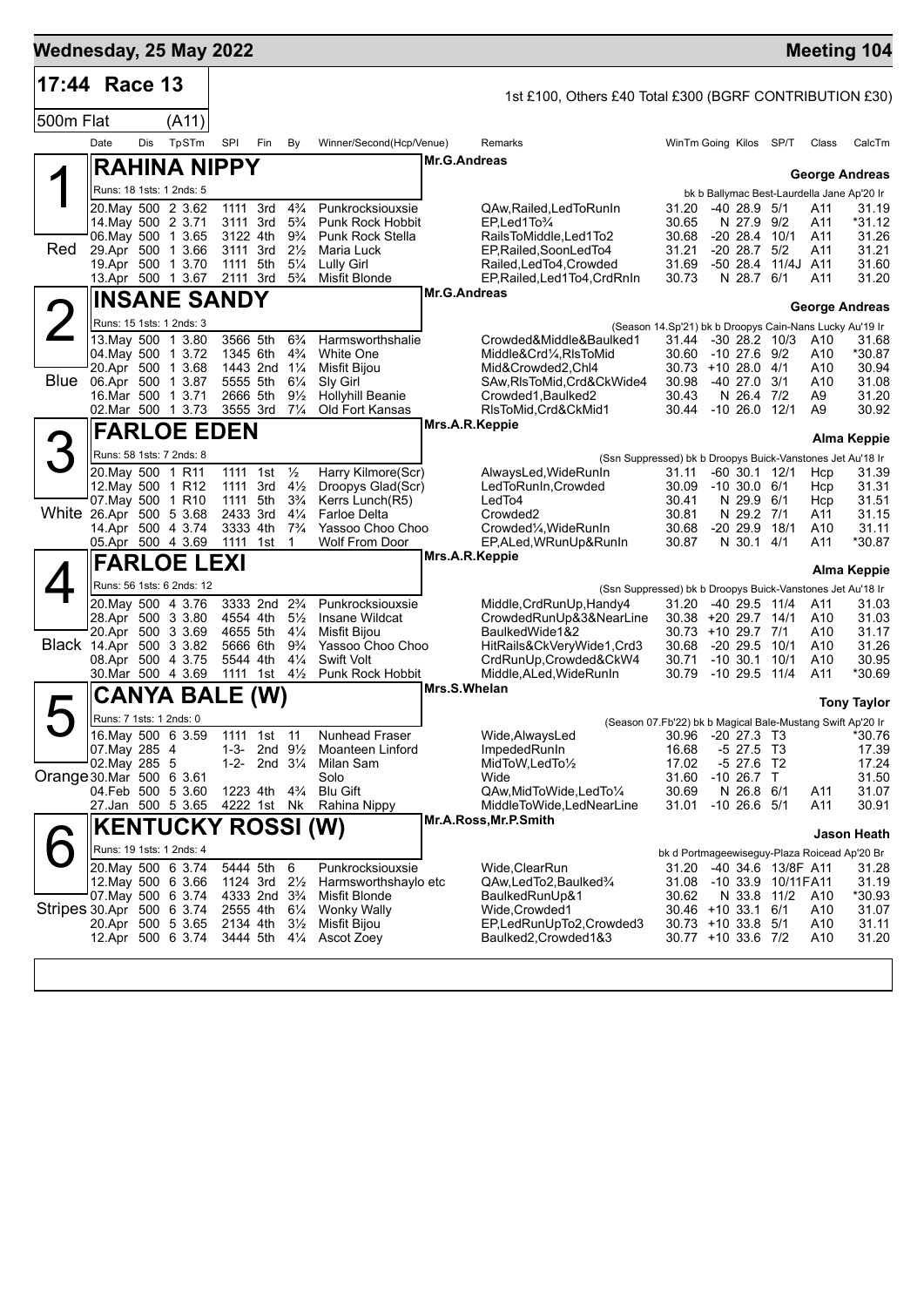| Wednesday, 25 May 2022    |                                              |     |                                          |     |                                                       |                                  |                                               |               |                                                                                                         |                                |              |                              |                      |                 | <b>Meeting 104</b>                                               |
|---------------------------|----------------------------------------------|-----|------------------------------------------|-----|-------------------------------------------------------|----------------------------------|-----------------------------------------------|---------------|---------------------------------------------------------------------------------------------------------|--------------------------------|--------------|------------------------------|----------------------|-----------------|------------------------------------------------------------------|
| 18:02 Race 14             |                                              |     |                                          |     |                                                       |                                  |                                               |               | 1st £120, Others £45 Total £345 (BGRF CONTRIBUTION £30)                                                 |                                |              |                              |                      |                 |                                                                  |
| 500m Flat                 |                                              |     | (A8)                                     |     |                                                       |                                  |                                               |               |                                                                                                         |                                |              |                              |                      |                 |                                                                  |
|                           | Date                                         | Dis | TpSTm                                    | SPI | Fin                                                   | By                               | Winner/Second(Hcp/Venue)                      |               | Remarks                                                                                                 | WinTm Going Kilos SP/T         |              |                              |                      | Class           | CalcTm                                                           |
|                           |                                              |     | <b>SEAMLESS MOVE</b>                     |     |                                                       |                                  |                                               | Mr.J.J.Heath  |                                                                                                         |                                |              |                              |                      |                 | <b>Jason Heath</b>                                               |
|                           |                                              |     | Runs: 20 1sts: 3 2nds: 2                 |     |                                                       |                                  |                                               |               | (Season Unknown) bkw b Droopys Jet-Riverside Honey Mr'20 Ir                                             |                                |              |                              |                      |                 |                                                                  |
|                           |                                              |     | 20. May 500 1 3.73                       |     | 2335 4th                                              | 6                                | <b>Insane Mistress</b>                        |               | RIsToMid, Crowded RnUp & 1&3                                                                            | 31.12 -50 28.4 3/1             |              |                              |                      | A8              | 31.10                                                            |
|                           | 14. May 500 2 R7                             |     |                                          |     | 2221 1st 3 <sup>3</sup> / <sub>4</sub>                |                                  | Insane World(R1)                              |               | RailsToMiddle.Led3                                                                                      | 30.05                          |              |                              | N 28.1 5/2F          | Hcp             | 30.61                                                            |
| Red                       | 04 May 500 1 3.76                            |     | 10. May 500 2 3.76                       |     | 5566 6th<br>3244 4th                                  | $5\frac{1}{2}$<br>$1\frac{3}{4}$ | Ascot Zoey<br>Tyrap Jio                       |               | Railed, BBaulked <sup>3</sup> /4<br>Railed,BBaulked2,RanOn                                              | 30.75<br>30.92                 | $-1028.1$    |                              | 7/2<br>$-2028.010/3$ | A9<br>A9        | 31.07<br>30.85                                                   |
|                           | 29.Apr 500 1 3.74                            |     |                                          |     | 6555 5th                                              | $5\frac{1}{2}$                   | Paige Girl                                    |               | RIsToMid, Badly Baulked1                                                                                | 30.97                          |              | $-2028.06/1$                 |                      | A8              | 31.22                                                            |
|                           | 25. Mar 500 1 3.69                           |     |                                          |     | 2111 1st $\frac{1}{2}$                                |                                  | <b>Insane Mistress</b>                        |               | EP, Rails To Middle, Led1<br>Mr.S.D.Dickenson, Mr.D.J.Webber, Mr.L.J.Webber, Mr.M.J.Webber              | 30.54 -10 28.3 5/4F            |              |                              |                      | A <sub>9</sub>  | $*30.44$                                                         |
|                           | <b>SPORTMANS BEST</b>                        |     |                                          |     |                                                       |                                  |                                               |               |                                                                                                         |                                |              |                              |                      |                 | <b>David Dark</b>                                                |
|                           |                                              |     | Runs: 23 1sts: 4 2nds: 6                 |     |                                                       |                                  |                                               |               | (Ssn Suppressed) wbk b Bull Run Bolt-Sportsmans Holly Mr'20 Ir                                          |                                |              |                              |                      |                 |                                                                  |
|                           | 10. May 500 2 3.70                           |     | 18.May 500 2 3.71                        |     | 2222 2nd 11/2<br>1113 2nd $2\frac{1}{2}$              |                                  | Punk Rock Stella<br>Yassoo Laney              |               | RIsToMid, Handy ¼ To Run In<br>RIsToMid, Led <sup>1</sup> / <sub>4</sub> To <sup>3</sup> / <sub>4</sub> | 30.38<br>30.61                 |              | N 29.4 3/1                   | -10 29.6 5/4F        | A8<br>A8        | 30.50<br>30.71                                                   |
|                           | 03 May 500 1 3.66                            |     |                                          |     | 3112 4th                                              | $1\frac{1}{2}$                   | Freeky Mac                                    |               | Led1/4To3/4, Crowded                                                                                    | 30.56                          |              | N 29.9 2/1                   |                      | A7              | 30.66                                                            |
|                           | Blue 26.Apr 500 2 3.69                       |     |                                          |     | 1222 3rd                                              | $4\frac{3}{4}$                   | <b>Birthday Treat</b>                         |               | Railed, Challenged 2To 3                                                                                | 30.31                          |              | N 30.0                       | 9/4F                 | A7              | 30.69                                                            |
|                           | 19.Apr 500 2 3.74<br>25. Mar 500 1 3.68      |     |                                          |     | 3666 4th<br>2111 1st                                  | $4\frac{3}{4}$<br>$1\frac{1}{4}$ | Rogue Angel<br>Meccas Merci                   |               | Baulked1<br>EarlyPace, RIsToMid, Led1                                                                   | 30.99<br>30.37                 |              | -40 30.1<br>$-10$ 29.2 $9/4$ | 2/1                  | A7<br>A8        | 30.98<br>*30.27                                                  |
|                           |                                              |     |                                          |     |                                                       |                                  |                                               | Mr.M.White    |                                                                                                         |                                |              |                              |                      |                 |                                                                  |
|                           | <b>WHITE ONE</b><br>Runs: 4 1sts: 1 2nds: 0  |     |                                          |     |                                                       |                                  |                                               |               |                                                                                                         |                                |              |                              |                      |                 | <b>Richard Rees</b>                                              |
|                           | 10. May 500 4 3.71                           |     |                                          |     | 5432 6th                                              | $5\frac{3}{4}$                   | Yassoo Laney                                  |               | CrowdedWide1, BaulkedRunIn                                                                              | 30.61                          |              | $-10$ 32.1 $9/2$             |                      | A8              | bk d Portmageewiseguy-Garfiney Bolt My'20 Br<br>30.96            |
|                           | 04 May 500 4 3.71                            |     |                                          |     | 3221 1st                                              | $\overline{1}$                   | Night Tango                                   |               | Middle, Led <sup>3</sup> / <sub>4</sub>                                                                 | 30.60                          |              |                              | $-10$ 31.8 $9/4J$    | A10             | *30.50                                                           |
|                           | 28.Apr 500 4 3.75                            |     |                                          |     | 6222 3rd                                              | -5                               | Insane Wildcat                                |               | Middle, Wide2, ClearRun                                                                                 | $30.38 + 20.31.5$ 10/3         |              |                              |                      | A10             | 30.99                                                            |
| White 16.Apr 500 6 3.68   | 04.Apr 500 5 3.81                            |     |                                          |     | 5555 5th<br>2333 3rd                                  | $7\frac{1}{4}$<br>$7\frac{1}{2}$ | Glenside Judy<br>Luminous Lad                 |               | Middle, Crowded 1&1/4<br>SAw, MidToWide, Crowded1                                                       | $30.13 + 10.30.7$ 7/1<br>30.51 |              | -30 30.2 T3                  |                      | A <sub>10</sub> | 30.81<br>30.82                                                   |
|                           | 28. Mar 500 3 3.80                           |     |                                          |     | 3222 2nd 13                                           |                                  | Amaze Me Mel                                  |               | Middle, ClearRun                                                                                        | 30.01                          |              | N 30.3 T3                    |                      |                 | 31.05                                                            |
|                           |                                              |     | <b>CHUNKY BUT FUNKY</b>                  |     |                                                       |                                  |                                               | Mr.R.L.Page   |                                                                                                         |                                |              |                              |                      |                 | <b>Claude Gardiner</b>                                           |
|                           |                                              |     | Runs: 13 1sts: 0 2nds: 2                 |     |                                                       |                                  |                                               |               | (Season Unknown) bk b Droopys Noah-Droopys Alice Au'20 Ir                                               |                                |              |                              |                      |                 |                                                                  |
|                           |                                              |     | 18. May 500 3 3.71                       |     | 3666 6th                                              | $4\frac{1}{4}$                   | Punk Rock Stella                              |               | Middle,Crd&CkWide1                                                                                      | 30.38                          |              |                              | N 27.6 2/1F          | A8              | 30.71                                                            |
|                           | 12. May 500 3 R5<br>29.Apr 500 3 3.69        |     |                                          |     | 3344 5th<br>2333 4th                                  | 6<br>$2\frac{3}{4}$              | Droopys Glad(Scr)<br><b>Completely Cleo</b>   |               | Middle, Crowded Wide <sup>3</sup> /4<br>Middle, CrdRunUp&1&RunIn                                        | 30.09<br>30.63                 |              | $-20$ 27.9 $5/2$             | $-10$ 27.6 $15/8$    | Hcp<br>A7       | 30.88<br>30.65                                                   |
| Black 19 Apr 500 3 3.82   |                                              |     |                                          |     | 6555 5th                                              | $5\frac{1}{4}$                   | Rogue Angel                                   |               | VSAw, CrdWide <sup>1</sup> / <sub>4</sub> , BlkRunIn                                                    | 30.99                          |              | $-40$ 27.5                   | 15/8F A7             |                 | 31.02                                                            |
|                           | 12.Apr 500 3 3.71                            |     |                                          |     | 1554 3rd                                              | -1                               | Get On Willow                                 |               | Crowded&CkWide1,RanOn                                                                                   | 30.14 +10 27.3 7/2             |              |                              |                      | A7              | *30.32                                                           |
|                           | 29. Mar 500 3 3.78                           |     |                                          |     | 3554 4th                                              | $4\frac{3}{4}$                   | <b>Wheres Speedy</b>                          | Mr.R.F.Yeates | Middle, Wide <sup>1</sup> / <sub>4</sub> , ClearRun                                                     | 30.05                          |              | N 27.1 4/1                   |                      | A7              | 30.44                                                            |
|                           |                                              |     |                                          |     |                                                       |                                  | BALLYBLACK QUEEN (W)                          |               |                                                                                                         |                                |              |                              |                      |                 | <b>Richard Yeates</b>                                            |
|                           |                                              |     | Runs: 15 1sts: 4 2nds: 3                 |     |                                                       |                                  |                                               |               | (Season 28.Au'21) bk b Kinloch Brae-Droopys Amici Ap'20 Br                                              |                                |              |                              |                      |                 |                                                                  |
|                           |                                              |     | 18. May 500 6 3.60<br>12. May 500 5 3.67 |     | 1344 5th<br>1322 2nd Hd                               | $3\frac{1}{4}$                   | Punk Rock Stella<br>Drive Me Nuts             |               | QAw, MidToW, LedTo1/4, CrdRnIn 30.38 N 25.5 5/2 A8 30.64<br>Crowded1, ChallengedFrom1/2                 | 30.47                          |              | N 25.3 11/4                  |                      | A8              | 30.49                                                            |
|                           | $07$ May 500 6 3.58                          |     |                                          |     | 1111 1st SH                                           |                                  | Swift Volt                                    |               | QAw, MidToWide, AlwaysLed                                                                               | 30.39                          |              | N 25.4 2/1                   |                      | A9              | *30.39                                                           |
| Orange 30.Apr 500 1 R6    |                                              |     |                                          |     | 2223 4th                                              | $5\frac{1}{2}$                   | Pocket Pard(R2)                               |               | StbBadlyStart, Baulked4                                                                                 | 30.16 +10 25.6 11/4            |              |                              |                      | Hcp             | 31.16                                                            |
|                           | 20.Apr 500 5 3.64<br>13.Apr 500 5 3.65       |     |                                          |     | 3222 2nd 11/2<br>1233 3rd 7                           |                                  | Seans Spendy<br>Roll On Ruby                  |               | MidToWide, Always Handy<br>QAw, Middle To Wide, CIrRun                                                  | 30.39<br>30.23                 | +10 25.6 5/1 | N 25.7 5/1                   |                      | A8<br>A8        | 30.62<br>30.80                                                   |
|                           |                                              |     |                                          |     |                                                       |                                  |                                               | Mr.M.J.Hughes |                                                                                                         |                                |              |                              |                      |                 |                                                                  |
|                           | TYRAP BOBBI (W)<br>Runs: 69 1sts: 9 2nds: 10 |     |                                          |     |                                                       |                                  |                                               |               |                                                                                                         |                                |              |                              |                      |                 | Jason Heath                                                      |
|                           |                                              |     | 19. May 500 6 3.78                       |     | 5665 3rd 6                                            |                                  | Killeacle Ava                                 |               | SAw, CrdVery Wide 2, Crd4                                                                               | 30.53                          |              | N 28.8 8/1                   |                      | A7              | (Season 15.Jy'20) bk b Droopys Cain-Varra Bawn Jy'18 Ir<br>31.02 |
|                           | 13 May 500 6 3.73                            |     |                                          |     | 3445 6th                                              |                                  | 10 <sup>1</sup> / <sub>2</sub> Brannock Tiger |               | MidToWide, CrdRunUp&RunIn                                                                               | 30.54                          |              |                              | $-20$ 28.9 12/1      | A7              | 31.16                                                            |
| Stripes 03 May 500 6 3.77 | 07. May 500 2 R7                             |     |                                          |     |                                                       |                                  |                                               |               | (NoRace)<br>Wide, Crowded RunIn                                                                         |                                |              | N 28.7                       |                      | Hcp             |                                                                  |
|                           | 27.Apr 500 6 3.73                            |     |                                          |     | 6666 5th 2%<br>5666 5th 3 <sup>3</sup> / <sub>4</sub> |                                  | Freeky Mac<br>Hurry Up Harry                  |               | Wide, Clear Run                                                                                         | 30.56<br>30.40                 |              | N 28.4 14/1<br>N 28.2 8/1    |                      | A7<br>A7        | 30.77<br>30.69                                                   |
|                           |                                              |     | 22.Mar 500 6 3.66                        |     | 2365 3rd 3                                            |                                  | Get On Willow                                 |               | Wide, Crowded 1& RunIn                                                                                  | 30.39                          |              | $-10$ 28.3 $8/1$             |                      | A8              | *30.54                                                           |
|                           |                                              |     |                                          |     |                                                       |                                  |                                               |               |                                                                                                         |                                |              |                              |                      |                 |                                                                  |
|                           |                                              |     |                                          |     |                                                       |                                  |                                               |               |                                                                                                         |                                |              |                              |                      |                 |                                                                  |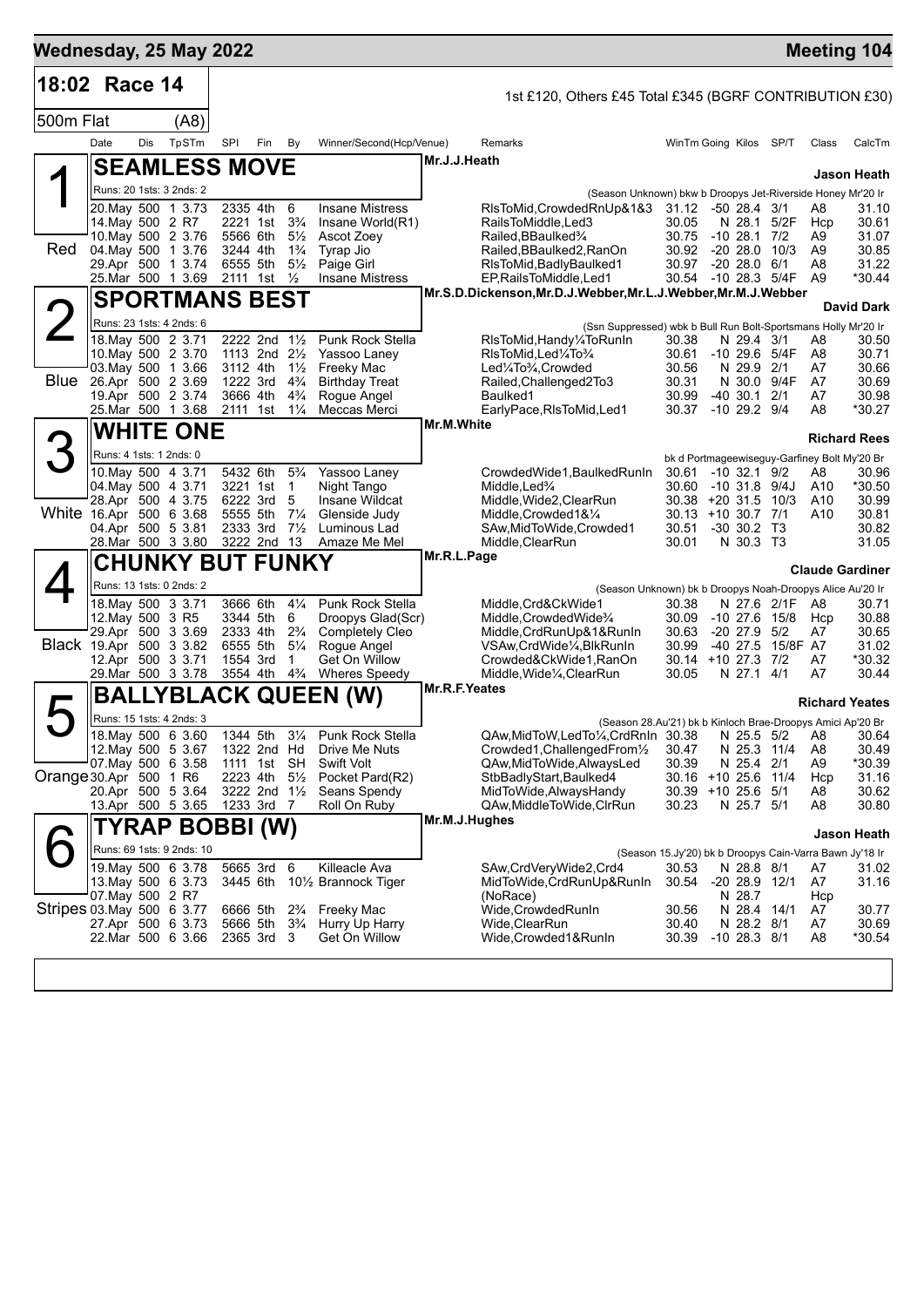### **Wednesday, 25 May 2022 Meeting 104 Reserves** Date Dis TpSTm SPI Fin By Winner/Second Remarks WinTm Going Kilos SP/T Class CalcTm  $\mathsf{A}\Vert$ **ASHINGTON ANGEL** Runs: 10 1sts: 0 2nds: 3 **Mr.A.Nicholson** 20.May 500 4 3.87 -5655 4th -7¼ -Gl<br>16.May 500 3 3.73 - -50 16.May 500 3 3.73 Solo Middle,WideRunIn 30.55 -20 27.2 T 30.35 09.May 285 3

 $\mathsf{B}\Vert$ 

 $\mathbf{C}^{\parallel}_{\mathbb{Z}}$ 

 $\mathsf{D}\|_2^2$ 

 $\mathsf{E}\Vert$ 

 $\mathsf{F}\vert$ 

 $G_{\frac{p}{2}}^{\mathbb{I}}$ 

 $\mathbf{H}$ 

I

J

 $\mathsf{K}\Vert$ 

| TpSTm<br>Date<br>Dis                     | SPI  | Fin                                                | By                               | Winner/Second                                   |                       | Remarks                                                                                   | WinTm Going Kilos SP/T                  |                   |                         | Class                                                   | CalcTm            |
|------------------------------------------|------|----------------------------------------------------|----------------------------------|-------------------------------------------------|-----------------------|-------------------------------------------------------------------------------------------|-----------------------------------------|-------------------|-------------------------|---------------------------------------------------------|-------------------|
| <b>ASHINGTON ANGEL</b>                   |      |                                                    |                                  |                                                 | <b>Mr.A.Nicholson</b> |                                                                                           |                                         |                   |                         | <b>Claude Gardiner</b>                                  |                   |
| Runs: 10 1sts: 0 2nds: 3                 |      |                                                    |                                  |                                                 |                       | (Season 17.Sp'21) bk b Droopys Noah-Droopys Coast My'20 Ir                                |                                         |                   |                         |                                                         |                   |
| 20.Mav 500 4 3.87                        |      | 5655 4th                                           | $7\frac{1}{4}$                   | Glenside Major                                  |                       | MiddleToRails, WideRunIn                                                                  | 30.79 -50 27.3 9/2                      |                   |                         | A7.                                                     | 30.87             |
| 16. May 500 3 3.73<br>09. May 285 3      |      |                                                    |                                  | Solo<br>Solo                                    |                       | Middle.WideRunIn<br>MidToRIs, WideRunIn                                                   | 30.55<br>17.21 -10 27.5 T               | -20 27.2 T        |                         | xLame 17.11                                             | 30.35             |
| <b>BANDIT MILLIE</b>                     |      |                                                    |                                  |                                                 | <b>Slow Away</b>      |                                                                                           |                                         |                   |                         |                                                         | <b>David Dark</b> |
| Runs: 21 1sts: 6 2nds: 5                 |      |                                                    |                                  |                                                 |                       |                                                                                           |                                         |                   |                         | (Season 15.Fb'22) bkw b Droopys Jet-Show Bizzy Au'19 Ir |                   |
| 17. May 500 2 3.65                       |      | 3223 5th                                           | $7\frac{3}{4}$                   | <b>Sheriffs Flame</b>                           |                       | Railed, Handy To 3                                                                        | 29.81 +10 29.8 6/1                      |                   |                         | A2                                                      | 30.53             |
| 02.May 500 1 3.64<br>19.Apr 285 1        |      | $3-6$ - 6th $9\frac{1}{4}$                         |                                  | Solo<br><b>Hunters Smokey</b>                   |                       | <b>RailsToMiddle</b><br>Bumped $\frac{1}{2}$                                              | 30.44 -10 29.4 T<br>16.82 -20 29.2 11/4 |                   |                         | D1                                                      | 30.34<br>17.37    |
| DAVE ON A RAVE                           |      |                                                    |                                  |                                                 |                       | <b>Taylormade Uniforms</b>                                                                |                                         |                   |                         |                                                         |                   |
| Runs: 56 1sts: 8 2nds: 10                |      |                                                    |                                  |                                                 |                       |                                                                                           |                                         |                   |                         | <b>Belinda Green</b>                                    |                   |
| 21.May 500 1 4.02                        |      | 6664 5th                                           | $7\frac{1}{2}$                   | <b>Rising Amber</b>                             |                       | VerySlowAway,Crowded%                                                                     | 30.08                                   | -10 34.7 12/1     |                         | bd d Ballymac Eske-Rogue Calypso Oc'18 Br<br>A6         | 30.59             |
| 17. May 500 1 3.86                       |      | 5554 5th                                           | $7\frac{1}{4}$                   | <b>Forever Memories</b>                         |                       | SAw,Crowded2&4,WideRunIn                                                                  | $30.10 + 1034.85/1$                     |                   |                         | A5                                                      | 30.78             |
| 10. May 500 1 3.87                       |      | 6654 4th                                           | $5\frac{1}{4}$                   | Pennys Studio                                   |                       | SAw, Crd2&3, BlkRunIn                                                                     | 30.34 -10 34.7 6/1                      |                   |                         | A6                                                      | 30.66             |
| <b>DEVILS SUNSET (W)</b>                 |      |                                                    |                                  |                                                 | Mr.A.Ross             |                                                                                           |                                         |                   |                         | Jason Heath                                             |                   |
| Runs: 30 1sts: 1 2nds: 7                 |      |                                                    |                                  |                                                 |                       |                                                                                           |                                         |                   |                         | (Season Unknown) bk b Zero Ten-Millbrook Gaga Sp'19 Br  |                   |
| 20. May 500 2 R11                        |      | 2222 3rd                                           | 1                                | Farloe Eden(R11)                                |                       | MidToWide, ClearRun                                                                       | 31.11                                   |                   | $-60$ 28.5 10/3         | Hcp                                                     | 31.48             |
| 12. May 500 5 3.75<br>06. May 500 6 3.62 |      | 3565 5th<br>1334 3rd                               | 4<br>$8\frac{1}{2}$              | Harmsworthshaylo etc<br><b>Punk Rock Stella</b> |                       | BaulkedWide1<br>Middle&CrowdedRunUp                                                       | 31.08<br>30.68 -20 28.2 11/4            | $-10, 28.3, 10/3$ |                         | A11<br>A11                                              | 31.30<br>31.17    |
|                                          |      |                                                    |                                  |                                                 |                       | Mr.C.Beck, Mr.P.Coker, Mr.J.E.IIIsley, Mrs.J.E.IIIsley                                    |                                         |                   |                         |                                                         |                   |
| <b>DISTANT CLASS (W)</b>                 |      |                                                    |                                  |                                                 |                       |                                                                                           |                                         |                   |                         | Alma Keppie                                             |                   |
| Runs: 40 1sts: 5 2nds: 7                 |      |                                                    |                                  |                                                 |                       | (Ssn Suppressed) bk b Droopys Buick-Maid Me County Au'19 Ir                               |                                         |                   |                         |                                                         |                   |
| 21. May 500 5 3.67                       |      | 3553 2nd                                           | 3                                | <b>Crokers Velcro</b>                           |                       | Baulked1, Crowded3, RanOn                                                                 |                                         |                   | 30.27 -10 25.8 11/4J A4 |                                                         | 30.41             |
| 17 May 500 5 3.68<br>10.May 500 6 3.67   |      | 2344 1st<br>4566 4th 51/4                          | $1\frac{1}{4}$                   | Space Force<br>Sharp Josh                       |                       | MidToWide, LedNearLine<br>Crowded2&RunIn                                                  | 30.35<br>29.95 -10 26.1 5/2             |                   | N 25.9 2/1J             | A5<br>A5                                                | 30.35<br>30.28    |
| <b>ENCHANTED SIOUX</b>                   |      |                                                    |                                  |                                                 |                       | Mr.K.R.Lindsay, Mr.S.Maplesden                                                            |                                         |                   |                         |                                                         |                   |
|                                          |      |                                                    |                                  |                                                 |                       |                                                                                           |                                         |                   |                         | <b>Stuart Maplesden</b>                                 |                   |
| Runs: 34 1sts: 6 2nds: 6                 |      |                                                    |                                  |                                                 |                       | (Season 01.My'21) be b Eden The Kid-Hot Lips Susie Jn'19 Ir                               |                                         |                   |                         |                                                         |                   |
| 21.May 500 1 3.70<br>16. May 500 1 3.80  |      | 4111 2nd 1/2<br>3222 2nd $4\frac{3}{4}$            |                                  | <b>Crystal Anton</b><br>Glengar Holly           |                       | EP.Led1ToNearLine.Crd4<br>Railed, Chl <sup>3</sup> / <sub>4</sub> , Crowded               | 30.29 -10 25.9 8/1<br>30.40             | $-20, 26.5, 13$   |                         | A6                                                      | 30.23<br>30.59    |
| 09. May 285 1                            |      | 2-2- 2nd 4                                         |                                  | Glengar Holly                                   |                       | SAw, Rails To Middle                                                                      | 16.71 -10 26.7 T2                       |                   |                         | xLame 16.94                                             |                   |
| <b>FEARSOME POPPY</b>                    |      |                                                    |                                  |                                                 | Mr.P.G.Walker         |                                                                                           |                                         |                   |                         |                                                         |                   |
| Runs: 16 1sts: 5 2nds: 1                 |      |                                                    |                                  |                                                 |                       |                                                                                           |                                         |                   |                         | <b>Alma Keppie</b>                                      |                   |
| 21. May 500 3 3.63                       |      | 2111 1st                                           | $2\frac{1}{4}$                   | Pocket Pard                                     |                       | (Season Unknown) wbk b Magical Bale-Cashen Maureen Au'20 Br<br>EarlyPace, Middle, SoonLed | 30.02 -20 29.8 4/1                      |                   |                         | A3                                                      | 29.82             |
| 12. May 500 3 3.67                       |      | 4663 4th                                           | 4                                | Jollie Mac                                      |                       | BadlyBaulked1,Baulked <sup>3</sup> /4                                                     | 30.74                                   | N 30.0 10/3       |                         | A3                                                      | 31.07             |
| 07 May 500 3 3.58                        |      | 1111 1st 5 <sup>3</sup> / <sub>4</sub>             |                                  | Greenys Magic                                   |                       | QAw, Middle, Always Led                                                                   | 29.85                                   | N 30.0 3/1        |                         | A4                                                      | 29.85             |
| <b>FLYAWAY CONNIE</b>                    |      |                                                    |                                  |                                                 |                       | <b>Flyaway Syndicate</b>                                                                  |                                         |                   |                         | <b>Stuart Maplesden</b>                                 |                   |
| Runs: 9 1sts: 3 2nds: 4                  |      |                                                    |                                  |                                                 |                       | (Season 02.Fb'22) bkw b Laughil Blake-Peads Hawk Ja'19 Ir                                 |                                         |                   |                         |                                                         |                   |
| 17. May 500 1 3.67                       | 1111 | 3rd                                                | $1\frac{1}{2}$                   | Distant Class                                   |                       | RIsToMid, SoonLedToRunIn                                                                  | 30.35                                   | N 28.0 3/1        |                         | A5                                                      | 30.48             |
| 06. May 500 1 3.67<br>26.Apr 500 2 3.67  |      | 1111 1st<br>5211 1st                               | $1\frac{1}{4}$<br>$\frac{1}{2}$  | Get On Rosie<br><b>Kitmins Dixie</b>            |                       | EP, Railed, Always Led                                                                    | 30.50<br>30.53                          |                   | -20 28.1 9/4F           | A6<br>A6                                                | 30.30             |
|                                          |      |                                                    |                                  |                                                 |                       | Led2,HeldOn<br>Mr.D.N.Bedford, Mr.P.N.Bedford                                             |                                         |                   | N 28.0 2/1F             |                                                         | 30.53             |
| <b>FREEDOM MUSTANG (W)</b>               |      |                                                    |                                  |                                                 |                       |                                                                                           |                                         |                   |                         | <b>Richard Rees</b>                                     |                   |
| Runs: 8 1sts: 1 2nds: 2                  |      |                                                    |                                  |                                                 |                       |                                                                                           |                                         |                   |                         | bk d Fernando Bale-Mustang Vienna Ap'20 Ir              |                   |
| 18. May 500 5 3.61<br>12. May 500 5 3.63 |      | 3111 1st<br>3112 2nd 2 <sup>3</sup> / <sub>4</sub> | 2                                | Hurry Up Harry<br><b>Slippy Bullet</b>          |                       | EP, MidToW, SoonLed<br>EP,SoonLedTo3⁄4,Crowded                                            | 30.12<br>30.07                          | N 33.7 2/1J       | N 33.6 8/11F A6         | A5                                                      | 30.12<br>30.29    |
| 06. May 500 5 3.66                       |      | 5111 3rd                                           | $1\frac{1}{4}$                   | Insane Jagger                                   |                       | Wide,SoonLedTo4,Crowded                                                                   | 30.44                                   | $-20, 33.6, 5/2$  |                         | A5                                                      | 30.34             |
| <b>GENTLE CHANGE</b>                     |      |                                                    |                                  |                                                 |                       | <b>Greens Greyhounds</b>                                                                  |                                         |                   |                         | <b>Belinda Green</b>                                    |                   |
| Runs: 32 1sts: 9 2nds: 6                 |      |                                                    |                                  |                                                 |                       | (Ssn Suppressed) bkw b Laughil Blake-Except Change Sp'19 Ir                               |                                         |                   |                         |                                                         |                   |
| 17. May 285 4                            | 2-2- | 1st                                                | $\frac{1}{2}$                    | Glengar Belle                                   |                       | Middle,LedNearLine                                                                        | 16.51                                   |                   | +5 29.0 5/4F            | D <sub>2</sub>                                          | 16.56             |
| 11.May 285 3                             | 6-5- | 4th                                                | $2\frac{3}{4}$                   | Skyblues Best                                   |                       | Middle, Crowded 1                                                                         | 16.78                                   |                   | -5 28.9 5/6F            | D <sub>2</sub>                                          | 16.95             |
| 03.May 285 4                             | 2-1- |                                                    | 2nd $1\frac{1}{4}$               | Sharp Sam                                       |                       | EarlyPace, Led1To2<br>ICAAL Syndicate                                                     | 16.72                                   | N 29.1 7/4        |                         | D1                                                      | 16.83             |
| <b>ICAAL EDDIE</b>                       |      |                                                    |                                  |                                                 |                       |                                                                                           |                                         |                   |                         | Belinda Green                                           |                   |
| Runs: 10 1sts: 2 2nds: 0                 |      |                                                    |                                  |                                                 |                       |                                                                                           |                                         |                   |                         | bk d Droopys Sydney-Quivers Wings Jn'20 Ir              |                   |
| 19. May 500 1 3.62<br>14.May 285 1       | 1111 | 1st<br>2-1- 1st                                    | $8\frac{3}{4}$<br>$3\frac{1}{4}$ | <b>Hollyhill Beanie</b><br>Tunnelroad Star      |                       | Rails, Always Led, Clear 2<br>EP, Railed, SoonLed                                         | 30.36 -20 33.4 T2<br>16.48              |                   | N 33.2 5/2F             | D <sub>2</sub>                                          | 30.16<br>16.48    |
| 04. May 285 2                            |      | 4-4- 4th 71/4                                      |                                  | Headford Lad                                    |                       | Railed, Crowded2                                                                          | 16.45                                   | $-5$ 32.9 $7/1$   |                         | D <sub>2</sub>                                          | 16.99             |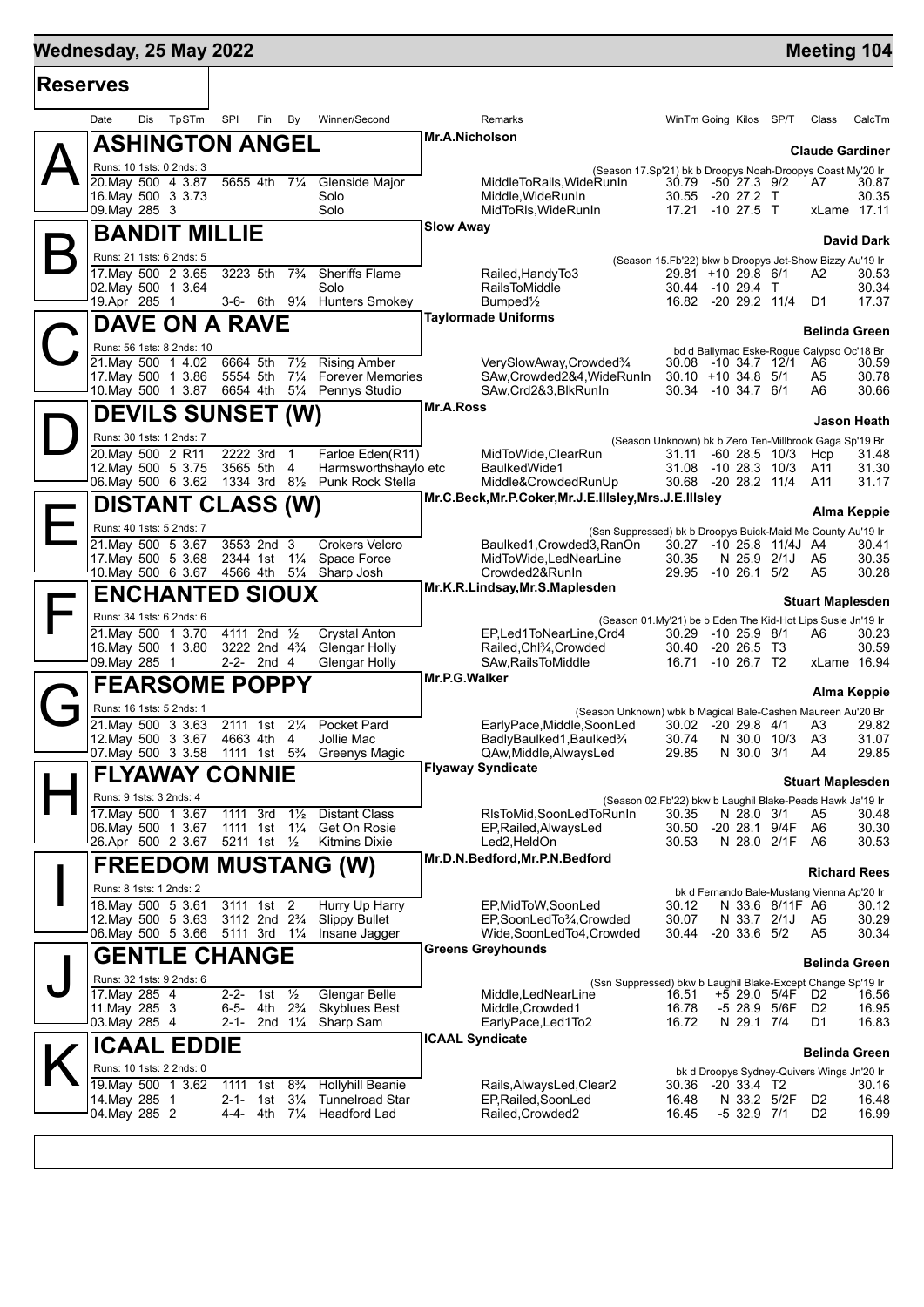## **Mednesday, 25 May 2022 Manual Control of the United States of the United States of the Meeting 104**

| TpSTm<br>Dis<br>SPI<br>Fin<br>Winner/Second<br>Date<br>By<br>Remarks<br>WinTm Going Kilos SP/T Class<br><b>Mr.P.G.Andreas</b><br><b>INSANE BARNEY</b><br><b>George Andreas</b><br>Runs: 95 1sts: 14 2nds: 14<br>f d Ballymac Vic-Cornflower Sal Mr'18 Ir<br>19. May 500 5 3.73<br>5556 5th<br>$4\frac{1}{4}$<br><b>Slippery Lilly</b><br>Crowded <sub>3</sub><br>30.24<br>N 36.0 6/1<br>A6<br>10. May 500 4 3.69<br>2221 1st<br>1<br><b>Ballybough Rory</b><br>Middle, Led <sup>3</sup> / <sub>4</sub><br>30.27<br>$-10$ 35.7 $6/1$<br>A7<br>30.17<br>3666 6th<br>$4\frac{3}{4}$<br>Antigua Shore<br>04. May 500 5 3.87<br>BaulkedRunUp, MidToWide<br>N 35.6 7/1<br>A7<br>30.47<br>Mr.G.Andreas<br><b>INSANE MRS</b><br><b>George Andreas</b><br>Runs: 50 1sts: 7 2nds: 9<br>(Season 14.Fb'22) wbk b Ballymac Matt-Laughil Linda My'18 Ir<br>$9\frac{1}{4}$<br>20. May 500 3 3.72<br>4655 5th<br>Outdoor Honey<br>Middle, Crowded Run Up, BBlk1<br>30.58 -50 29.2 7/2<br>A6<br>3343 2nd 41/4 Pennys Studio<br>10. May 500 3 3.69<br>Middle, Crowded RunIn<br>30.34 -10 29.4 6/1<br>30.58<br>A6<br>28.Apr 500 3 3.64<br>3566 5th<br>Crowded1, Crowded& Checked2 29.73 +20 29.2 10/1<br>10 <sup>1</sup> / <sub>4</sub> Greenys Magic<br>A6<br>Mrs.S.M.Andreas<br><b>INSANE PAIR</b><br>George Andreas<br>Runs: 47 1sts: 4 2nds: 8<br>(Season 04.Jy'21) be b Droopys Roddick-Orange Theresa Sp'18 Ir<br>19. May 500 1 R11<br>1336 6th<br>6<br>Ballyphilip Fab(R2)<br>Wide&Crd2, Wide3, CrdRunIn<br>30.71<br>$-2028.87/2$<br>Hcp<br>14. May 500 5 3.88<br>5655 5th<br>$6\frac{1}{4}$<br>Punk Rock Hobbit<br>Crowded4<br>30.65<br>N 28.4 6/1<br>A11<br>06. May 500 4 3.93<br>5545 5th<br>$5\frac{1}{2}$<br>Cushie Jade<br>SlowAway, Middle<br>31.18<br>$-20$ 29.3 $5/2$<br>A11<br>31.40<br><b>Mr.G.Andreas</b><br><b>INSANE VIRUS</b><br><b>George Andreas</b><br>Runs: 66 1sts: 12 2nds: 16<br>bk d Dorotas Wildcat-Courts Ad Laney Mr'19 Ir<br>18. May 500 1 3.76<br>5555 3rd<br>$1\frac{3}{4}$<br>Punk Rock Stella<br>SAw, Ris-Mid, Crd RnIn, RanOn<br>30.38<br>N 37.1 7/1<br>A8<br>30.51<br>10. May 500 1 3.87<br>6555 4th<br>$3\frac{1}{2}$<br>VSAw, Crowded 4& RunIn, RanOn 30.61<br>$-10$ 37.0 $9/4$<br>A8<br>Yassoo Laney<br>04. May 500 1 3.89<br>6665 3rd 2<br>Pocket Baba<br>VSAw, CkW&Crd4, RanOn<br>30.60<br>N 37.2 3/1J<br>A8<br>30.75<br><b>The Chip Leaders</b><br><b>INSANE WORLD</b><br><b>George Andreas</b><br>Runs: 53 1sts: 7 2nds: 6<br>wbk d Superior Product-Sliabh Bui Turbo Ja'18 Ir<br>20. May 500 5 R2<br>$5\frac{1}{4}$<br>4566 5th<br>Farloe Eden(R11)<br>CrowdedRunUp&1/4,Baulked1<br>$-60$ 33.9 $5/1$<br>31.09<br>31.11<br>Hcp<br>4444 2nd 3 <sup>3</sup> / <sub>4</sub><br>14. May 500 5 R1<br>Seamless Move(R7)<br>RailsToMiddle, ClearRun<br>30.05<br>N 33.7 9/1<br>Hcp<br>07. May 500 1 3.70<br>4445 5th 81/2 Fearsome Poppy<br>Railed, Crowded <sup>1/4</sup><br>29.85<br>N 33.5 9/1<br>A4<br>Mr.M.B.Christelow, Mr.A.E.O'Shaughnessy<br>JOHN AINT ROTTEN<br><b>Stuart Maplesden</b><br>Runs: 6 1sts: 0 2nds: 0<br>bk d Pat C Sabbath-Highview Novel Nv'20 Ir<br>20. May 500 2 3.93<br>6333 3rd 6<br>Glenside Major<br>VSAw, Middle, Crowded W <sup>1</sup> / <sub>4</sub> - <sup>1</sup> / <sub>2</sub><br>30.79<br>$-50$ 34.5 $7/1$<br>A7<br>30.77<br>13. May 500 3 3.84<br>6666 5th<br>9<br><b>Brannock Tiger</b><br>VSAw, Middle, BBaulked VW1<br>30.54<br>$-20, 34.6, 9/2$<br>A7<br>31.05<br>06. May 500 3 3.86<br>$4\frac{1}{2}$<br>6423 4th<br><b>Blue Jig Queen</b><br>VSAw, Crowded & Wide 1 To 3/4<br>30.70<br>$-20, 34.0, 5/2J$<br>A7<br>Miss.J.A.Youngman<br><b>MAIREADS LION</b><br><b>Derek Knight</b><br>Runs: 28 1sts: 6 2nds: 5<br>bkw d Droopys Jet-Maireads Shauna Nv'19 Ir<br>11. May 500 2 3.58<br>3111 1st<br>$4\frac{1}{2}$<br><b>Crokers Moon</b><br>EP,RIsToMid,SoonLed<br>N 33.3 5/2J<br>A2<br>29.56<br>30.Apr 500 1 3.58<br>4111 2nd Hd<br><b>Mandingos Magpie</b><br>SAw, EP, Led Run Up To NrLn<br>29.75 +10 33.4 2/1J<br>A2<br>29.87<br>22.Apr 500 2 3.65<br>4344 4th<br>$7\frac{1}{2}$<br>Glengar Bandit<br>Baulked&CkMid1/4<br>30.03<br>$-40$ 33.7 $2/1$<br>A2<br>Mr.D.J.Jenkins<br><b>MAIREADS TED (W)</b><br>Derek Knight<br>Runs: 62 1sts: 10 2nds: 8<br>bk d Kinloch Brae-Maireads Shauna My'18 Ir<br>11. May 500 6 3.59<br>2355 6th<br>Maireads Lion<br>8<br>MidToW, Crowded RunIn<br>29.56<br>N 33.0 8/1<br>A2<br>1666 4th 31/ <sub>2</sub><br>04. May 500 5 3.62<br>Movinit<br>Crowded1<br>30.04<br>$-10$ 33.1 $7/2$<br>A2<br>30.23<br>28.Apr 500 5 3.68<br>2554 2nd 3<br>Ower Boy Rio<br>Crowded <sup>1</sup> / <sub>4</sub> , RanOn<br>29.78 +10 33.2 9/2<br>A2<br>30.13<br>Mr.D.A.Nolan<br><b>MANDINGOS MAGPIE (W)</b><br><b>Seamus Cahill</b><br>Runs: 10 1sts: 3 2nds: 1<br>bd d Droopys Roddick-Titanic Lizzie Jy'19 Ir<br>19. May 695 5 14.54 5334 5th<br>$2\frac{1}{2}$<br>Walk On Dave<br>Crowded <sup>1</sup> / <sub>4</sub> , Handy <sup>To4</sup><br>42.69<br>N 31.5 5/1<br>S2<br>S <sub>2</sub><br>14. May 695 6 14.42 5335 5th 51/2 Slippery Maia<br>Wide, Crowded 3<br>N 31.3 9/2<br>42.67<br>05. May 695 6 14.65 522 3rd<br>101/ <sub>2</sub> Dromulton Daisy<br>BadlyBaulked2<br>-15 31.0 3/1<br>S2<br>42.41<br>43.10<br>Mr.C.Evans, Mr.G.M.Idle, Mr.W.P.Morris<br><b>MOYOLA OIR (W)</b><br>Alma Keppie<br>Runs: 7 1sts: 0 2nds: 0<br>(Season 21.Ja'22) bk b Droopys Sydney-Yahoo Amelia Ap'20 Ir<br>$9\frac{1}{2}$<br>20. May 500 6 3.67<br>2566 6th<br>Outdoor Honey<br>MidToWide, Badly Blk&Stb1<br>30.58 -50 29.9 2/1F<br>A6<br>12. May 500 5 3.80<br>6444 3rd 8<br><b>Anvic Lively</b><br>CrdRunUp&1&1⁄4, VeryWide2<br>N 29.4 5/1<br>30.18<br>A6<br>3554 4th 21/2<br>03. May 500 5 3.79<br>Outdoor Honey<br>CrowdedWide1&4<br>30.57 -10 29.5 9/2<br>A6<br>30.67<br>Mr.G.R.Whittington<br><b>MUCKY TWITTER</b><br><b>Belinda Green</b><br>Runs: 3 1sts: 0 2nds: 0<br>bk d Kinloch Brae-Mucky Maid Au'20 Ir<br>20. May 500 5 3.76<br>2566 6th<br>$9\frac{3}{4}$<br>Glenside Major<br>Middle, Crowded Wide1To2<br>-50 29.9 6/1<br>30.79<br>A7<br>31.07<br>4444 3rd<br>$2\frac{1}{2}$<br>07. May 500 5 3.72<br>Take The Step<br>Middle, ClearRun<br>30.29<br>N 30.0 8/1<br>A7<br>30.Apr 500 5 3.69<br>3666 6th 16<br><b>Wheres Speedy</b><br>MidToWide, BBaulked1, Blk1/4<br>29.94 +10 29.7 7/1<br>A6 | <b>Reserves</b> |  |  |  |  |  |  |  |        |
|-------------------------------------------------------------------------------------------------------------------------------------------------------------------------------------------------------------------------------------------------------------------------------------------------------------------------------------------------------------------------------------------------------------------------------------------------------------------------------------------------------------------------------------------------------------------------------------------------------------------------------------------------------------------------------------------------------------------------------------------------------------------------------------------------------------------------------------------------------------------------------------------------------------------------------------------------------------------------------------------------------------------------------------------------------------------------------------------------------------------------------------------------------------------------------------------------------------------------------------------------------------------------------------------------------------------------------------------------------------------------------------------------------------------------------------------------------------------------------------------------------------------------------------------------------------------------------------------------------------------------------------------------------------------------------------------------------------------------------------------------------------------------------------------------------------------------------------------------------------------------------------------------------------------------------------------------------------------------------------------------------------------------------------------------------------------------------------------------------------------------------------------------------------------------------------------------------------------------------------------------------------------------------------------------------------------------------------------------------------------------------------------------------------------------------------------------------------------------------------------------------------------------------------------------------------------------------------------------------------------------------------------------------------------------------------------------------------------------------------------------------------------------------------------------------------------------------------------------------------------------------------------------------------------------------------------------------------------------------------------------------------------------------------------------------------------------------------------------------------------------------------------------------------------------------------------------------------------------------------------------------------------------------------------------------------------------------------------------------------------------------------------------------------------------------------------------------------------------------------------------------------------------------------------------------------------------------------------------------------------------------------------------------------------------------------------------------------------------------------------------------------------------------------------------------------------------------------------------------------------------------------------------------------------------------------------------------------------------------------------------------------------------------------------------------------------------------------------------------------------------------------------------------------------------------------------------------------------------------------------------------------------------------------------------------------------------------------------------------------------------------------------------------------------------------------------------------------------------------------------------------------------------------------------------------------------------------------------------------------------------------------------------------------------------------------------------------------------------------------------------------------------------------------------------------------------------------------------------------------------------------------------------------------------------------------------------------------------------------------------------------------------------------------------------------------------------------------------------------------------------------------------------------------------------------------------------------------------------------------------------------------------------------------------------------------------------------------------------------------------------------------------------------------------------------------------------------------------------------------------------------------------------------------------------------------------------------------------------------------------------------------------------------------------------------------------------------------------------------------------------------------------------------------------------------------------------------------------------------------------------------------------------------------------------------------------------------------------------------------------------------------------------------------------------------------------------------------------------------------------------------------------------------------------------------------------------------------------------------------------------------------------------------------------------|-----------------|--|--|--|--|--|--|--|--------|
|                                                                                                                                                                                                                                                                                                                                                                                                                                                                                                                                                                                                                                                                                                                                                                                                                                                                                                                                                                                                                                                                                                                                                                                                                                                                                                                                                                                                                                                                                                                                                                                                                                                                                                                                                                                                                                                                                                                                                                                                                                                                                                                                                                                                                                                                                                                                                                                                                                                                                                                                                                                                                                                                                                                                                                                                                                                                                                                                                                                                                                                                                                                                                                                                                                                                                                                                                                                                                                                                                                                                                                                                                                                                                                                                                                                                                                                                                                                                                                                                                                                                                                                                                                                                                                                                                                                                                                                                                                                                                                                                                                                                                                                                                                                                                                                                                                                                                                                                                                                                                                                                                                                                                                                                                                                                                                                                                                                                                                                                                                                                                                                                                                                                                                                                                                                                                                                                                                                                                                                                                                                                                                                                                                                                                                                                                                 |                 |  |  |  |  |  |  |  | CalcTm |
|                                                                                                                                                                                                                                                                                                                                                                                                                                                                                                                                                                                                                                                                                                                                                                                                                                                                                                                                                                                                                                                                                                                                                                                                                                                                                                                                                                                                                                                                                                                                                                                                                                                                                                                                                                                                                                                                                                                                                                                                                                                                                                                                                                                                                                                                                                                                                                                                                                                                                                                                                                                                                                                                                                                                                                                                                                                                                                                                                                                                                                                                                                                                                                                                                                                                                                                                                                                                                                                                                                                                                                                                                                                                                                                                                                                                                                                                                                                                                                                                                                                                                                                                                                                                                                                                                                                                                                                                                                                                                                                                                                                                                                                                                                                                                                                                                                                                                                                                                                                                                                                                                                                                                                                                                                                                                                                                                                                                                                                                                                                                                                                                                                                                                                                                                                                                                                                                                                                                                                                                                                                                                                                                                                                                                                                                                                 |                 |  |  |  |  |  |  |  |        |
|                                                                                                                                                                                                                                                                                                                                                                                                                                                                                                                                                                                                                                                                                                                                                                                                                                                                                                                                                                                                                                                                                                                                                                                                                                                                                                                                                                                                                                                                                                                                                                                                                                                                                                                                                                                                                                                                                                                                                                                                                                                                                                                                                                                                                                                                                                                                                                                                                                                                                                                                                                                                                                                                                                                                                                                                                                                                                                                                                                                                                                                                                                                                                                                                                                                                                                                                                                                                                                                                                                                                                                                                                                                                                                                                                                                                                                                                                                                                                                                                                                                                                                                                                                                                                                                                                                                                                                                                                                                                                                                                                                                                                                                                                                                                                                                                                                                                                                                                                                                                                                                                                                                                                                                                                                                                                                                                                                                                                                                                                                                                                                                                                                                                                                                                                                                                                                                                                                                                                                                                                                                                                                                                                                                                                                                                                                 |                 |  |  |  |  |  |  |  |        |
|                                                                                                                                                                                                                                                                                                                                                                                                                                                                                                                                                                                                                                                                                                                                                                                                                                                                                                                                                                                                                                                                                                                                                                                                                                                                                                                                                                                                                                                                                                                                                                                                                                                                                                                                                                                                                                                                                                                                                                                                                                                                                                                                                                                                                                                                                                                                                                                                                                                                                                                                                                                                                                                                                                                                                                                                                                                                                                                                                                                                                                                                                                                                                                                                                                                                                                                                                                                                                                                                                                                                                                                                                                                                                                                                                                                                                                                                                                                                                                                                                                                                                                                                                                                                                                                                                                                                                                                                                                                                                                                                                                                                                                                                                                                                                                                                                                                                                                                                                                                                                                                                                                                                                                                                                                                                                                                                                                                                                                                                                                                                                                                                                                                                                                                                                                                                                                                                                                                                                                                                                                                                                                                                                                                                                                                                                                 |                 |  |  |  |  |  |  |  | 30.57  |
|                                                                                                                                                                                                                                                                                                                                                                                                                                                                                                                                                                                                                                                                                                                                                                                                                                                                                                                                                                                                                                                                                                                                                                                                                                                                                                                                                                                                                                                                                                                                                                                                                                                                                                                                                                                                                                                                                                                                                                                                                                                                                                                                                                                                                                                                                                                                                                                                                                                                                                                                                                                                                                                                                                                                                                                                                                                                                                                                                                                                                                                                                                                                                                                                                                                                                                                                                                                                                                                                                                                                                                                                                                                                                                                                                                                                                                                                                                                                                                                                                                                                                                                                                                                                                                                                                                                                                                                                                                                                                                                                                                                                                                                                                                                                                                                                                                                                                                                                                                                                                                                                                                                                                                                                                                                                                                                                                                                                                                                                                                                                                                                                                                                                                                                                                                                                                                                                                                                                                                                                                                                                                                                                                                                                                                                                                                 |                 |  |  |  |  |  |  |  | 30.84  |
|                                                                                                                                                                                                                                                                                                                                                                                                                                                                                                                                                                                                                                                                                                                                                                                                                                                                                                                                                                                                                                                                                                                                                                                                                                                                                                                                                                                                                                                                                                                                                                                                                                                                                                                                                                                                                                                                                                                                                                                                                                                                                                                                                                                                                                                                                                                                                                                                                                                                                                                                                                                                                                                                                                                                                                                                                                                                                                                                                                                                                                                                                                                                                                                                                                                                                                                                                                                                                                                                                                                                                                                                                                                                                                                                                                                                                                                                                                                                                                                                                                                                                                                                                                                                                                                                                                                                                                                                                                                                                                                                                                                                                                                                                                                                                                                                                                                                                                                                                                                                                                                                                                                                                                                                                                                                                                                                                                                                                                                                                                                                                                                                                                                                                                                                                                                                                                                                                                                                                                                                                                                                                                                                                                                                                                                                                                 |                 |  |  |  |  |  |  |  |        |
|                                                                                                                                                                                                                                                                                                                                                                                                                                                                                                                                                                                                                                                                                                                                                                                                                                                                                                                                                                                                                                                                                                                                                                                                                                                                                                                                                                                                                                                                                                                                                                                                                                                                                                                                                                                                                                                                                                                                                                                                                                                                                                                                                                                                                                                                                                                                                                                                                                                                                                                                                                                                                                                                                                                                                                                                                                                                                                                                                                                                                                                                                                                                                                                                                                                                                                                                                                                                                                                                                                                                                                                                                                                                                                                                                                                                                                                                                                                                                                                                                                                                                                                                                                                                                                                                                                                                                                                                                                                                                                                                                                                                                                                                                                                                                                                                                                                                                                                                                                                                                                                                                                                                                                                                                                                                                                                                                                                                                                                                                                                                                                                                                                                                                                                                                                                                                                                                                                                                                                                                                                                                                                                                                                                                                                                                                                 |                 |  |  |  |  |  |  |  |        |
|                                                                                                                                                                                                                                                                                                                                                                                                                                                                                                                                                                                                                                                                                                                                                                                                                                                                                                                                                                                                                                                                                                                                                                                                                                                                                                                                                                                                                                                                                                                                                                                                                                                                                                                                                                                                                                                                                                                                                                                                                                                                                                                                                                                                                                                                                                                                                                                                                                                                                                                                                                                                                                                                                                                                                                                                                                                                                                                                                                                                                                                                                                                                                                                                                                                                                                                                                                                                                                                                                                                                                                                                                                                                                                                                                                                                                                                                                                                                                                                                                                                                                                                                                                                                                                                                                                                                                                                                                                                                                                                                                                                                                                                                                                                                                                                                                                                                                                                                                                                                                                                                                                                                                                                                                                                                                                                                                                                                                                                                                                                                                                                                                                                                                                                                                                                                                                                                                                                                                                                                                                                                                                                                                                                                                                                                                                 |                 |  |  |  |  |  |  |  | 30.83  |
|                                                                                                                                                                                                                                                                                                                                                                                                                                                                                                                                                                                                                                                                                                                                                                                                                                                                                                                                                                                                                                                                                                                                                                                                                                                                                                                                                                                                                                                                                                                                                                                                                                                                                                                                                                                                                                                                                                                                                                                                                                                                                                                                                                                                                                                                                                                                                                                                                                                                                                                                                                                                                                                                                                                                                                                                                                                                                                                                                                                                                                                                                                                                                                                                                                                                                                                                                                                                                                                                                                                                                                                                                                                                                                                                                                                                                                                                                                                                                                                                                                                                                                                                                                                                                                                                                                                                                                                                                                                                                                                                                                                                                                                                                                                                                                                                                                                                                                                                                                                                                                                                                                                                                                                                                                                                                                                                                                                                                                                                                                                                                                                                                                                                                                                                                                                                                                                                                                                                                                                                                                                                                                                                                                                                                                                                                                 |                 |  |  |  |  |  |  |  | 30.75  |
|                                                                                                                                                                                                                                                                                                                                                                                                                                                                                                                                                                                                                                                                                                                                                                                                                                                                                                                                                                                                                                                                                                                                                                                                                                                                                                                                                                                                                                                                                                                                                                                                                                                                                                                                                                                                                                                                                                                                                                                                                                                                                                                                                                                                                                                                                                                                                                                                                                                                                                                                                                                                                                                                                                                                                                                                                                                                                                                                                                                                                                                                                                                                                                                                                                                                                                                                                                                                                                                                                                                                                                                                                                                                                                                                                                                                                                                                                                                                                                                                                                                                                                                                                                                                                                                                                                                                                                                                                                                                                                                                                                                                                                                                                                                                                                                                                                                                                                                                                                                                                                                                                                                                                                                                                                                                                                                                                                                                                                                                                                                                                                                                                                                                                                                                                                                                                                                                                                                                                                                                                                                                                                                                                                                                                                                                                                 |                 |  |  |  |  |  |  |  |        |
|                                                                                                                                                                                                                                                                                                                                                                                                                                                                                                                                                                                                                                                                                                                                                                                                                                                                                                                                                                                                                                                                                                                                                                                                                                                                                                                                                                                                                                                                                                                                                                                                                                                                                                                                                                                                                                                                                                                                                                                                                                                                                                                                                                                                                                                                                                                                                                                                                                                                                                                                                                                                                                                                                                                                                                                                                                                                                                                                                                                                                                                                                                                                                                                                                                                                                                                                                                                                                                                                                                                                                                                                                                                                                                                                                                                                                                                                                                                                                                                                                                                                                                                                                                                                                                                                                                                                                                                                                                                                                                                                                                                                                                                                                                                                                                                                                                                                                                                                                                                                                                                                                                                                                                                                                                                                                                                                                                                                                                                                                                                                                                                                                                                                                                                                                                                                                                                                                                                                                                                                                                                                                                                                                                                                                                                                                                 |                 |  |  |  |  |  |  |  |        |
|                                                                                                                                                                                                                                                                                                                                                                                                                                                                                                                                                                                                                                                                                                                                                                                                                                                                                                                                                                                                                                                                                                                                                                                                                                                                                                                                                                                                                                                                                                                                                                                                                                                                                                                                                                                                                                                                                                                                                                                                                                                                                                                                                                                                                                                                                                                                                                                                                                                                                                                                                                                                                                                                                                                                                                                                                                                                                                                                                                                                                                                                                                                                                                                                                                                                                                                                                                                                                                                                                                                                                                                                                                                                                                                                                                                                                                                                                                                                                                                                                                                                                                                                                                                                                                                                                                                                                                                                                                                                                                                                                                                                                                                                                                                                                                                                                                                                                                                                                                                                                                                                                                                                                                                                                                                                                                                                                                                                                                                                                                                                                                                                                                                                                                                                                                                                                                                                                                                                                                                                                                                                                                                                                                                                                                                                                                 |                 |  |  |  |  |  |  |  | 31.87  |
|                                                                                                                                                                                                                                                                                                                                                                                                                                                                                                                                                                                                                                                                                                                                                                                                                                                                                                                                                                                                                                                                                                                                                                                                                                                                                                                                                                                                                                                                                                                                                                                                                                                                                                                                                                                                                                                                                                                                                                                                                                                                                                                                                                                                                                                                                                                                                                                                                                                                                                                                                                                                                                                                                                                                                                                                                                                                                                                                                                                                                                                                                                                                                                                                                                                                                                                                                                                                                                                                                                                                                                                                                                                                                                                                                                                                                                                                                                                                                                                                                                                                                                                                                                                                                                                                                                                                                                                                                                                                                                                                                                                                                                                                                                                                                                                                                                                                                                                                                                                                                                                                                                                                                                                                                                                                                                                                                                                                                                                                                                                                                                                                                                                                                                                                                                                                                                                                                                                                                                                                                                                                                                                                                                                                                                                                                                 |                 |  |  |  |  |  |  |  | 31.15  |
|                                                                                                                                                                                                                                                                                                                                                                                                                                                                                                                                                                                                                                                                                                                                                                                                                                                                                                                                                                                                                                                                                                                                                                                                                                                                                                                                                                                                                                                                                                                                                                                                                                                                                                                                                                                                                                                                                                                                                                                                                                                                                                                                                                                                                                                                                                                                                                                                                                                                                                                                                                                                                                                                                                                                                                                                                                                                                                                                                                                                                                                                                                                                                                                                                                                                                                                                                                                                                                                                                                                                                                                                                                                                                                                                                                                                                                                                                                                                                                                                                                                                                                                                                                                                                                                                                                                                                                                                                                                                                                                                                                                                                                                                                                                                                                                                                                                                                                                                                                                                                                                                                                                                                                                                                                                                                                                                                                                                                                                                                                                                                                                                                                                                                                                                                                                                                                                                                                                                                                                                                                                                                                                                                                                                                                                                                                 |                 |  |  |  |  |  |  |  |        |
|                                                                                                                                                                                                                                                                                                                                                                                                                                                                                                                                                                                                                                                                                                                                                                                                                                                                                                                                                                                                                                                                                                                                                                                                                                                                                                                                                                                                                                                                                                                                                                                                                                                                                                                                                                                                                                                                                                                                                                                                                                                                                                                                                                                                                                                                                                                                                                                                                                                                                                                                                                                                                                                                                                                                                                                                                                                                                                                                                                                                                                                                                                                                                                                                                                                                                                                                                                                                                                                                                                                                                                                                                                                                                                                                                                                                                                                                                                                                                                                                                                                                                                                                                                                                                                                                                                                                                                                                                                                                                                                                                                                                                                                                                                                                                                                                                                                                                                                                                                                                                                                                                                                                                                                                                                                                                                                                                                                                                                                                                                                                                                                                                                                                                                                                                                                                                                                                                                                                                                                                                                                                                                                                                                                                                                                                                                 |                 |  |  |  |  |  |  |  |        |
|                                                                                                                                                                                                                                                                                                                                                                                                                                                                                                                                                                                                                                                                                                                                                                                                                                                                                                                                                                                                                                                                                                                                                                                                                                                                                                                                                                                                                                                                                                                                                                                                                                                                                                                                                                                                                                                                                                                                                                                                                                                                                                                                                                                                                                                                                                                                                                                                                                                                                                                                                                                                                                                                                                                                                                                                                                                                                                                                                                                                                                                                                                                                                                                                                                                                                                                                                                                                                                                                                                                                                                                                                                                                                                                                                                                                                                                                                                                                                                                                                                                                                                                                                                                                                                                                                                                                                                                                                                                                                                                                                                                                                                                                                                                                                                                                                                                                                                                                                                                                                                                                                                                                                                                                                                                                                                                                                                                                                                                                                                                                                                                                                                                                                                                                                                                                                                                                                                                                                                                                                                                                                                                                                                                                                                                                                                 |                 |  |  |  |  |  |  |  |        |
|                                                                                                                                                                                                                                                                                                                                                                                                                                                                                                                                                                                                                                                                                                                                                                                                                                                                                                                                                                                                                                                                                                                                                                                                                                                                                                                                                                                                                                                                                                                                                                                                                                                                                                                                                                                                                                                                                                                                                                                                                                                                                                                                                                                                                                                                                                                                                                                                                                                                                                                                                                                                                                                                                                                                                                                                                                                                                                                                                                                                                                                                                                                                                                                                                                                                                                                                                                                                                                                                                                                                                                                                                                                                                                                                                                                                                                                                                                                                                                                                                                                                                                                                                                                                                                                                                                                                                                                                                                                                                                                                                                                                                                                                                                                                                                                                                                                                                                                                                                                                                                                                                                                                                                                                                                                                                                                                                                                                                                                                                                                                                                                                                                                                                                                                                                                                                                                                                                                                                                                                                                                                                                                                                                                                                                                                                                 |                 |  |  |  |  |  |  |  | 30.79  |
|                                                                                                                                                                                                                                                                                                                                                                                                                                                                                                                                                                                                                                                                                                                                                                                                                                                                                                                                                                                                                                                                                                                                                                                                                                                                                                                                                                                                                                                                                                                                                                                                                                                                                                                                                                                                                                                                                                                                                                                                                                                                                                                                                                                                                                                                                                                                                                                                                                                                                                                                                                                                                                                                                                                                                                                                                                                                                                                                                                                                                                                                                                                                                                                                                                                                                                                                                                                                                                                                                                                                                                                                                                                                                                                                                                                                                                                                                                                                                                                                                                                                                                                                                                                                                                                                                                                                                                                                                                                                                                                                                                                                                                                                                                                                                                                                                                                                                                                                                                                                                                                                                                                                                                                                                                                                                                                                                                                                                                                                                                                                                                                                                                                                                                                                                                                                                                                                                                                                                                                                                                                                                                                                                                                                                                                                                                 |                 |  |  |  |  |  |  |  |        |
|                                                                                                                                                                                                                                                                                                                                                                                                                                                                                                                                                                                                                                                                                                                                                                                                                                                                                                                                                                                                                                                                                                                                                                                                                                                                                                                                                                                                                                                                                                                                                                                                                                                                                                                                                                                                                                                                                                                                                                                                                                                                                                                                                                                                                                                                                                                                                                                                                                                                                                                                                                                                                                                                                                                                                                                                                                                                                                                                                                                                                                                                                                                                                                                                                                                                                                                                                                                                                                                                                                                                                                                                                                                                                                                                                                                                                                                                                                                                                                                                                                                                                                                                                                                                                                                                                                                                                                                                                                                                                                                                                                                                                                                                                                                                                                                                                                                                                                                                                                                                                                                                                                                                                                                                                                                                                                                                                                                                                                                                                                                                                                                                                                                                                                                                                                                                                                                                                                                                                                                                                                                                                                                                                                                                                                                                                                 |                 |  |  |  |  |  |  |  |        |
|                                                                                                                                                                                                                                                                                                                                                                                                                                                                                                                                                                                                                                                                                                                                                                                                                                                                                                                                                                                                                                                                                                                                                                                                                                                                                                                                                                                                                                                                                                                                                                                                                                                                                                                                                                                                                                                                                                                                                                                                                                                                                                                                                                                                                                                                                                                                                                                                                                                                                                                                                                                                                                                                                                                                                                                                                                                                                                                                                                                                                                                                                                                                                                                                                                                                                                                                                                                                                                                                                                                                                                                                                                                                                                                                                                                                                                                                                                                                                                                                                                                                                                                                                                                                                                                                                                                                                                                                                                                                                                                                                                                                                                                                                                                                                                                                                                                                                                                                                                                                                                                                                                                                                                                                                                                                                                                                                                                                                                                                                                                                                                                                                                                                                                                                                                                                                                                                                                                                                                                                                                                                                                                                                                                                                                                                                                 |                 |  |  |  |  |  |  |  |        |
|                                                                                                                                                                                                                                                                                                                                                                                                                                                                                                                                                                                                                                                                                                                                                                                                                                                                                                                                                                                                                                                                                                                                                                                                                                                                                                                                                                                                                                                                                                                                                                                                                                                                                                                                                                                                                                                                                                                                                                                                                                                                                                                                                                                                                                                                                                                                                                                                                                                                                                                                                                                                                                                                                                                                                                                                                                                                                                                                                                                                                                                                                                                                                                                                                                                                                                                                                                                                                                                                                                                                                                                                                                                                                                                                                                                                                                                                                                                                                                                                                                                                                                                                                                                                                                                                                                                                                                                                                                                                                                                                                                                                                                                                                                                                                                                                                                                                                                                                                                                                                                                                                                                                                                                                                                                                                                                                                                                                                                                                                                                                                                                                                                                                                                                                                                                                                                                                                                                                                                                                                                                                                                                                                                                                                                                                                                 |                 |  |  |  |  |  |  |  | 30.44  |
|                                                                                                                                                                                                                                                                                                                                                                                                                                                                                                                                                                                                                                                                                                                                                                                                                                                                                                                                                                                                                                                                                                                                                                                                                                                                                                                                                                                                                                                                                                                                                                                                                                                                                                                                                                                                                                                                                                                                                                                                                                                                                                                                                                                                                                                                                                                                                                                                                                                                                                                                                                                                                                                                                                                                                                                                                                                                                                                                                                                                                                                                                                                                                                                                                                                                                                                                                                                                                                                                                                                                                                                                                                                                                                                                                                                                                                                                                                                                                                                                                                                                                                                                                                                                                                                                                                                                                                                                                                                                                                                                                                                                                                                                                                                                                                                                                                                                                                                                                                                                                                                                                                                                                                                                                                                                                                                                                                                                                                                                                                                                                                                                                                                                                                                                                                                                                                                                                                                                                                                                                                                                                                                                                                                                                                                                                                 |                 |  |  |  |  |  |  |  | 30.54  |
|                                                                                                                                                                                                                                                                                                                                                                                                                                                                                                                                                                                                                                                                                                                                                                                                                                                                                                                                                                                                                                                                                                                                                                                                                                                                                                                                                                                                                                                                                                                                                                                                                                                                                                                                                                                                                                                                                                                                                                                                                                                                                                                                                                                                                                                                                                                                                                                                                                                                                                                                                                                                                                                                                                                                                                                                                                                                                                                                                                                                                                                                                                                                                                                                                                                                                                                                                                                                                                                                                                                                                                                                                                                                                                                                                                                                                                                                                                                                                                                                                                                                                                                                                                                                                                                                                                                                                                                                                                                                                                                                                                                                                                                                                                                                                                                                                                                                                                                                                                                                                                                                                                                                                                                                                                                                                                                                                                                                                                                                                                                                                                                                                                                                                                                                                                                                                                                                                                                                                                                                                                                                                                                                                                                                                                                                                                 |                 |  |  |  |  |  |  |  |        |
|                                                                                                                                                                                                                                                                                                                                                                                                                                                                                                                                                                                                                                                                                                                                                                                                                                                                                                                                                                                                                                                                                                                                                                                                                                                                                                                                                                                                                                                                                                                                                                                                                                                                                                                                                                                                                                                                                                                                                                                                                                                                                                                                                                                                                                                                                                                                                                                                                                                                                                                                                                                                                                                                                                                                                                                                                                                                                                                                                                                                                                                                                                                                                                                                                                                                                                                                                                                                                                                                                                                                                                                                                                                                                                                                                                                                                                                                                                                                                                                                                                                                                                                                                                                                                                                                                                                                                                                                                                                                                                                                                                                                                                                                                                                                                                                                                                                                                                                                                                                                                                                                                                                                                                                                                                                                                                                                                                                                                                                                                                                                                                                                                                                                                                                                                                                                                                                                                                                                                                                                                                                                                                                                                                                                                                                                                                 |                 |  |  |  |  |  |  |  |        |
|                                                                                                                                                                                                                                                                                                                                                                                                                                                                                                                                                                                                                                                                                                                                                                                                                                                                                                                                                                                                                                                                                                                                                                                                                                                                                                                                                                                                                                                                                                                                                                                                                                                                                                                                                                                                                                                                                                                                                                                                                                                                                                                                                                                                                                                                                                                                                                                                                                                                                                                                                                                                                                                                                                                                                                                                                                                                                                                                                                                                                                                                                                                                                                                                                                                                                                                                                                                                                                                                                                                                                                                                                                                                                                                                                                                                                                                                                                                                                                                                                                                                                                                                                                                                                                                                                                                                                                                                                                                                                                                                                                                                                                                                                                                                                                                                                                                                                                                                                                                                                                                                                                                                                                                                                                                                                                                                                                                                                                                                                                                                                                                                                                                                                                                                                                                                                                                                                                                                                                                                                                                                                                                                                                                                                                                                                                 |                 |  |  |  |  |  |  |  |        |
|                                                                                                                                                                                                                                                                                                                                                                                                                                                                                                                                                                                                                                                                                                                                                                                                                                                                                                                                                                                                                                                                                                                                                                                                                                                                                                                                                                                                                                                                                                                                                                                                                                                                                                                                                                                                                                                                                                                                                                                                                                                                                                                                                                                                                                                                                                                                                                                                                                                                                                                                                                                                                                                                                                                                                                                                                                                                                                                                                                                                                                                                                                                                                                                                                                                                                                                                                                                                                                                                                                                                                                                                                                                                                                                                                                                                                                                                                                                                                                                                                                                                                                                                                                                                                                                                                                                                                                                                                                                                                                                                                                                                                                                                                                                                                                                                                                                                                                                                                                                                                                                                                                                                                                                                                                                                                                                                                                                                                                                                                                                                                                                                                                                                                                                                                                                                                                                                                                                                                                                                                                                                                                                                                                                                                                                                                                 |                 |  |  |  |  |  |  |  | 30.86  |
|                                                                                                                                                                                                                                                                                                                                                                                                                                                                                                                                                                                                                                                                                                                                                                                                                                                                                                                                                                                                                                                                                                                                                                                                                                                                                                                                                                                                                                                                                                                                                                                                                                                                                                                                                                                                                                                                                                                                                                                                                                                                                                                                                                                                                                                                                                                                                                                                                                                                                                                                                                                                                                                                                                                                                                                                                                                                                                                                                                                                                                                                                                                                                                                                                                                                                                                                                                                                                                                                                                                                                                                                                                                                                                                                                                                                                                                                                                                                                                                                                                                                                                                                                                                                                                                                                                                                                                                                                                                                                                                                                                                                                                                                                                                                                                                                                                                                                                                                                                                                                                                                                                                                                                                                                                                                                                                                                                                                                                                                                                                                                                                                                                                                                                                                                                                                                                                                                                                                                                                                                                                                                                                                                                                                                                                                                                 |                 |  |  |  |  |  |  |  |        |
|                                                                                                                                                                                                                                                                                                                                                                                                                                                                                                                                                                                                                                                                                                                                                                                                                                                                                                                                                                                                                                                                                                                                                                                                                                                                                                                                                                                                                                                                                                                                                                                                                                                                                                                                                                                                                                                                                                                                                                                                                                                                                                                                                                                                                                                                                                                                                                                                                                                                                                                                                                                                                                                                                                                                                                                                                                                                                                                                                                                                                                                                                                                                                                                                                                                                                                                                                                                                                                                                                                                                                                                                                                                                                                                                                                                                                                                                                                                                                                                                                                                                                                                                                                                                                                                                                                                                                                                                                                                                                                                                                                                                                                                                                                                                                                                                                                                                                                                                                                                                                                                                                                                                                                                                                                                                                                                                                                                                                                                                                                                                                                                                                                                                                                                                                                                                                                                                                                                                                                                                                                                                                                                                                                                                                                                                                                 |                 |  |  |  |  |  |  |  |        |
|                                                                                                                                                                                                                                                                                                                                                                                                                                                                                                                                                                                                                                                                                                                                                                                                                                                                                                                                                                                                                                                                                                                                                                                                                                                                                                                                                                                                                                                                                                                                                                                                                                                                                                                                                                                                                                                                                                                                                                                                                                                                                                                                                                                                                                                                                                                                                                                                                                                                                                                                                                                                                                                                                                                                                                                                                                                                                                                                                                                                                                                                                                                                                                                                                                                                                                                                                                                                                                                                                                                                                                                                                                                                                                                                                                                                                                                                                                                                                                                                                                                                                                                                                                                                                                                                                                                                                                                                                                                                                                                                                                                                                                                                                                                                                                                                                                                                                                                                                                                                                                                                                                                                                                                                                                                                                                                                                                                                                                                                                                                                                                                                                                                                                                                                                                                                                                                                                                                                                                                                                                                                                                                                                                                                                                                                                                 |                 |  |  |  |  |  |  |  | 29.56  |
|                                                                                                                                                                                                                                                                                                                                                                                                                                                                                                                                                                                                                                                                                                                                                                                                                                                                                                                                                                                                                                                                                                                                                                                                                                                                                                                                                                                                                                                                                                                                                                                                                                                                                                                                                                                                                                                                                                                                                                                                                                                                                                                                                                                                                                                                                                                                                                                                                                                                                                                                                                                                                                                                                                                                                                                                                                                                                                                                                                                                                                                                                                                                                                                                                                                                                                                                                                                                                                                                                                                                                                                                                                                                                                                                                                                                                                                                                                                                                                                                                                                                                                                                                                                                                                                                                                                                                                                                                                                                                                                                                                                                                                                                                                                                                                                                                                                                                                                                                                                                                                                                                                                                                                                                                                                                                                                                                                                                                                                                                                                                                                                                                                                                                                                                                                                                                                                                                                                                                                                                                                                                                                                                                                                                                                                                                                 |                 |  |  |  |  |  |  |  | 30.23  |
|                                                                                                                                                                                                                                                                                                                                                                                                                                                                                                                                                                                                                                                                                                                                                                                                                                                                                                                                                                                                                                                                                                                                                                                                                                                                                                                                                                                                                                                                                                                                                                                                                                                                                                                                                                                                                                                                                                                                                                                                                                                                                                                                                                                                                                                                                                                                                                                                                                                                                                                                                                                                                                                                                                                                                                                                                                                                                                                                                                                                                                                                                                                                                                                                                                                                                                                                                                                                                                                                                                                                                                                                                                                                                                                                                                                                                                                                                                                                                                                                                                                                                                                                                                                                                                                                                                                                                                                                                                                                                                                                                                                                                                                                                                                                                                                                                                                                                                                                                                                                                                                                                                                                                                                                                                                                                                                                                                                                                                                                                                                                                                                                                                                                                                                                                                                                                                                                                                                                                                                                                                                                                                                                                                                                                                                                                                 |                 |  |  |  |  |  |  |  |        |
|                                                                                                                                                                                                                                                                                                                                                                                                                                                                                                                                                                                                                                                                                                                                                                                                                                                                                                                                                                                                                                                                                                                                                                                                                                                                                                                                                                                                                                                                                                                                                                                                                                                                                                                                                                                                                                                                                                                                                                                                                                                                                                                                                                                                                                                                                                                                                                                                                                                                                                                                                                                                                                                                                                                                                                                                                                                                                                                                                                                                                                                                                                                                                                                                                                                                                                                                                                                                                                                                                                                                                                                                                                                                                                                                                                                                                                                                                                                                                                                                                                                                                                                                                                                                                                                                                                                                                                                                                                                                                                                                                                                                                                                                                                                                                                                                                                                                                                                                                                                                                                                                                                                                                                                                                                                                                                                                                                                                                                                                                                                                                                                                                                                                                                                                                                                                                                                                                                                                                                                                                                                                                                                                                                                                                                                                                                 |                 |  |  |  |  |  |  |  |        |
|                                                                                                                                                                                                                                                                                                                                                                                                                                                                                                                                                                                                                                                                                                                                                                                                                                                                                                                                                                                                                                                                                                                                                                                                                                                                                                                                                                                                                                                                                                                                                                                                                                                                                                                                                                                                                                                                                                                                                                                                                                                                                                                                                                                                                                                                                                                                                                                                                                                                                                                                                                                                                                                                                                                                                                                                                                                                                                                                                                                                                                                                                                                                                                                                                                                                                                                                                                                                                                                                                                                                                                                                                                                                                                                                                                                                                                                                                                                                                                                                                                                                                                                                                                                                                                                                                                                                                                                                                                                                                                                                                                                                                                                                                                                                                                                                                                                                                                                                                                                                                                                                                                                                                                                                                                                                                                                                                                                                                                                                                                                                                                                                                                                                                                                                                                                                                                                                                                                                                                                                                                                                                                                                                                                                                                                                                                 |                 |  |  |  |  |  |  |  | 30.19  |
|                                                                                                                                                                                                                                                                                                                                                                                                                                                                                                                                                                                                                                                                                                                                                                                                                                                                                                                                                                                                                                                                                                                                                                                                                                                                                                                                                                                                                                                                                                                                                                                                                                                                                                                                                                                                                                                                                                                                                                                                                                                                                                                                                                                                                                                                                                                                                                                                                                                                                                                                                                                                                                                                                                                                                                                                                                                                                                                                                                                                                                                                                                                                                                                                                                                                                                                                                                                                                                                                                                                                                                                                                                                                                                                                                                                                                                                                                                                                                                                                                                                                                                                                                                                                                                                                                                                                                                                                                                                                                                                                                                                                                                                                                                                                                                                                                                                                                                                                                                                                                                                                                                                                                                                                                                                                                                                                                                                                                                                                                                                                                                                                                                                                                                                                                                                                                                                                                                                                                                                                                                                                                                                                                                                                                                                                                                 |                 |  |  |  |  |  |  |  |        |
|                                                                                                                                                                                                                                                                                                                                                                                                                                                                                                                                                                                                                                                                                                                                                                                                                                                                                                                                                                                                                                                                                                                                                                                                                                                                                                                                                                                                                                                                                                                                                                                                                                                                                                                                                                                                                                                                                                                                                                                                                                                                                                                                                                                                                                                                                                                                                                                                                                                                                                                                                                                                                                                                                                                                                                                                                                                                                                                                                                                                                                                                                                                                                                                                                                                                                                                                                                                                                                                                                                                                                                                                                                                                                                                                                                                                                                                                                                                                                                                                                                                                                                                                                                                                                                                                                                                                                                                                                                                                                                                                                                                                                                                                                                                                                                                                                                                                                                                                                                                                                                                                                                                                                                                                                                                                                                                                                                                                                                                                                                                                                                                                                                                                                                                                                                                                                                                                                                                                                                                                                                                                                                                                                                                                                                                                                                 |                 |  |  |  |  |  |  |  |        |
|                                                                                                                                                                                                                                                                                                                                                                                                                                                                                                                                                                                                                                                                                                                                                                                                                                                                                                                                                                                                                                                                                                                                                                                                                                                                                                                                                                                                                                                                                                                                                                                                                                                                                                                                                                                                                                                                                                                                                                                                                                                                                                                                                                                                                                                                                                                                                                                                                                                                                                                                                                                                                                                                                                                                                                                                                                                                                                                                                                                                                                                                                                                                                                                                                                                                                                                                                                                                                                                                                                                                                                                                                                                                                                                                                                                                                                                                                                                                                                                                                                                                                                                                                                                                                                                                                                                                                                                                                                                                                                                                                                                                                                                                                                                                                                                                                                                                                                                                                                                                                                                                                                                                                                                                                                                                                                                                                                                                                                                                                                                                                                                                                                                                                                                                                                                                                                                                                                                                                                                                                                                                                                                                                                                                                                                                                                 |                 |  |  |  |  |  |  |  |        |
|                                                                                                                                                                                                                                                                                                                                                                                                                                                                                                                                                                                                                                                                                                                                                                                                                                                                                                                                                                                                                                                                                                                                                                                                                                                                                                                                                                                                                                                                                                                                                                                                                                                                                                                                                                                                                                                                                                                                                                                                                                                                                                                                                                                                                                                                                                                                                                                                                                                                                                                                                                                                                                                                                                                                                                                                                                                                                                                                                                                                                                                                                                                                                                                                                                                                                                                                                                                                                                                                                                                                                                                                                                                                                                                                                                                                                                                                                                                                                                                                                                                                                                                                                                                                                                                                                                                                                                                                                                                                                                                                                                                                                                                                                                                                                                                                                                                                                                                                                                                                                                                                                                                                                                                                                                                                                                                                                                                                                                                                                                                                                                                                                                                                                                                                                                                                                                                                                                                                                                                                                                                                                                                                                                                                                                                                                                 |                 |  |  |  |  |  |  |  | 42.87  |
|                                                                                                                                                                                                                                                                                                                                                                                                                                                                                                                                                                                                                                                                                                                                                                                                                                                                                                                                                                                                                                                                                                                                                                                                                                                                                                                                                                                                                                                                                                                                                                                                                                                                                                                                                                                                                                                                                                                                                                                                                                                                                                                                                                                                                                                                                                                                                                                                                                                                                                                                                                                                                                                                                                                                                                                                                                                                                                                                                                                                                                                                                                                                                                                                                                                                                                                                                                                                                                                                                                                                                                                                                                                                                                                                                                                                                                                                                                                                                                                                                                                                                                                                                                                                                                                                                                                                                                                                                                                                                                                                                                                                                                                                                                                                                                                                                                                                                                                                                                                                                                                                                                                                                                                                                                                                                                                                                                                                                                                                                                                                                                                                                                                                                                                                                                                                                                                                                                                                                                                                                                                                                                                                                                                                                                                                                                 |                 |  |  |  |  |  |  |  | 43.11  |
|                                                                                                                                                                                                                                                                                                                                                                                                                                                                                                                                                                                                                                                                                                                                                                                                                                                                                                                                                                                                                                                                                                                                                                                                                                                                                                                                                                                                                                                                                                                                                                                                                                                                                                                                                                                                                                                                                                                                                                                                                                                                                                                                                                                                                                                                                                                                                                                                                                                                                                                                                                                                                                                                                                                                                                                                                                                                                                                                                                                                                                                                                                                                                                                                                                                                                                                                                                                                                                                                                                                                                                                                                                                                                                                                                                                                                                                                                                                                                                                                                                                                                                                                                                                                                                                                                                                                                                                                                                                                                                                                                                                                                                                                                                                                                                                                                                                                                                                                                                                                                                                                                                                                                                                                                                                                                                                                                                                                                                                                                                                                                                                                                                                                                                                                                                                                                                                                                                                                                                                                                                                                                                                                                                                                                                                                                                 |                 |  |  |  |  |  |  |  |        |
|                                                                                                                                                                                                                                                                                                                                                                                                                                                                                                                                                                                                                                                                                                                                                                                                                                                                                                                                                                                                                                                                                                                                                                                                                                                                                                                                                                                                                                                                                                                                                                                                                                                                                                                                                                                                                                                                                                                                                                                                                                                                                                                                                                                                                                                                                                                                                                                                                                                                                                                                                                                                                                                                                                                                                                                                                                                                                                                                                                                                                                                                                                                                                                                                                                                                                                                                                                                                                                                                                                                                                                                                                                                                                                                                                                                                                                                                                                                                                                                                                                                                                                                                                                                                                                                                                                                                                                                                                                                                                                                                                                                                                                                                                                                                                                                                                                                                                                                                                                                                                                                                                                                                                                                                                                                                                                                                                                                                                                                                                                                                                                                                                                                                                                                                                                                                                                                                                                                                                                                                                                                                                                                                                                                                                                                                                                 |                 |  |  |  |  |  |  |  |        |
|                                                                                                                                                                                                                                                                                                                                                                                                                                                                                                                                                                                                                                                                                                                                                                                                                                                                                                                                                                                                                                                                                                                                                                                                                                                                                                                                                                                                                                                                                                                                                                                                                                                                                                                                                                                                                                                                                                                                                                                                                                                                                                                                                                                                                                                                                                                                                                                                                                                                                                                                                                                                                                                                                                                                                                                                                                                                                                                                                                                                                                                                                                                                                                                                                                                                                                                                                                                                                                                                                                                                                                                                                                                                                                                                                                                                                                                                                                                                                                                                                                                                                                                                                                                                                                                                                                                                                                                                                                                                                                                                                                                                                                                                                                                                                                                                                                                                                                                                                                                                                                                                                                                                                                                                                                                                                                                                                                                                                                                                                                                                                                                                                                                                                                                                                                                                                                                                                                                                                                                                                                                                                                                                                                                                                                                                                                 |                 |  |  |  |  |  |  |  | 30.85  |
|                                                                                                                                                                                                                                                                                                                                                                                                                                                                                                                                                                                                                                                                                                                                                                                                                                                                                                                                                                                                                                                                                                                                                                                                                                                                                                                                                                                                                                                                                                                                                                                                                                                                                                                                                                                                                                                                                                                                                                                                                                                                                                                                                                                                                                                                                                                                                                                                                                                                                                                                                                                                                                                                                                                                                                                                                                                                                                                                                                                                                                                                                                                                                                                                                                                                                                                                                                                                                                                                                                                                                                                                                                                                                                                                                                                                                                                                                                                                                                                                                                                                                                                                                                                                                                                                                                                                                                                                                                                                                                                                                                                                                                                                                                                                                                                                                                                                                                                                                                                                                                                                                                                                                                                                                                                                                                                                                                                                                                                                                                                                                                                                                                                                                                                                                                                                                                                                                                                                                                                                                                                                                                                                                                                                                                                                                                 |                 |  |  |  |  |  |  |  | 30.82  |
|                                                                                                                                                                                                                                                                                                                                                                                                                                                                                                                                                                                                                                                                                                                                                                                                                                                                                                                                                                                                                                                                                                                                                                                                                                                                                                                                                                                                                                                                                                                                                                                                                                                                                                                                                                                                                                                                                                                                                                                                                                                                                                                                                                                                                                                                                                                                                                                                                                                                                                                                                                                                                                                                                                                                                                                                                                                                                                                                                                                                                                                                                                                                                                                                                                                                                                                                                                                                                                                                                                                                                                                                                                                                                                                                                                                                                                                                                                                                                                                                                                                                                                                                                                                                                                                                                                                                                                                                                                                                                                                                                                                                                                                                                                                                                                                                                                                                                                                                                                                                                                                                                                                                                                                                                                                                                                                                                                                                                                                                                                                                                                                                                                                                                                                                                                                                                                                                                                                                                                                                                                                                                                                                                                                                                                                                                                 |                 |  |  |  |  |  |  |  |        |
|                                                                                                                                                                                                                                                                                                                                                                                                                                                                                                                                                                                                                                                                                                                                                                                                                                                                                                                                                                                                                                                                                                                                                                                                                                                                                                                                                                                                                                                                                                                                                                                                                                                                                                                                                                                                                                                                                                                                                                                                                                                                                                                                                                                                                                                                                                                                                                                                                                                                                                                                                                                                                                                                                                                                                                                                                                                                                                                                                                                                                                                                                                                                                                                                                                                                                                                                                                                                                                                                                                                                                                                                                                                                                                                                                                                                                                                                                                                                                                                                                                                                                                                                                                                                                                                                                                                                                                                                                                                                                                                                                                                                                                                                                                                                                                                                                                                                                                                                                                                                                                                                                                                                                                                                                                                                                                                                                                                                                                                                                                                                                                                                                                                                                                                                                                                                                                                                                                                                                                                                                                                                                                                                                                                                                                                                                                 |                 |  |  |  |  |  |  |  |        |
|                                                                                                                                                                                                                                                                                                                                                                                                                                                                                                                                                                                                                                                                                                                                                                                                                                                                                                                                                                                                                                                                                                                                                                                                                                                                                                                                                                                                                                                                                                                                                                                                                                                                                                                                                                                                                                                                                                                                                                                                                                                                                                                                                                                                                                                                                                                                                                                                                                                                                                                                                                                                                                                                                                                                                                                                                                                                                                                                                                                                                                                                                                                                                                                                                                                                                                                                                                                                                                                                                                                                                                                                                                                                                                                                                                                                                                                                                                                                                                                                                                                                                                                                                                                                                                                                                                                                                                                                                                                                                                                                                                                                                                                                                                                                                                                                                                                                                                                                                                                                                                                                                                                                                                                                                                                                                                                                                                                                                                                                                                                                                                                                                                                                                                                                                                                                                                                                                                                                                                                                                                                                                                                                                                                                                                                                                                 |                 |  |  |  |  |  |  |  |        |
|                                                                                                                                                                                                                                                                                                                                                                                                                                                                                                                                                                                                                                                                                                                                                                                                                                                                                                                                                                                                                                                                                                                                                                                                                                                                                                                                                                                                                                                                                                                                                                                                                                                                                                                                                                                                                                                                                                                                                                                                                                                                                                                                                                                                                                                                                                                                                                                                                                                                                                                                                                                                                                                                                                                                                                                                                                                                                                                                                                                                                                                                                                                                                                                                                                                                                                                                                                                                                                                                                                                                                                                                                                                                                                                                                                                                                                                                                                                                                                                                                                                                                                                                                                                                                                                                                                                                                                                                                                                                                                                                                                                                                                                                                                                                                                                                                                                                                                                                                                                                                                                                                                                                                                                                                                                                                                                                                                                                                                                                                                                                                                                                                                                                                                                                                                                                                                                                                                                                                                                                                                                                                                                                                                                                                                                                                                 |                 |  |  |  |  |  |  |  | 30.50  |
|                                                                                                                                                                                                                                                                                                                                                                                                                                                                                                                                                                                                                                                                                                                                                                                                                                                                                                                                                                                                                                                                                                                                                                                                                                                                                                                                                                                                                                                                                                                                                                                                                                                                                                                                                                                                                                                                                                                                                                                                                                                                                                                                                                                                                                                                                                                                                                                                                                                                                                                                                                                                                                                                                                                                                                                                                                                                                                                                                                                                                                                                                                                                                                                                                                                                                                                                                                                                                                                                                                                                                                                                                                                                                                                                                                                                                                                                                                                                                                                                                                                                                                                                                                                                                                                                                                                                                                                                                                                                                                                                                                                                                                                                                                                                                                                                                                                                                                                                                                                                                                                                                                                                                                                                                                                                                                                                                                                                                                                                                                                                                                                                                                                                                                                                                                                                                                                                                                                                                                                                                                                                                                                                                                                                                                                                                                 |                 |  |  |  |  |  |  |  | 31.31  |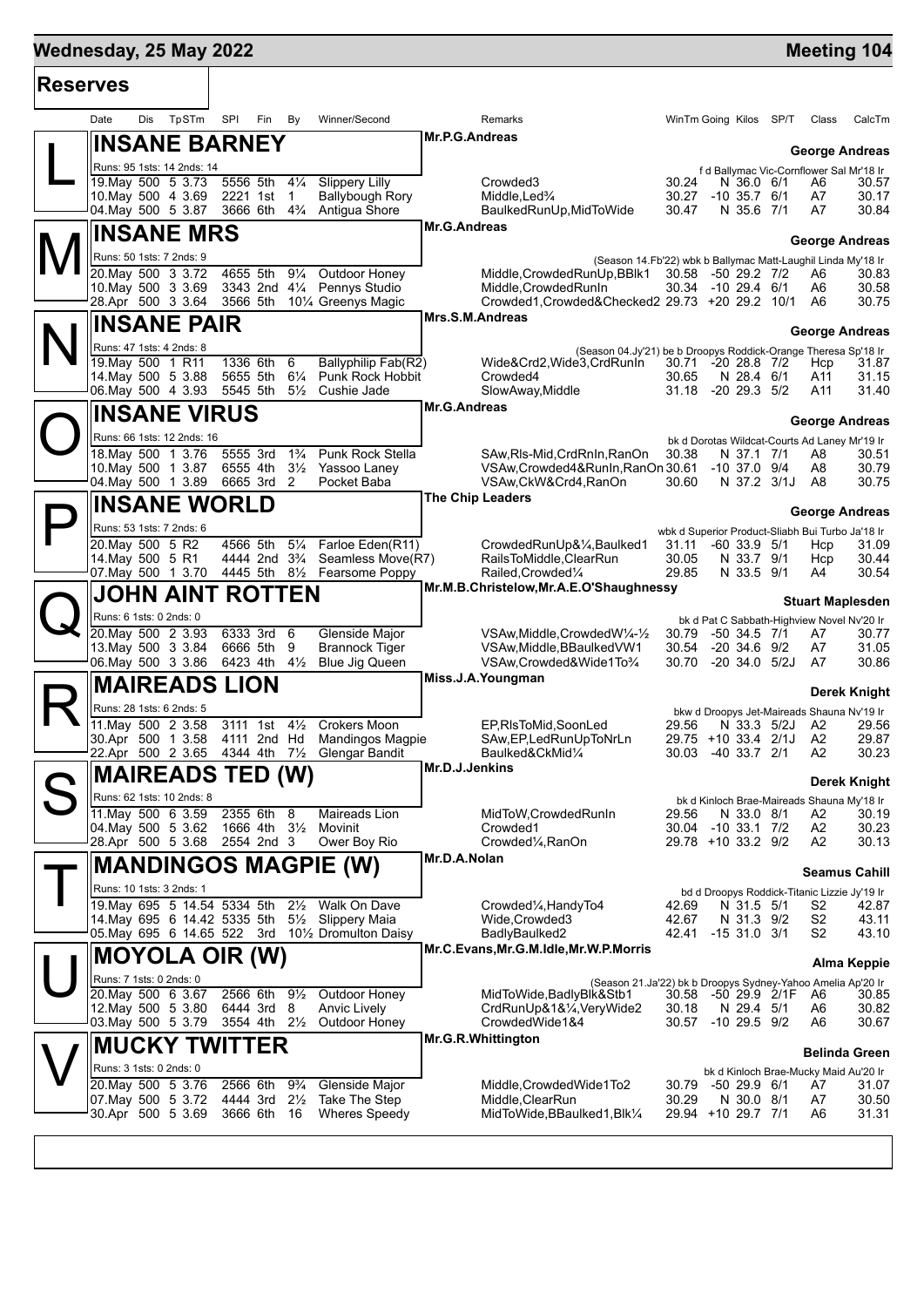## **Mednesday, 25 May 2022 Manual Control of the United States of the United States of the Meeting 104**

 $\top$ 

г

| <b>Reserves</b> |                                          |                                                                     |                                                         |                                                          |                                                                 |                      |                          |
|-----------------|------------------------------------------|---------------------------------------------------------------------|---------------------------------------------------------|----------------------------------------------------------|-----------------------------------------------------------------|----------------------|--------------------------|
|                 | TpSTm<br>Date<br>Dis                     | SPI<br>Fin<br>By                                                    | Winner/Second                                           | Remarks                                                  | WinTm Going Kilos SP/T                                          | Class                | CalcTm                   |
|                 | OUTA MARKHAM (W)                         |                                                                     |                                                         | Mr.G.S.Price                                             |                                                                 |                      | <b>Tony Taylor</b>       |
|                 | Runs: 34 1sts: 6 2nds: 5                 |                                                                     |                                                         |                                                          | bk d Droopys Jet-Ela Sunshine Nv'19 Br                          |                      |                          |
|                 | 20. May 500 5 3.77                       | 6444 4th<br>$8\frac{3}{4}$                                          | Outdoor Honey                                           | SAw, Wide, Baulked VW1                                   | 30.58<br>$-50$ 32.5 $7/1$                                       | A6                   | 30.79                    |
|                 | 04. May 500 5 3.66<br>26.Apr 500 6 3.63  | 3346 6th<br>$5\frac{1}{4}$<br>4322 4th<br>1                         | Rogue Angel<br><b>Flyaway Connie</b>                    | Crowded1<br>EP, Challenged%, VW4                         | 30.46<br>N 32.0 6/1<br>N 32.1 5/2<br>30.53                      | A6<br>A6             | 30.88<br>30.60           |
|                 |                                          |                                                                     |                                                         | <b>Mr.M.T.Simmons</b>                                    |                                                                 |                      |                          |
|                 | <b>POCKET PARD</b>                       |                                                                     |                                                         |                                                          |                                                                 |                      | <b>Seamus Cahill</b>     |
|                 | Runs: 45 1sts: 8 2nds: 7                 |                                                                     |                                                         |                                                          | bk d Dorotas Wildcat-Droopys Chimes Nv'19 Ir                    |                      |                          |
|                 | 21. May 500 4 3.80                       |                                                                     | 5665 2nd 21/4 Fearsome Poppy                            | SlowAway,Crowded3,RanOn                                  | 30.02                                                           | -20 33.8 12/1 A3     | 30.00                    |
|                 | 14. May 500 5 3.77                       |                                                                     | 6544 1st 2 <sup>3</sup> / <sub>4</sub> Punkrock Rampage | SAw, Baulked 1, RanOn                                    | 30.23<br>N 33.9 11/2                                            | A4                   | 30.23                    |
|                 | 07. May 500 5 3.67                       |                                                                     | 5554 3rd 61/4 Fearsome Poppy                            | Middle, ClearRun<br>Mr.S.Pearce                          | 29.85<br>N 33.6 11/2                                            | A4                   | 30.36                    |
|                 | QUARTERLAND KARL                         |                                                                     |                                                         |                                                          |                                                                 |                      | Alma Keppie              |
|                 | Runs: 37 1sts: 5 2nds: 3                 |                                                                     |                                                         |                                                          | bk d Laughil Blake-Quarterland Abby Jn'19 Ir                    |                      |                          |
|                 | 21. May 285 3                            | $4\frac{1}{4}$<br>5-3-<br>3rd                                       | <b>Punkrock Mystery</b>                                 | Middle, Baulked1                                         | -5 32.9 7/4F<br>16.82                                           | D4                   | 17.12                    |
|                 | 17. May 285 3<br>12. May 285 4           | 1st $2\frac{1}{4}$<br>3-1-<br>$4 - 3 -$<br>$3rd \quad 5\frac{1}{4}$ | <b>Punkrock Mystery</b><br><b>Crohane Bertie</b>        | Middle, LedRunUp<br>Middle, Crowded1                     | 16.65<br>$+5$ 33.1 9/4<br>16.75<br>$-533.08/1$                  | D4<br>D3             | 16.70<br>17.11           |
|                 |                                          |                                                                     |                                                         | Mr.S.W.Jones                                             |                                                                 |                      |                          |
|                 | QUICKDRAW                                |                                                                     |                                                         |                                                          |                                                                 |                      | <b>Alma Keppie</b>       |
|                 | Runs: 15 1sts: 5 2nds: 2                 |                                                                     |                                                         |                                                          | bk d Ballymac Best-Killinan Rosie Nv'19 Ir                      |                      |                          |
|                 | 21. May 500 1 3.63                       | $2\frac{1}{2}$<br>3111 1st                                          | <b>Brutus Bullet</b>                                    | EPace, Railed, Led RunUp                                 | 29.74<br>$-10,35.0,5/2J$                                        | A1                   | 29.64                    |
|                 | 11. May 500 2 3.63                       | 3222 3rd<br>$5\frac{3}{4}$                                          | <b>Swithins Tiger</b>                                   | RIsToMid, CrdRnUp, Chl2To3                               | 29.69<br>$-10, 34.9, 4/1$                                       | A1                   | 30.05                    |
|                 | 05. May 500 2 3.62                       | 2111 1st $\frac{3}{4}$                                              | Woodmancote Jess                                        | EarlyPace, Rails, Led RunUp<br>Mrs.A.R.Keppie            | 29.75<br>N 35.0 9/2                                             | A1                   | 29.75                    |
|                 | <b>RATTLING CHERRY</b>                   |                                                                     |                                                         |                                                          |                                                                 |                      | <b>Alma Keppie</b>       |
|                 | Runs: 47 1sts: 8 2nds: 8                 |                                                                     |                                                         |                                                          | (Ssn Suppressed) bk b Kinloch Brae-Bockos Twirl Fb'19 Ir        |                      |                          |
|                 | 12. May 500 1 3.68                       | 2222 2nd 1 <sup>3</sup> / <sub>4</sub>                              | Jollie Mac                                              | Crd1&3/4,Chl&Crowded1/2                                  | 30.74<br>N 26.8 12/1                                            | A3                   | 30.89                    |
|                 | 19.Apr 500 2 3.73                        | 4666 5th 81/2 Swift Fiachra                                         |                                                         | BadlyBaulked1                                            | 30.41<br>-40 27.7 8/1                                           | A3                   | 30.70                    |
|                 | 12.Apr 500 2 3.75 4333 4th 5             |                                                                     | Kerrs Ruby                                              | Crowded1, Crd&Ck3<br>Mr.S.C.Merridue                     | 29.91 +10 27.5 4/1                                              | A <sub>3</sub>       | 30.41                    |
| AВ              | <b>ROAD TO SUCCESS (W)</b>               |                                                                     |                                                         |                                                          |                                                                 |                      | <b>Stuart Maplesden</b>  |
|                 | Runs: 73 1sts: 14 2nds: 8                |                                                                     |                                                         |                                                          | f d Ballymac Vic-Patchys Kerry Oc'17 Br                         |                      |                          |
|                 | 18. May 285 6                            | $1 - 1 -$<br>2nd $\frac{1}{2}$                                      | Lexis Lace                                              | QAw, Wide, Led To Run In                                 | 16.91<br>N 35.3 3/1                                             | D4                   | 16.95                    |
|                 | 11.May 285 6<br>05. May 285 6            | $1 - 1 -$<br>1st 1<br>6-6- 6th 7 <sup>3</sup> / <sub>4</sub>        | Glengarlightning<br><b>Punkrock Rampage</b>             | QAw, Wide, ALed<br>Wide, Crowded1                        | 17.00<br>$-535.211/4$<br>16.72<br>$-5$ 34.8 8/1                 | D4<br>D <sub>3</sub> | 16.95<br>17.30           |
|                 |                                          |                                                                     |                                                         | Mr.B.J.Cross, Mr.M.E.Lee, Mrs.L.A. Reeves                |                                                                 |                      |                          |
|                 | <b>ROGUE</b>                             | <b>VENOM (W)</b>                                                    |                                                         |                                                          |                                                                 |                      | <b>Belinda Green</b>     |
|                 | Runs: 45 1sts: 10 2nds: 9                |                                                                     |                                                         |                                                          | bk d Confident Rankin-Swift Sarge Au'19 Br                      |                      |                          |
|                 | 20. May 500 6 3.69                       | 4444 4th                                                            | 151/2 Sound Structure                                   | MidToWide, CrdRunUp, Bmp4                                | 30.28                                                           | -40 34.8 12/1 A3     | 31.12                    |
|                 | 14. May 500 5 3.90<br>10. May 500 6 3.58 | 6666 6th<br>8<br>1111 1st 21/4                                      | Work The Head<br>Boom Jet                               | VerySlowAway, Wide<br>QAw, Wide, ALed, Clear 3           | 29.99<br>-10 34.4 11/8F A4<br>30.06                             | N 34.4 10/1 A3       | 30.63<br>29.96           |
| $\blacksquare$  |                                          |                                                                     |                                                         | The Golden Girls Syndicate                               |                                                                 |                      |                          |
| AL              | <b>ROLO</b>                              |                                                                     |                                                         |                                                          |                                                                 |                      | <b>Norah McEllistrim</b> |
|                 | Runs: 34 1sts: 3 2nds: 7                 |                                                                     |                                                         |                                                          | (Season 23.Jn'21) bk b Droopys Jet-Bayside Rolo Fb'19 Ir        |                      |                          |
|                 | 21. May 500 2 3.74<br>12. May 500 2 3.79 | 3555 5th<br>$7\frac{3}{4}$<br>6442 1st DH                           | Sly Girl<br>Harmsworthshaylo                            | Baulked1&3<br>Crowded1, LedNearLine                      | 30.60 -10 27.7 20/1<br>31.08 -10 27.3 8/1                       | A10<br>A11           | 31.11<br>30.98           |
|                 | 06. May 500 2 3.80                       | 3333 2nd 21/4                                                       | Cushie Jade                                             | RailsToMiddle, Crowded1/4                                | 31.18 -20 27.7 7/2                                              | A11                  | 31.16                    |
|                 |                                          |                                                                     |                                                         | Mr.R.P.Crockford, Mr.A.J.Taylor                          |                                                                 |                      |                          |
| AЕ              | <b>SEANS SPENDY (W)</b>                  |                                                                     |                                                         |                                                          |                                                                 |                      | <b>Tony Taylor</b>       |
|                 | Runs: 33 1sts: 4 2nds: 4                 |                                                                     |                                                         |                                                          | (Season 10.Jn'21) bk b Confident Rankin-Lindas Supreme Jn'19 Ir |                      |                          |
|                 | 17 May 500 6 3.61                        | 2221 1st<br>-3<br>3234 5th<br>$1\frac{1}{2}$                        | Insane Julie<br>Drive Me Nuts                           | Wide, Led4<br>Crowded1                                   | 30.43 +10 28.3 11/8F A9<br>N 28.3 4/1                           |                      | 30.53<br>30.58           |
|                 | 12. May 500 6 3.65<br>04. May 500 6 3.69 | 4334 5th 3                                                          | Pocket Baba                                             | Wide, Baulked4                                           | 30.47<br>30.60<br>N 28.4 9/2                                    | A8<br>A8             | 30.84                    |
|                 |                                          |                                                                     |                                                         | Mr.D.E.Baker, Mr.P.J.Littley, Mr.D.Lloyd, Mr.G. .A.Lloyd |                                                                 |                      |                          |
| AF              | <b>SPACE FORCE</b>                       |                                                                     |                                                         |                                                          |                                                                 |                      | <b>Derek Knight</b>      |
|                 | Runs: 35 1sts: 6 2nds: 8                 |                                                                     |                                                         |                                                          | bd d Droopys Sydney-Leezie Dunbar Au'19 Ir                      |                      |                          |
|                 | 17 May 500 4 3.66                        | 4222 2nd<br>$1\frac{1}{4}$<br>3112 2nd 51/2                         | <b>Distant Class</b><br>Cashel Biddy                    | Crowded1, Challenged2To4<br>EP, Middle, SnLedTo4, Crd    | N 33.5 5/1<br>30.35                                             | A5                   | 30.46                    |
|                 | 11. May 500 3 3.67<br>06. May 500 4 3.63 | 5222 5th 61/2                                                       | Nonanoname                                              | MissedBreak, EP, Handy1To3                               | 30.02<br>$-10$ 33.6 $4/1$<br>30.21<br>$-20, 33.9, 3/1$          | A5<br>A5             | 30.37<br>30.53           |
|                 |                                          | <b>BEANS</b>                                                        |                                                         | Mr.M.A.Charman                                           |                                                                 |                      |                          |
|                 |                                          |                                                                     |                                                         |                                                          |                                                                 |                      | Jason Heath              |
|                 | <b>SPILL</b><br>THE.                     |                                                                     |                                                         |                                                          |                                                                 |                      |                          |
|                 | Runs: 36 1sts: 10 2nds: 3                |                                                                     |                                                         |                                                          | wbk d Droopys Sydney-Garfiney Bolt Au'19 Br                     |                      |                          |
|                 | 19 May 500 3 3.76                        | $9\frac{1}{2}$<br>3336 6th                                          | Moanteen Eddie                                          | CrowdedRunUp&1&3                                         | 29.94 -10 36.6 7/2                                              | A1                   | 30.61                    |
|                 | 13 May 500 4 3.68<br>07 May 500 3 3.64   | 5333 6th<br>$7\frac{3}{4}$<br>3333 3rd 31/4                         | Soul Intention<br><b>Bodhis Bullet</b>                  | Middle, Crowded <sup>1/4</sup><br>Middle, Baulked 1      | $-30$ 36.6 $9/4$<br>30.04<br>29.66<br>N 36.2 7/1                | A1<br>A1             | 30.35<br>29.93           |